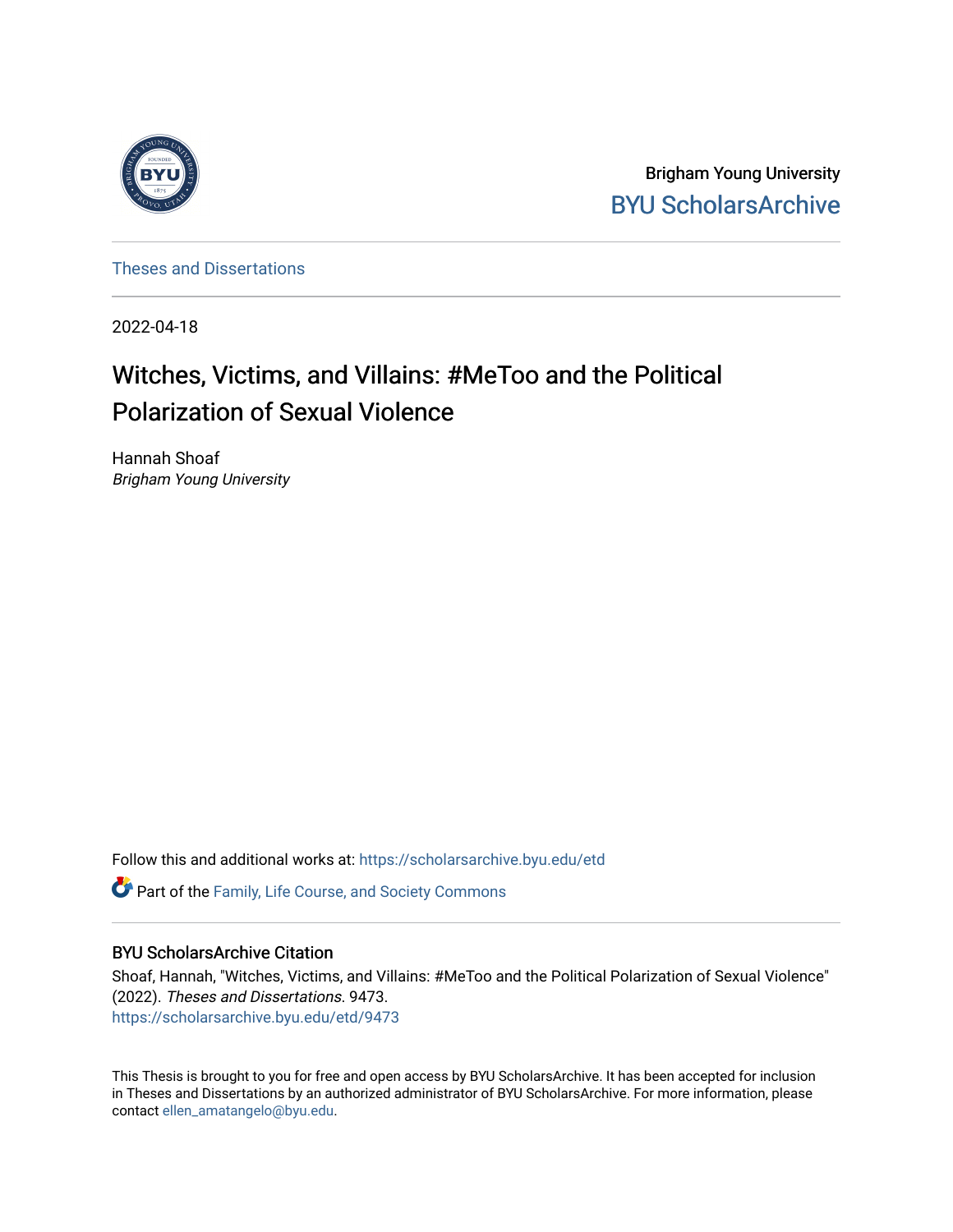<span id="page-1-0"></span>Witches, Victims, and Villains: #MeToo and the

Political Polarization of Sexual Violence

Hannah Shoaf

A thesis submitted to the faculty of Brigham Young University in partial fulfillment of the requirements for the degree of

Master of Science

Hayley Pierce, Chair Jane Lopez Michael R. Cope

Department of Sociology

Brigham Young University

Copyright © 2022 Hannah Shoaf

All Rights Reserved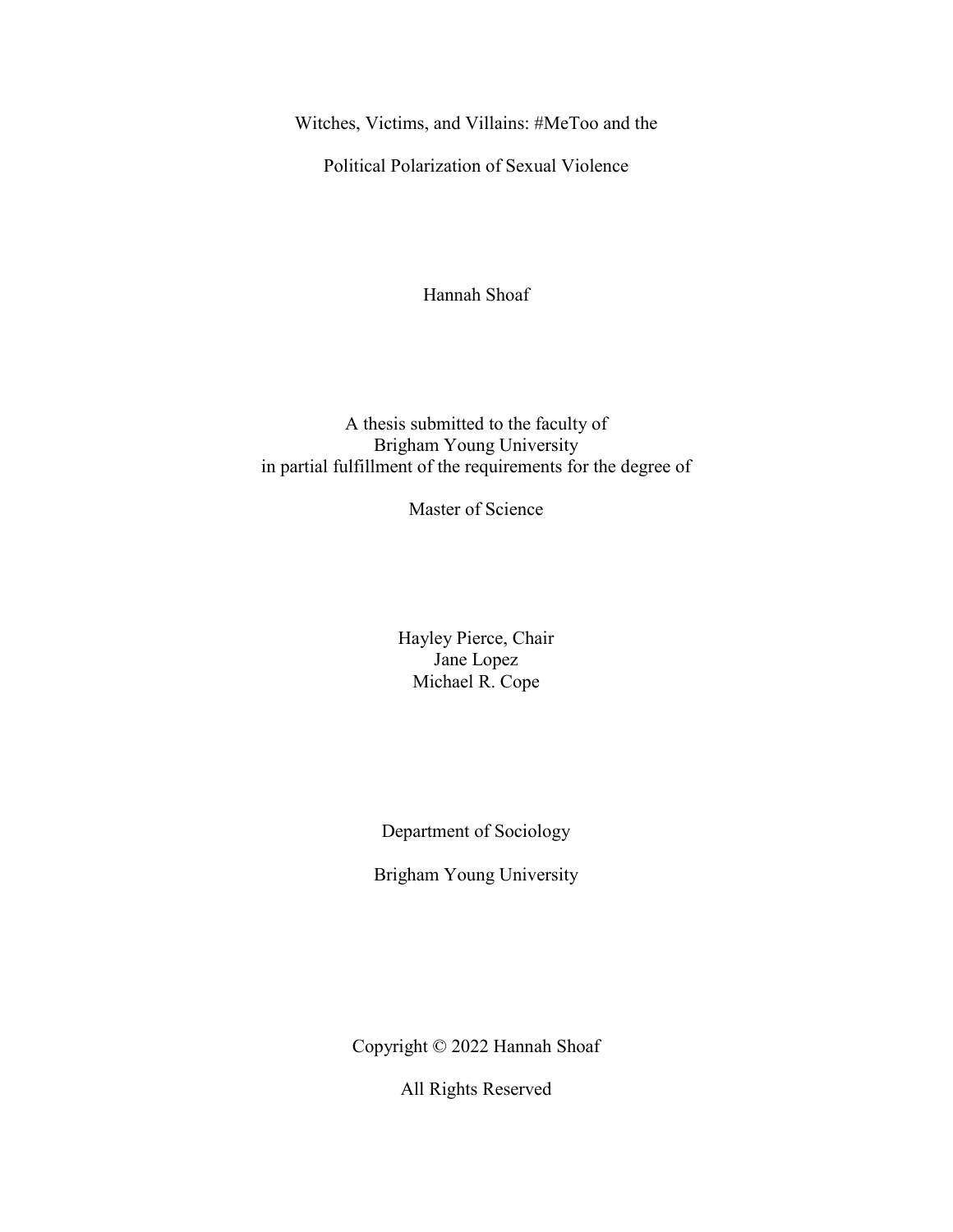# **ABSTRACT**

# <span id="page-2-0"></span>**Witches, Victims, and Villains: #MeToo and the Political Polarization of Sexual Violence**

Hannah Shoaf Department of Sociology, BYU Master of Science

The MeToo movement, which sought to combat sexual violence, evolved into a partisan problem, where support for or against the movement fell across party lines. This polarization negatively impacted the progress of the MeToo movement, fitting the larger pattern of increasing polarization in the United States. My thesis seeks to understand the politicized nature of sexual violence and to explore what language and themes are drawn on to politicize conversations around sexual violence by using the MeToo movement as a case study. My thesis found that the political polarization of sexual violence increased during the MeToo movement (and especially during and after the Kavanaugh hearing) primarily through detractors' language and framing of the issue. #MeToo detractors employed legalistic, violent, and misogynistic language to victimize the accused and villainize victims and supporters. In contrast, #MeToo supporters consistently used legalistic language to advocate for survivors' rights to state support in the face of actual violence. Insight on these politicizing discourses reveals a need for Democrats and Republicans to take on #MeToo policy reforms that both address due process and human rights while refraining from a victim/villain dichotomy.

Keywords: sexual violence, #MeToo, polarization, politicization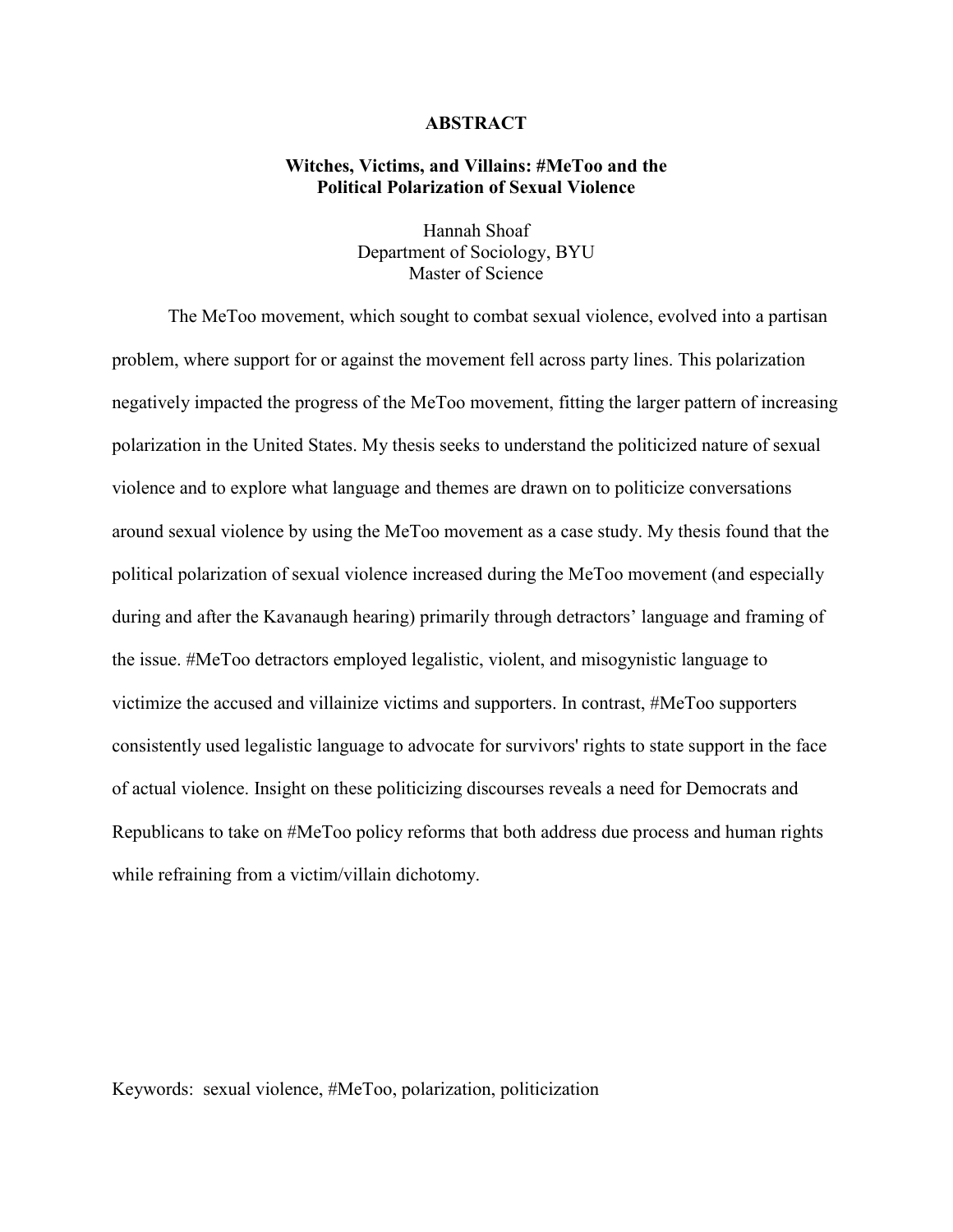# **ACKNOWLEDGEMENTS**

<span id="page-3-0"></span>I gratefully acknowledge the mentorship and contributions of Drs. Hayley Pierce, Jane Lopez, and Michael Cope, and thank Dr. Michael Wood for the data procurement.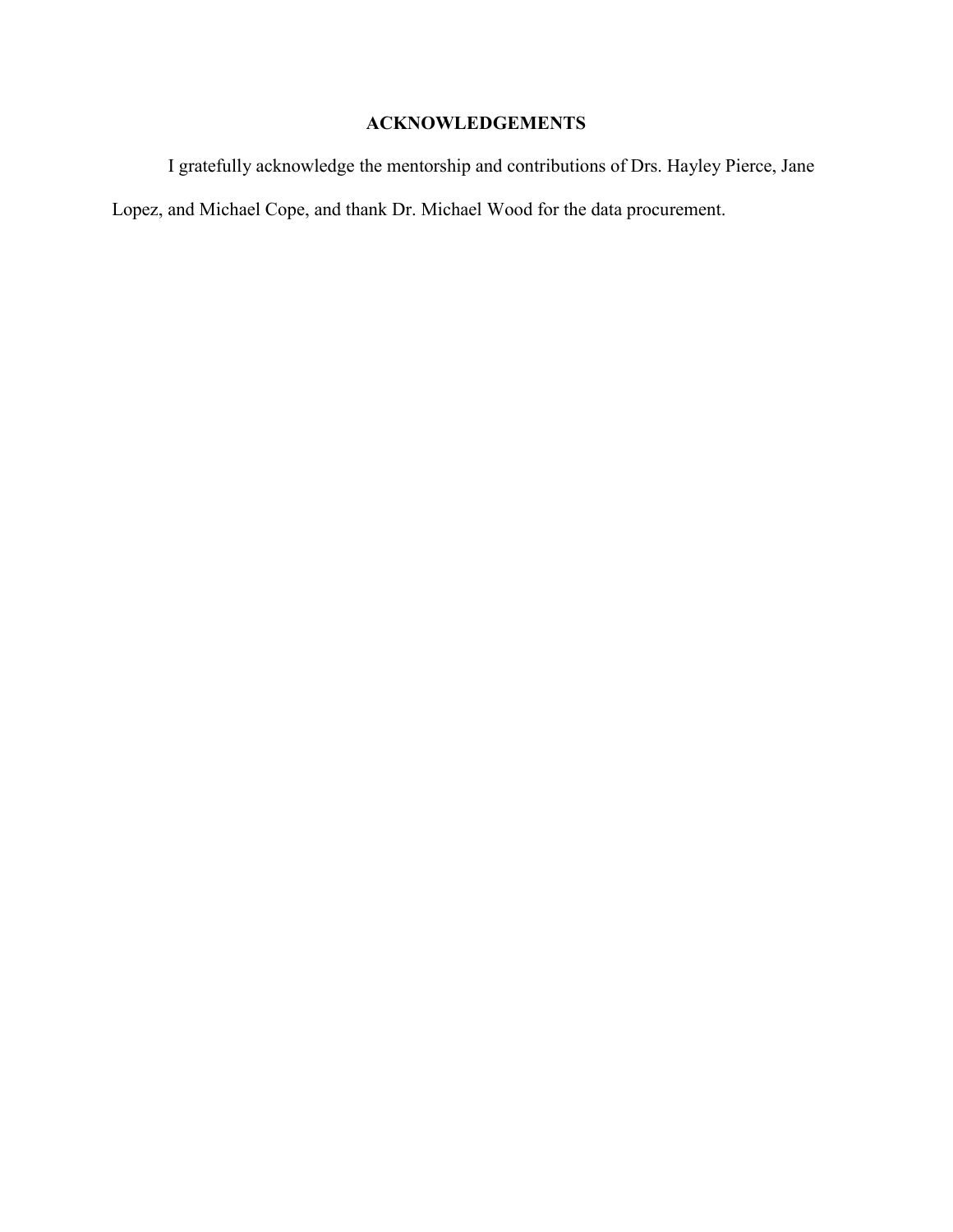# **TABLE OF CONTENTS**

<span id="page-4-0"></span>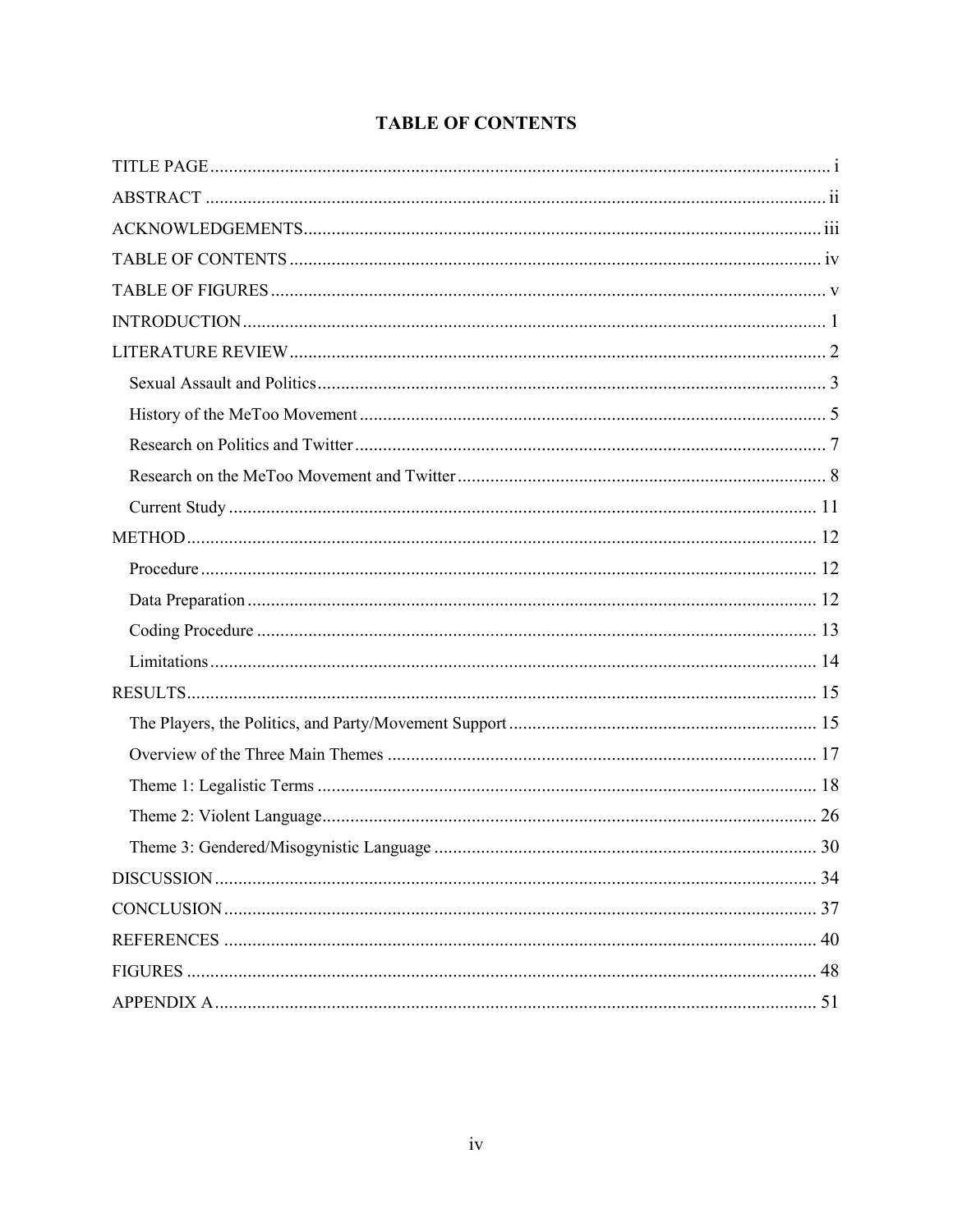# **TABLE OF FIGURES**

<span id="page-5-0"></span>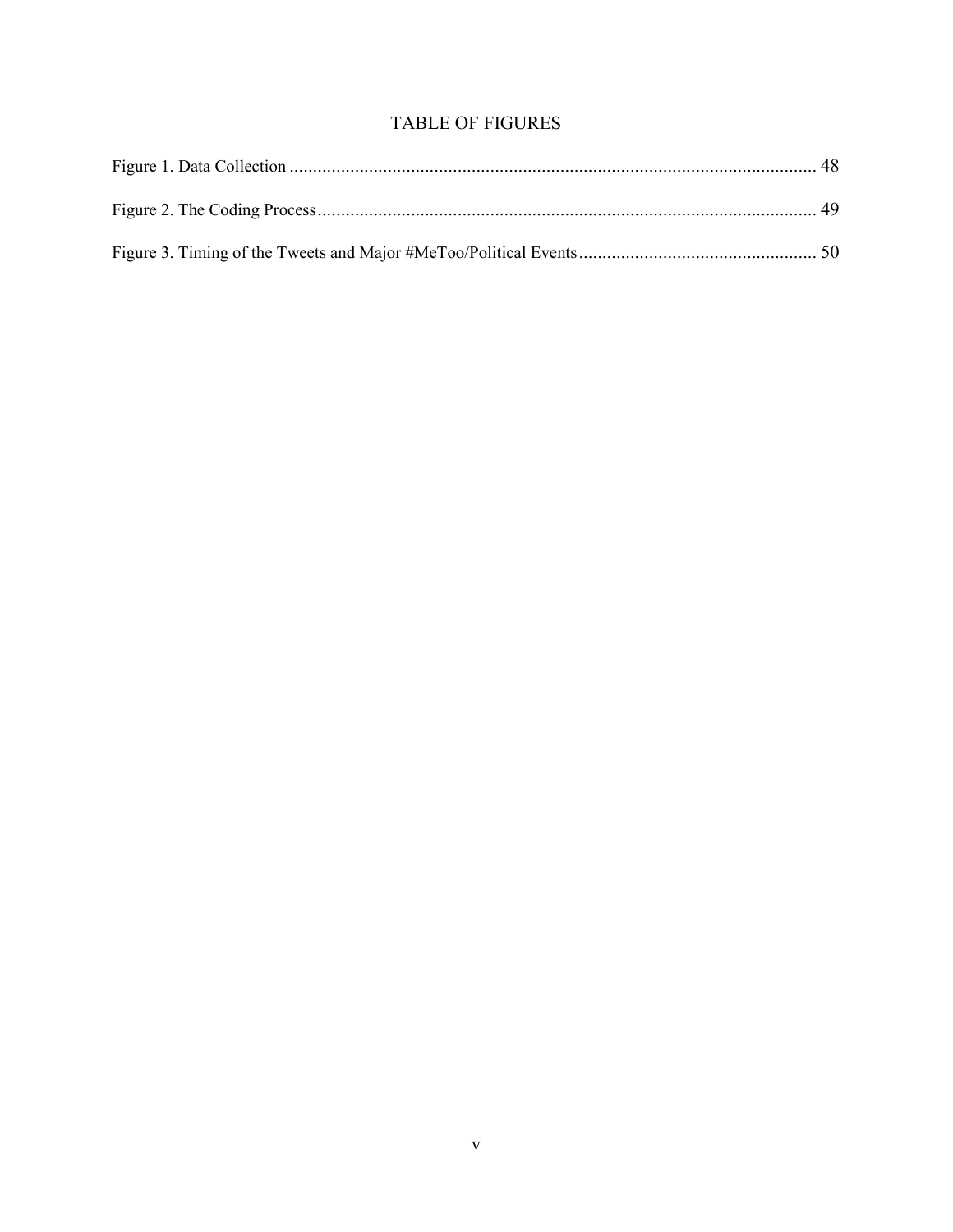### <span id="page-6-0"></span>**INTRODUCTION**

In the U.S., about 1 in 5 women and 1 in 71 men will be raped during their lifetime ("National Sexual Violence Resource Center"). The MeToo movement seeks to combat this epidemic of sexual violence and support sexual assault survivors through community, leadership, and empathy (me too). Because of the pervasiveness of sexual violence, studying the MeToo movement is crucial. Tarana Burke founded the MeToo movement in 2006, naming the movement after her experience when a young survivor shared her story, and Burke thought to herself 'me too' (me too). Then, in 2017, "the hashtag #MeToo went viral" (Castle et al. 2020:927), increasing awareness about the issue of sexual violence and garnering support for survivors (McDonald 2019). However, the movement also resulted in political controversy, including questions regarding due process and false accusations (Tambe 2018:200; Piacenza 2018; McDonald 2019), and was marked by political partisanship that threatened its potential (Lowe 2018). Studying the politics of the MeToo movement matters because the political partisanship surrounding the #metoo tweets did threaten to detract from the movement's mission to stop sexual violence, an issue that affects the lives of individuals across party lines.

While much research has been done on political topics using Twitter posts (Graham, Jackson, and Broersma 2016; Golbeck, Grimes, and Rogers 2010; Jacobs, Sandberg, and Spierings 2020), the MeToo movement and politics (Castle et al. 2020; Blumell and Huemmer 2019; Ha Rim Rho, Mark, and Mazmanian 2018; Rodino-Colocino 2018), and the MeToo movement using Twitter posts (Hosterman et al. 2018; Schneider and Carpenter 2019; Bogen et al. 2019), few researchers have analyzed #metoo tweets to understand the polarized nature of sexual violence. One exception to this pattern is a study done by Clark and Evans (2019) that analyzed what affected Congress members to tweet about the MeToo movement or not, finding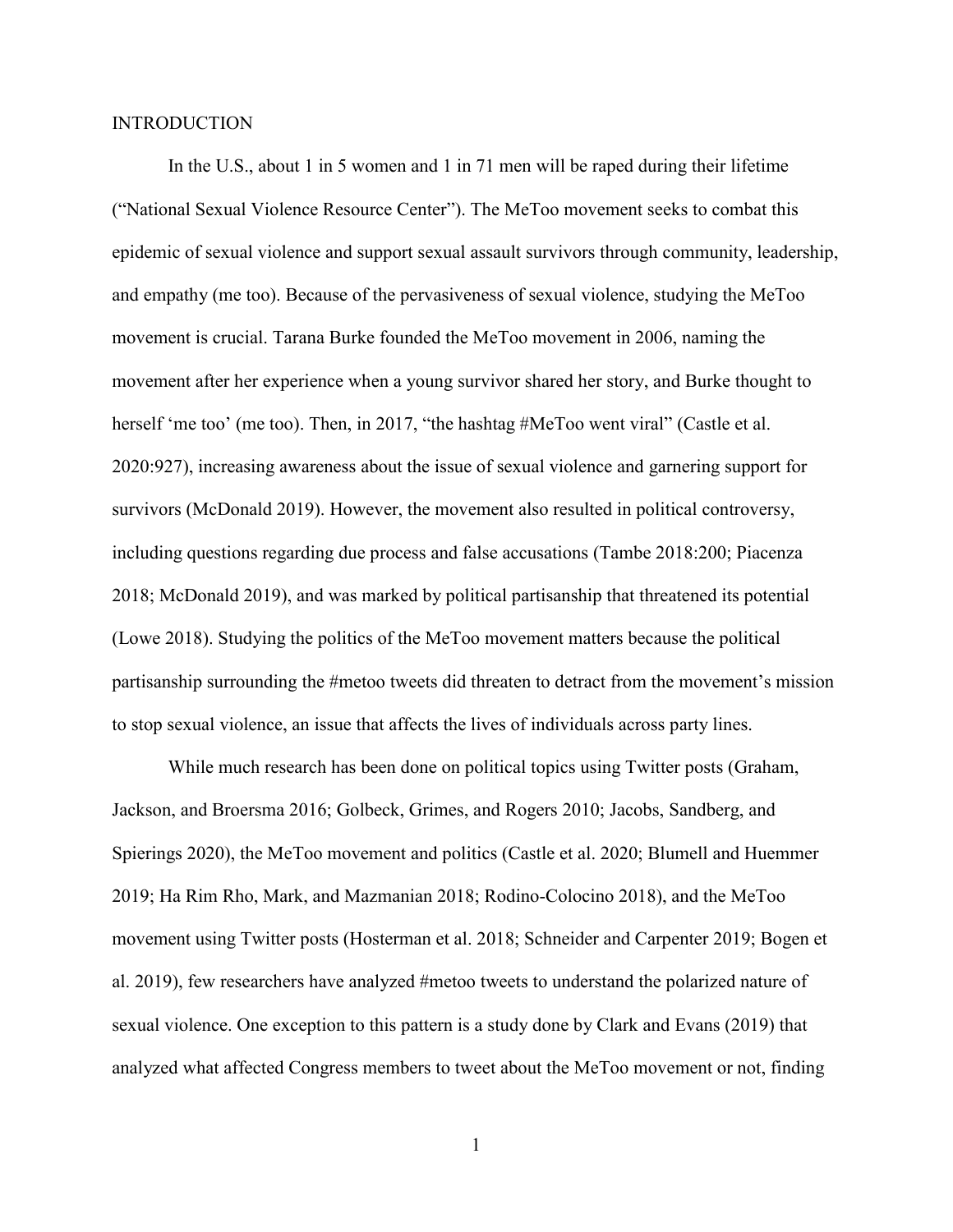that gender and ideology of the Congress member matters. This thesis expands on the idea of ideology and partisanship outlined by Clark and Evans (2019) by using the MeToo movement as a case study to understand how a universal (and universally abhorred) issue like sexual violence is politicized. Using a qualitative analysis of a random sample of 5153 tweets containing #metoo, I address this gap in the literature about Twitter posts, the MeToo movement, and politics by hand-coding tweets to better understand the politicized nature of sexual violence and to explore what language and themes are drawn on to politicize conversations around sexual violence. The goal with this research is to better understand political polarization and offer insight on how politicians can come together and create more unified, bipartisan policy reforms addressing the epidemic of sexual violence.

#### <span id="page-7-0"></span>LITERATURE REVIEW

Much research has been done using Twitter posts, including on political topics (Graham et al. 2016; Golbeck et al. 2010; Jacobs et al. 2020). Several researchers have examined political aspects of the MeToo movement (Castle et al. 2020; Blumell and Huemmer 2019; Ha Rim Rho et al. 2018; Rodino-Colocino 2018) and others have used #metoo tweets to better understand the movement more generally (Hosterman et al. 2018; Schneider and Carpenter 2019; Bogen et al. 2019). However, few researchers have used tweets to analyze the political implications, outcomes, or trajectory of the MeToo movement, despite the politicized nature of sexual assault (Ghosal 2009) and women's rights issues (Castle et al. 2020; Wolbrecht 2000). My thesis addresses this gap in the literature by studying the polarization of #MeToo, and expanding on the idea of ideology and partisanship mentioned by Clark and Evans (2019). Outlined below is a section on sexual assault and politics, a history of the MeToo movement, research on politics and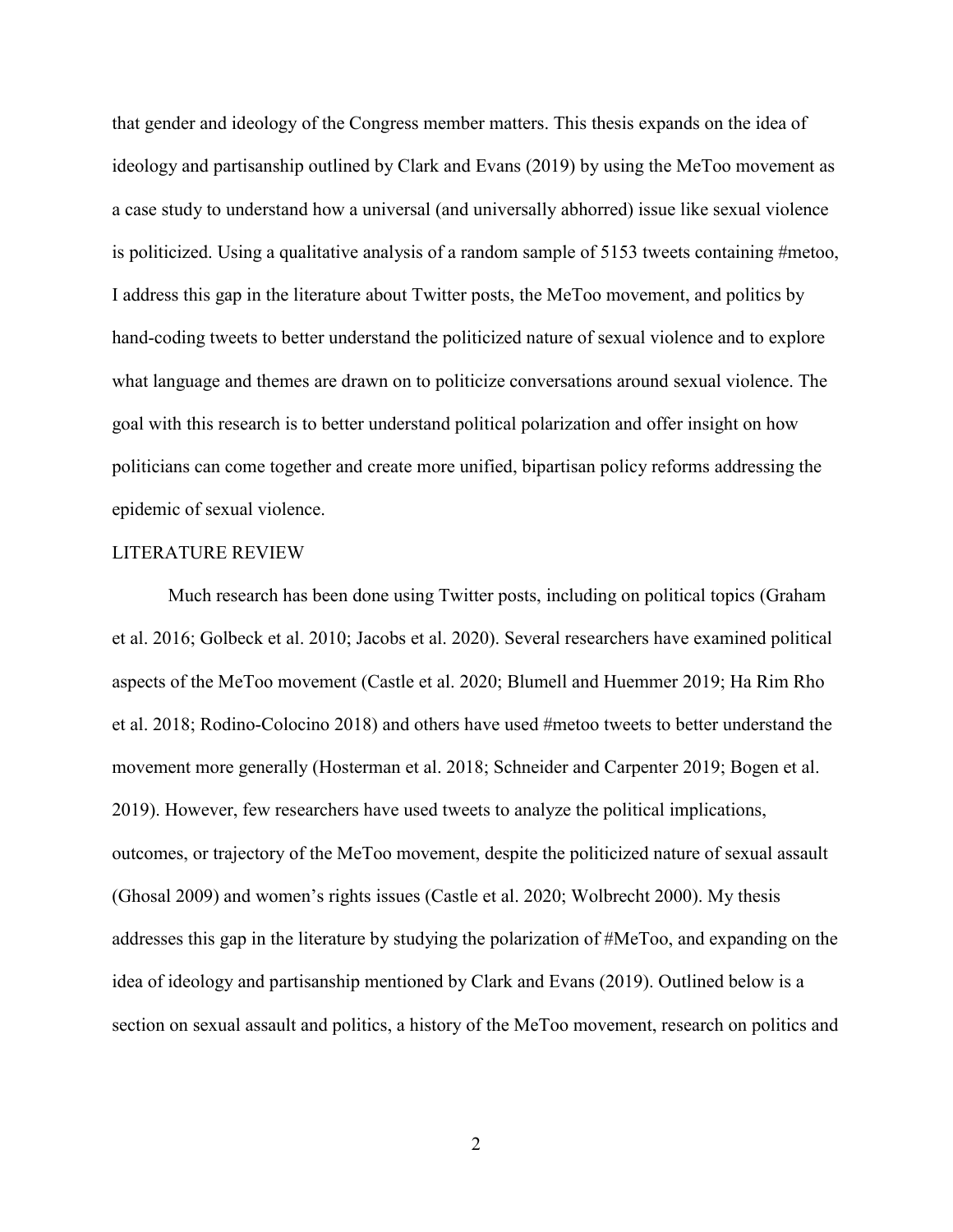Twitter, studies on the MeToo movement using Twitter posts, and research on the MeToo movement and politics.

# <span id="page-8-0"></span>*Sexual Assault and Politics*

A brief history of the laws surrounding sexual assault highlights the political nature of the issue as the definition of rape has repeatedly changed. Sexual assault was first framed as a property crime (Bishop 2018; Tracy et al. 2012; WCSAP; Ghosal 2009:109). According to the Code of Hammurabi, if a virgin got raped, it was viewed as property damage to her father (Bishop 2018). The next major shift in sexual assault laws was in the  $11<sup>th</sup>$  and  $12<sup>th</sup>$  centuries when rape started to be seen as a crime against the victim (Bishop 2018). In the late 1200s, rape was then redefined as a crime against the state (Bishop 2018). It is also important to note that throughout history, women of color were broadly excluded from the protections written into sexual assault laws and were not safeguarded by the law (Bishop 2018; WCSAP).

In the 1960s, more rapid changes were made regarding rape laws in the U.S, and rape was again redefined as a tool used to exercise control over women (Bishop 2018). In 1976, marital rape was first defined as a crime in Nebraska; by 1993, it was considered a crime in every state (Bishop 2018; WCSAP). In 1975, rape shield laws were put into place that restrict a defendant's ability to look into the sexual behavior, history, or reputation of the alleged victim, because such actions previously had stopped victims from bringing up cases of sexual assault to avoid having their sexual histories exposed in court (Bishop 2018). In fact, Ghosal (2009:114) explains that victims often face a "verbal rape" as they are questioned and objectified in court cases, one of the ways in which the actions of the police and legal system are the basest form of politics connected to sexual assault. Ghosal (2009:111) also argues that "by the 1980s, rape had become completely politicized and was viewed as the major weapon for the sustenance of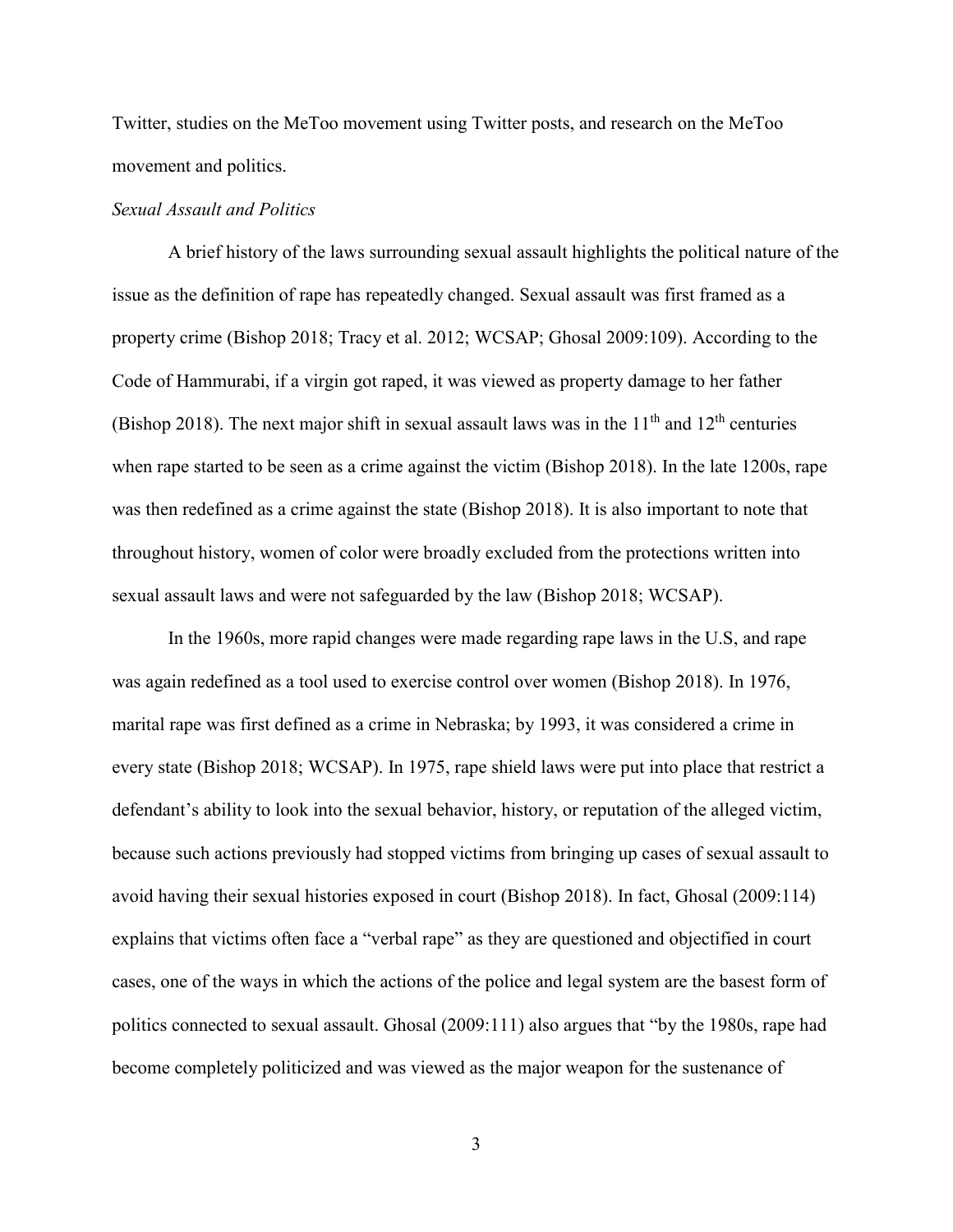patriarchy." Today, the lack of consistency regarding sexual assault laws and sex crime terminology is viewed as a result of the patriarchal foundation of rape crimes where women were considered property (Tracy et al. 2012:1). However, there is also a broadening of the role of consent in sexual assault laws today, and that unwanted and unconsented touch is the crime that sexual assault laws need to deal with (Tracy et al. 2012:1). Multiple states have also implemented revenge porn laws (Bishop 2018).

As this brief history shows, sexual assault crimes have intersected with issues of women's rights, which are highly polarized, "with the Democratic Party advocating on behalf of second wave feminist issues and the Republican Party generally downplaying or opposing such issues" (Castle et al. 2020:928; Wolbrecht 2000). This polarization can be seen in the MeToo movement. A Morning Consult poll found that from May to October 2018, the partisanship of the MeToo movement increased, with support for the movement 2 points greater for Democrats (from 81 percent in May) and 7 points lower for Republicans (from 54 percent in May) (Conroy 2019; Castle et al. 2020). In between those dates, in September 2018, Dr. Christine Blasey Ford accused Associate Justice of the Supreme Court of the United States, Brett Kavanaugh, who was then a Supreme Court nominee, of sexual assaulting her in high school. The Senate Judiciary Committee held a hearing on the sexual assault allegations against Supreme Court Justice Kavanaugh, and weeks later, Kavanaugh was confirmed to the U.S. Supreme Court (Chicago Tribune). Castle et al. (2020) further explains that initial support for the MeToo movement turned into a partisan divide, which widened further during the hearings for Supreme Court Justice Brett Kavanaugh. My research confirms Castle's et al. (2020) timeline, that the increased polarization that occurred due to Dr. Christine Blasey Ford's accusation and Supreme Court Justice Brett Kavanaugh's hearing is a crucial element in understanding the politization of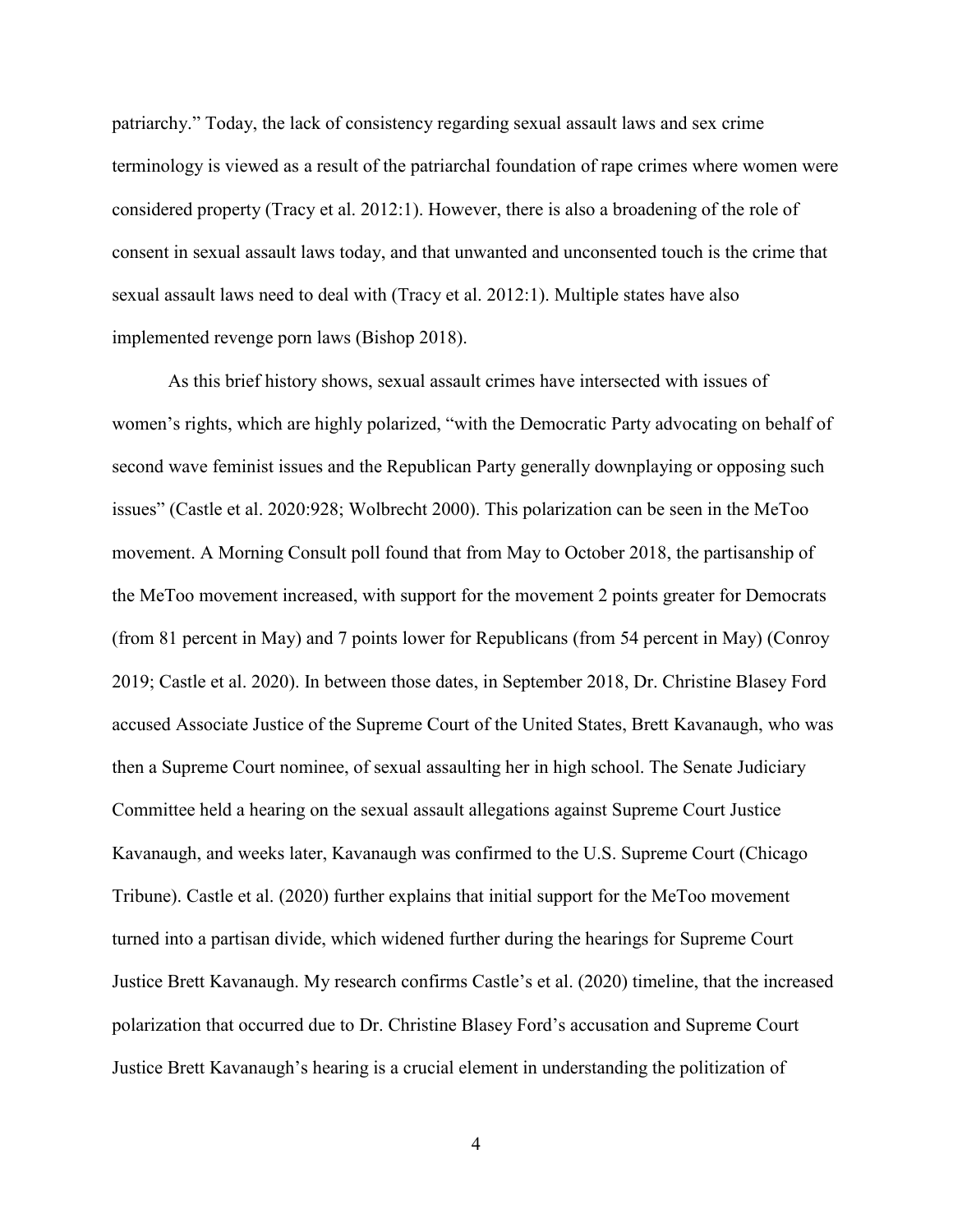#MeToo. The overall aim of my research is to use the MeToo movement as a case study to understand the perpetuating politized nature of the issue of sexual violence.

# <span id="page-10-0"></span>*History of the MeToo Movement*

Before "hashtag #MeToo went viral" in 2017 (Castle et al. 2020:927), Tarana Burke started the MeToo movement in 2006 to help survivors, especially Black women, and girls from low-wealth communities, receive help and resources to heal from sexual violence. Burke's initiative focused on the concept that "empowerment happens when we lead with empathy" (me too). Burke also started a nonprofit organization named Just Be Inc. to help survivors of sexual harassment and abuse (McDonald 2019).

Years after Tarana Burke founded the MeToo movement, and leading up to #MeToo going viral, McDonald (2019) explains that President Donald Trump's sexist remarks, the accusations of sexual abuse he received, and his presidential win over former United States Secretary of State Hillary Clinton in 2016 angered many people. This anger resulted in the Women's March of 2017 and additional protests (Castle et al. 2020; McDonald 2019). Then, in 2017, a series of prominent men were accused of sexual misconduct, including former film producer Harvey Weinstein and former head of Amazon Studios, Roy Price, in October days before the MeToo movement gained popularity on Twitter. ("#MeToo: A timeline of events"). The accusations against Weinstein especially fueled the fire that led to the sharing of stories of #metoo (Castle et al. 2020), which actress Alyssa Milano called for when she encouraged survivors of sexual harassment and assault to tweet "me too" (Rodino-Colocino 2018). Women around the world shared their stories (McDonald 2019). During the first 24 hours after Alyssa Milano's tweet, #metoo had been tweeted 1 million times (me too), and in 2018, it was tweeted about 19 million times (McDonald 2019). The objective of the MeToo movement then became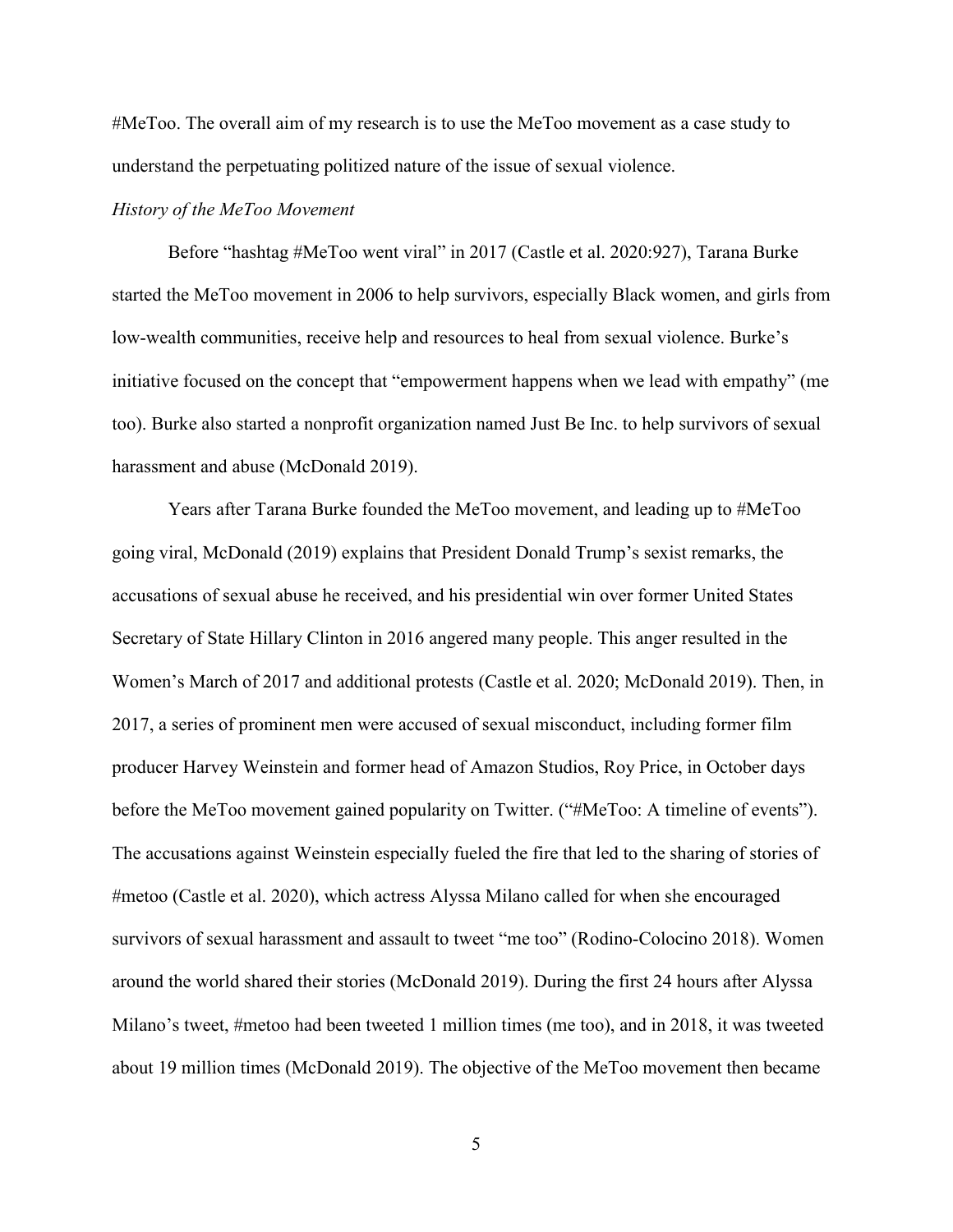centered on raising awareness of sexual violence (Lopez et al. 2019) through thousands of personal stories (Clark-Parsons 2018), which also gave survivors "a sense of solidarity and empowerment" (Castle et al. 2020:927; Mendes, Ringrose, and Keller 2018). #MeToo also became an international movement, as 85 countries started their own #metoo campaigns (me too), including in Argentina (Garibotti and Hopp 2019), China (Ma 2021), India (Sambaraju 2020), South Africa (Shefer and Hussen 2020), Sweden (Pollack 2019), and #BalanceTonPorc (DenounceYourPig) in France (Lopez et al. 2019). Lopez et al. (2019) also found that MeToo movements in different countries were influenced by one's culture and social reality, which is important to keep in mind when considering #MeToo policy implications.

The impact of the MeToo movement has involved both change and controversy. Social change has occurred as the MeToo movement succeeded in providing support to survivors, raising awareness about the issue of sexual violence, (McDonald 2019) and holding prominent men accountable for their sexual misdeeds, leading to many celebrities losing their jobs (Castle et al. 2020). However, the MeToo movement has also been blamed for not being inclusive of women of color (Onwuachi-Willig 2018), and excluding other marginalized groups (McDonald 2019). It has been attacked by counter-protests such as #ProtectOurBoys and #HimToo (Ellis 2018; Castle et al. 2020). Another consequence of the movement has been the fear of false accusations, which has negatively impacted the workplace, with 57% of US adults reporting that they were just as concerned about men receiving false accusations as they were about women being sexually harassed/assaulted (McDonald 2019; Piacenza 2018), which has influenced men to be less inclined to socialize with or mentor female colleagues (Castle et al. 2020; Bower 2019). The movement has also resulted in debates regarding due process (Tambe 2018:200;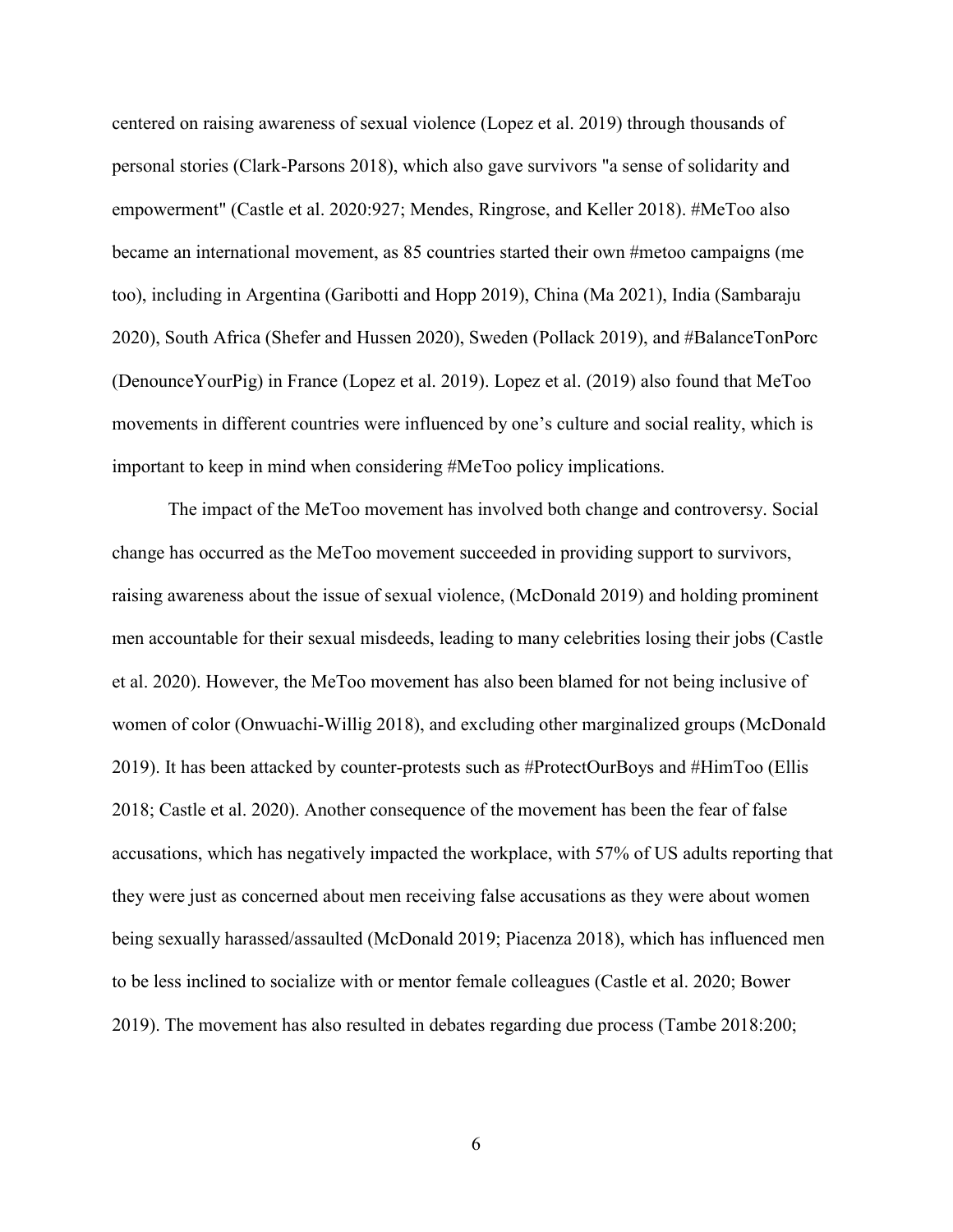McDonald 2019) and in political divisiveness, as the decision whether to support or oppose US Supreme Court Justice Brett Kavanaugh's confirmation fell across party lines (Lowe 2018). *Research on Politics and Twitter* 

<span id="page-12-0"></span>Several researchers have used Twitter posts to address political issues, although few have studied the MeToo movement. Many researchers have analyzed how politicians use Twitter and for what purposes (Graham et al. 2016; Golbeck et al. 2010; Jacobs et al. 2020). Other researchers have looked at various aspects of the nature of political communication on Twitter, including whether social status affects who joins the conversation (Ausserhofer and Maireder 2013; Bekafigo and McBride 2013), what kind of political content is more likely to get retweeted (Dang-Xuan and Stieglitz 2013), and what is the main purpose of political hashtags (Small 2011). My thesis adds to this discussion regarding politics and Twitter by considering the political dimensions of the MeToo movement.

Many different political movements have been studied using a Twitter sample, including the Gezi Park protests that started in May 2013 in Istanbul (Ogan and Onur 2017), #BlackLivesMatter and #TCOT (Top Conservatives on Twitter) (Ray et al. 2017), and #FreeIran, #FreeVenezuela, and #Jan25, (related to economic and political issues in 2009-2011) (Bastos, Raimundo, and Travitzki 2013), but few address #MeToo. However, my thesis draws upon Ray et al. 2017:1807 and their finding that #BlackLivesMatter and #TCOT acted as "polarizing collective identities about race and policing in America" by similarly exploring the polarizing narratives regarding #MeToo. Additionally, although few researchers have focused on the MeToo movement, politics, and Twitter posts, Clark and Evans (2019) used tweets to discover that what affects Congress members to tweet or not to tweet about the MeToo movement is gender and ideology, with liberal women being the most likely to tweet about the movement. My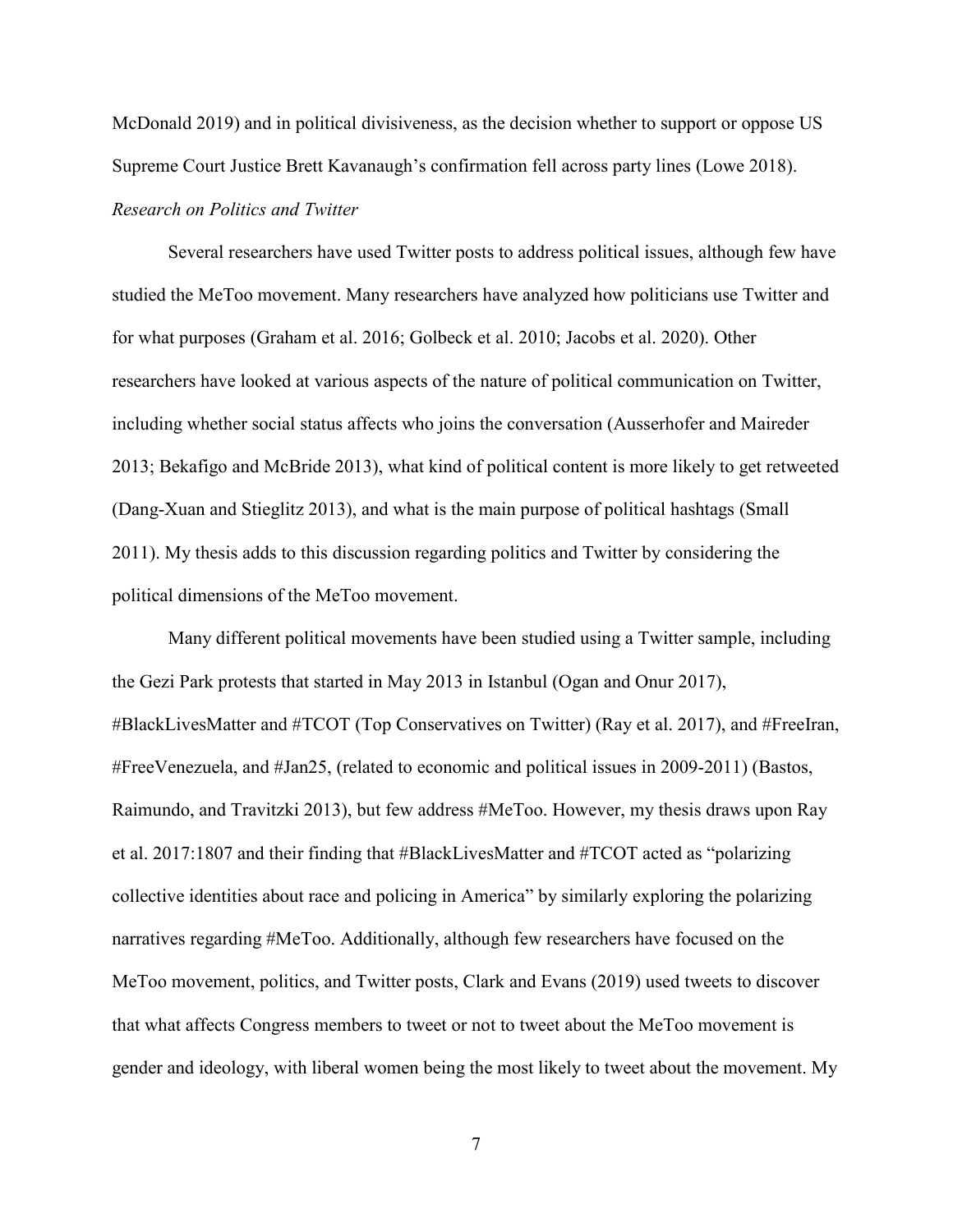research builds upon Clark and Evans' (2019) study and their finding about ideology being influential, as politics heavily shaped support for the MeToo movement.

# <span id="page-13-0"></span>*Research on the MeToo Movement and Twitter*

Several researchers have used Twitter posts to learn more about the MeToo movement, and similar to my approach, they have largely focused on analyzing the content of the tweets (Hosterman et al. 2018; Schneider and Carpenter 2019; Bogen et al. 2019). While a few of these researchers included an analysis of negative tweets or responses (Schneider and Carpenter 2019; Bogen et al. 2019), my thesis provides a deeper exploration into detractors' negative responses that further politicized #MeToo. Additionally, tweets about the MeToo movement have been used for a variety of research objectives, including investigating the role of social media in movements (Brünker et al. 2020), the risk of assault by a stranger versus a family member (Khatua, Cambria, and Khatua 2018), the major functions of #MeToo (Kachen et al. 2020), and public sentiment regarding #MeToo (Manikonda et al. 2018). While Manikonda et al. (2018) discovered how the #metoo tweets included empathy and encouraged participation in the movement, my thesis considers the negative and politized discourses surrounding #MeToo that discouraged participation. Similar to Bouvier's (2020) conclusion that the MeToo movement included complex and diverse discourses, becoming somewhat of a chaos chamber, I similarly find that #MeToo involved complex discourses, with supporters and detractors framing the accused and the accusers in divisive ways. My thesis adds to this body of research on the MeToo movement and Twitter by using #metoo tweets to understand more about the politicization of sexual violence.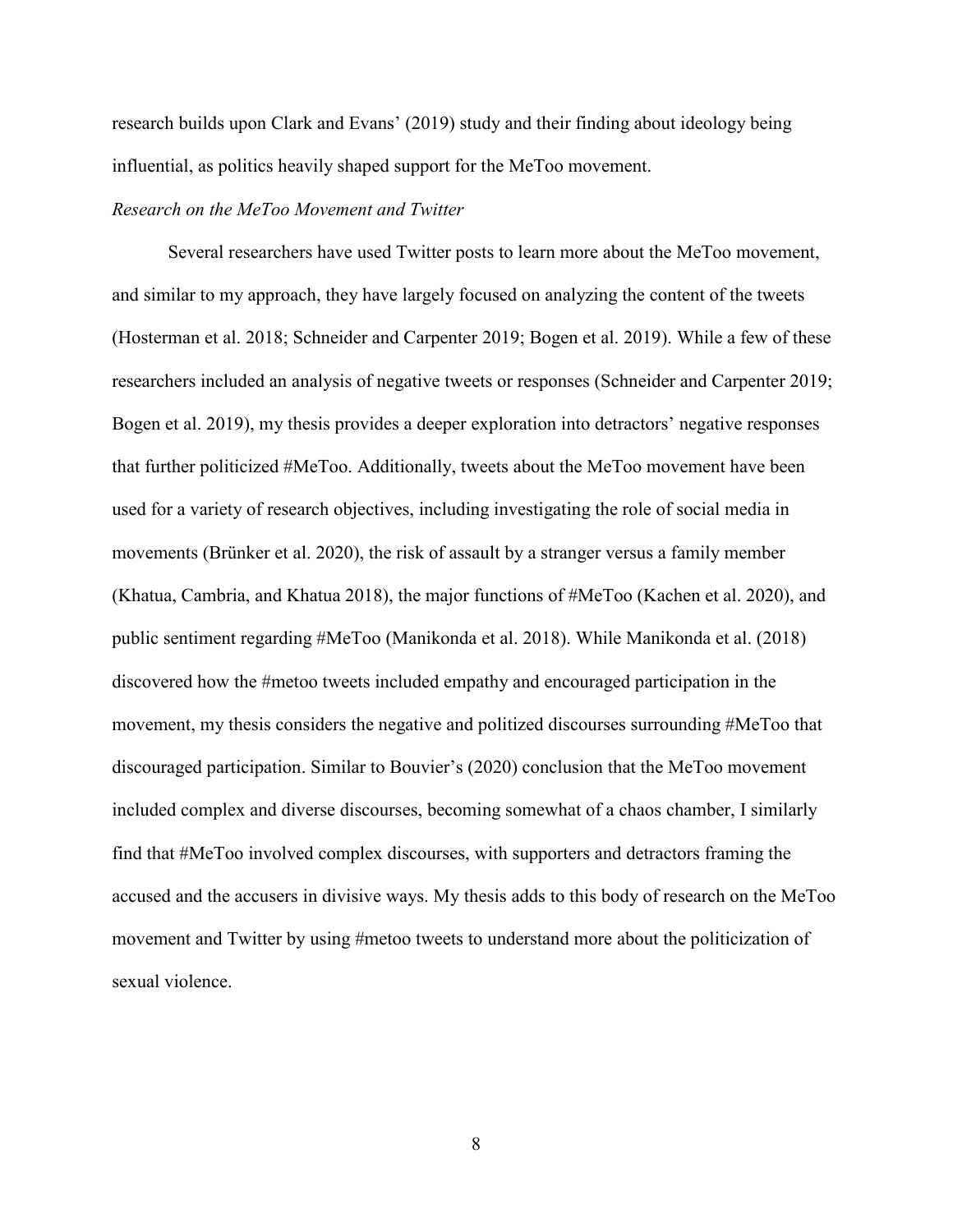# *Research on the MeToo Movement and Politics*

Seeking to understand the politization of #MeToo is important since politics have been at the heart of the MeToo movement since its onset, with some claiming that the MeToo movement was initiated in part by political forces (Tambe 2018; McDonald 2019; Castle et al. 2020). One of these political forces was the nomination of Donald Trump to President of the United States, which stirred up anger among the public (Tambe 2018; McDonald 2019; Castle et al. 2020) in part because, after admitting to actions others linked to sexual misconduct, President Trump was not held accountable, which was traumatizing for survivors (Tambe 2018:198). Anger about President Trump defeating former United States Secretary of State Hillary Clinton, along with the Women's March on Washington, the firing of prominent men in the news industry, and increased numbers of women running for U.S. politics, acted as catalysts for the MeToo movement by influencing the public's schemas to resonate with the movement's message once it spread on social media (McDonald 2019; Tambe 2018). Considering the political climate surrounding actress Alyssa Milano's initial #MeToo tweet informs my research on how politics and political polarization continued to play a large role in #MeToo as the movement progressed.

Multiple researchers highlight the political polarization of the MeToo movement (Castle et al. 2020; Blumell and Huemmer 2019; Ha Rim Rho et al. 2018; Rodino-Colocino 2018) including the importance of ideology (Castle et al. 2020; Blumell and Huemmer 2019), which directly influenced the focus of the current thesis. While the MeToo movement succeeded in raising awareness about sexual harassment and sexual assault, it was Democrats, people who have experienced sexual harassment or assault, and individuals highly interested in politics, who were more likely to report that the movement made them more aware of and concerned about sexual violence (Castle et al. 2020). Researchers have also discussed the implications and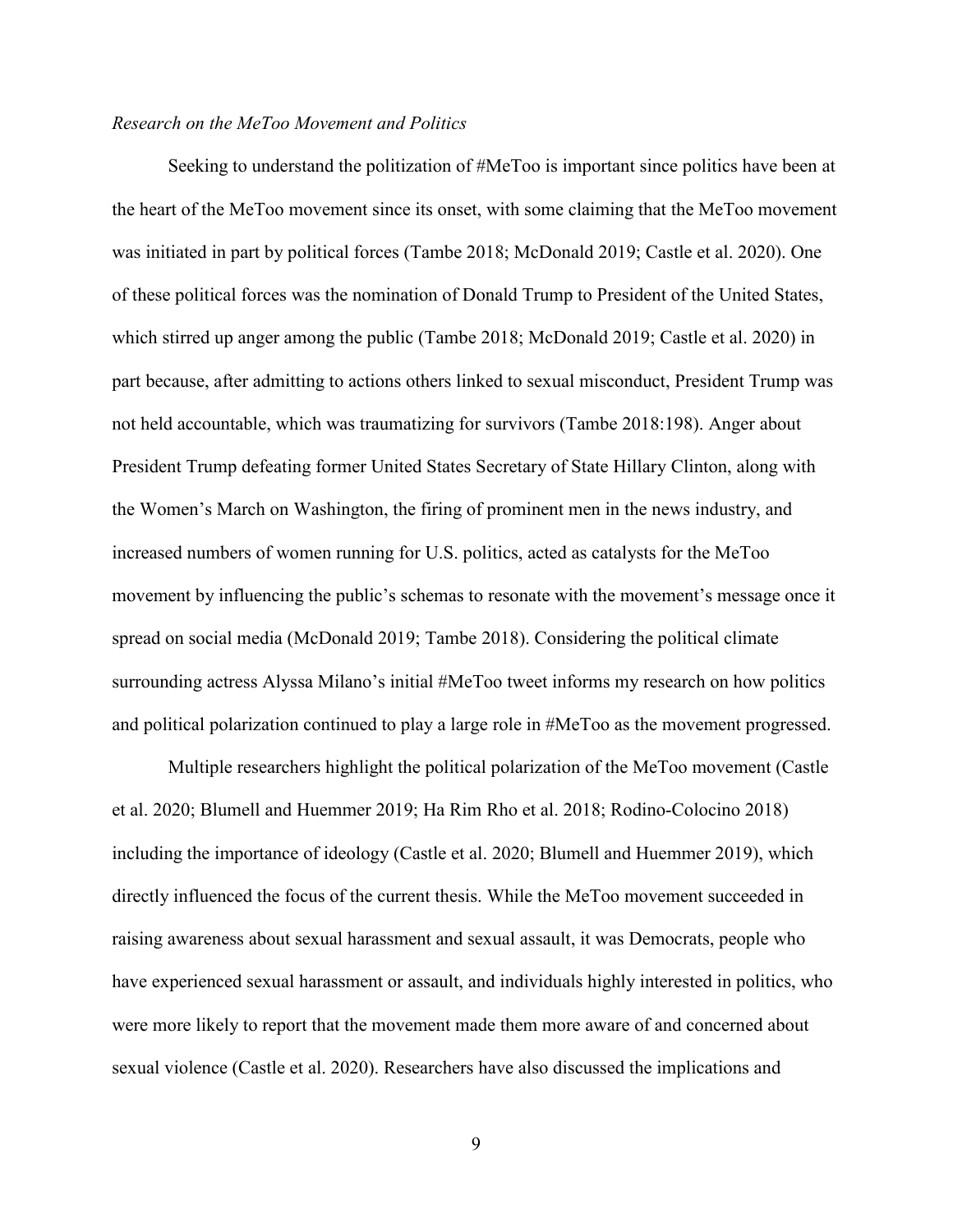outcomes associated with due process (Tambe 2018; McDonald 2019), and my thesis seeks to add to the conversation on this central and debated #MeToo issue. Tambe (2018:200) explained that the MeToo movement has reversed due process, with accusers being believed more than the accused. Tambe (2018: 200, 202) argued that this "politics of retribution" with perpetrators being publicly shamed and criminalized, is especially problematic for Black men. My thesis offers an additional angle to consider: detractors seeking to criminalize survivors in support of the accused and due process. Additionally, McDonald (2019:95) explained how the reversal of due process is problematic, because the debate for or against it (through #BelieveWomen and #BelieveEvidence) "pit[s] women and men against each other." My thesis confirms that justice for men and justice for women seemed divided in the MeToo movement, offering additional insight into the polarized issue of due process.

Lastly, a substantial portion of research on the MeToo movement and politics has focused on a feminist perspective and feminist politics (Page and Arcy 2020; Mendes et al. 2018; Gill and Orgad 2018; Clark-Parsons 2018). Researchers suggest that the focus on shared emotions could lead to a feminist politics based upon collective support and restorative justice (Page and Arcy 2020) or could lead to the personal becoming political through increased visibility (Clark-Parsons 2018), while others note the exclusionary dynamics of the online MeToo movement leaving out women of color and the LGBTQ community (Gill and Orgad 2018). The overarching question is, what can online movements like #MeToo and platforms like Twitter accomplish for feminist politics? My thesis approaches this question by examining how the legal goals of #MeToo intersected with women's rights, aligning the MeToo movement with a feminist cause.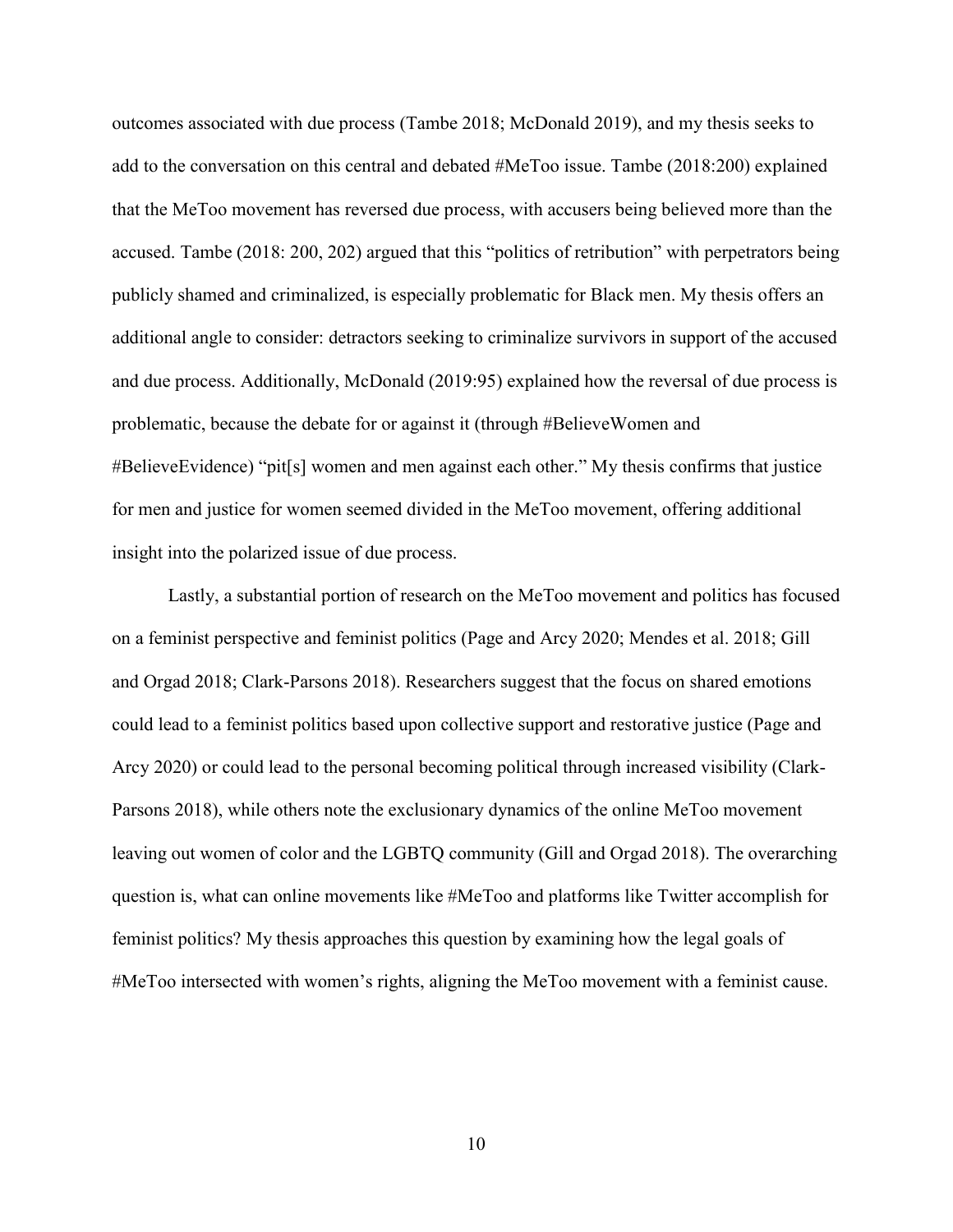# <span id="page-16-0"></span>*Current Study*

While several researchers have studied the MeToo movement and politics, including the political origins of the movement (Tambe 2018; McDonald 2019; Castle et al. 2020), its association with feminist politics (Page and Arcy 2020; Mendes et al. 2018; Gill and Orgad 2018; Clark-Parsons 2018), as well as the movement's political implications and outcomes (Tambe 2018; McDonald 2019), few researchers have used #metoo tweets to understand the politicized nature of sexual violence, despite the knowledge that sexual assault is highly polarized (Ghosal 2009), as well as a women's rights issue (Castle et al. 2020; Wolbrecht 2000). With the MeToo movement as a case study and using Twitter posts, my thesis examines the politicized nature of sexual violence and explores what language and themes are drawn on to politicize conversations around sexual violence. I find that the political polarization of sexual violence increased during the MeToo movement (and especially during and after the Kavanaugh hearing) primarily through detractors' language and framing of the issue. #MeToo detractors employed legalistic, violent, and misogynistic language to victimize the accused and villainize victims and supporters. In contrast, #MeToo supporters consistently used legalistic language to advocate for survivors' rights to legal protection and governmental action against abusers.

Studying the political dimensions of the MeToo movement matters because a universal issue, sexual violence, remains highly polarized, and this polarization can be seen as hindering the movement's progress (Lowe 2018). Also, as Ray et al. (2017:1808) point out, there is a "heightened polarization that exists in a post-Obama/Trump-era." It is critical to study the political nature of sexual violence as found in the #metoo tweets, so that the polarization that complicated the MeToo movement and that continues to complicate the country as a whole can be better understood. Having an increased understanding of this polarization can lead to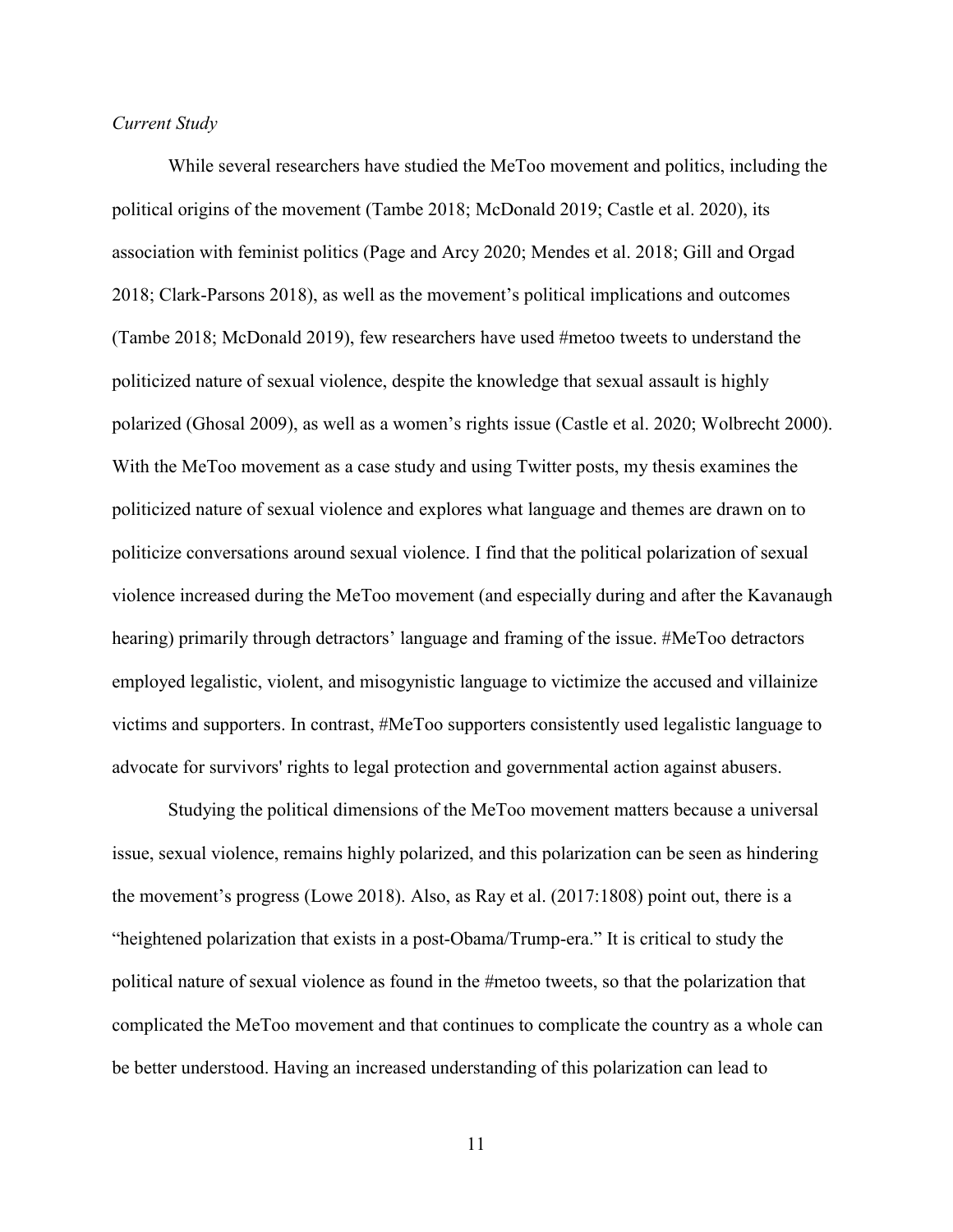knowledge of how to create more civilized discourses on the subject of sexual violence, so that Republicans and Democrats can better work together to create more unified policies to address #MeToo issues.

# <span id="page-17-0"></span>**METHOD**

# <span id="page-17-1"></span>*Procedure*

My sample of 5153 tweets is a randomly selected subset of a larger dataset collected from Twitter using the Crimson Hexagon and Twitter Developer API endpoints. Tweet IDs from the Crimson Hexagon API, a user interface that finds tweets matching one's search criteria, were applied in Twitter Developer to locate text and other tweet-level information from Twitter. Tweets with #metoo were collected from September 15, 2017, to October 15, 2019. There were 24,397,158 tweets available in this time period, and due to how the monitor can only find up to 10,000 tweets per day, 17, 473, 898 tweets were gathered from the sample. To get at a sample of 17,473,898 and bypass the 10,000 tweets per day limit, the monitor was run several different times using specific search criteria to gather more tweets. Next, by limiting the sample to Twitter handles in the U.S. and in the English language, there were 4,756, 846 remaining tweets in the sample. Then, 5958 tweets were selected randomly from the U.S., English language dataset. However, since 805 of these tweets contained missing content, my final sample was 5153 tweets which included retweets but not comments (see [Figure 1\)](#page-53-0).

#### <span id="page-17-2"></span>*Data Preparation*

The initial 24,397,158 tweets included were from public accounts, since Twitter only shows information for public tweets that are presently visible. Everyone with a public Twitter account were included in the initial sample frame, with the tweet being the unit of analysis. Information regarding each Twitter users' location, gender, and language was included, when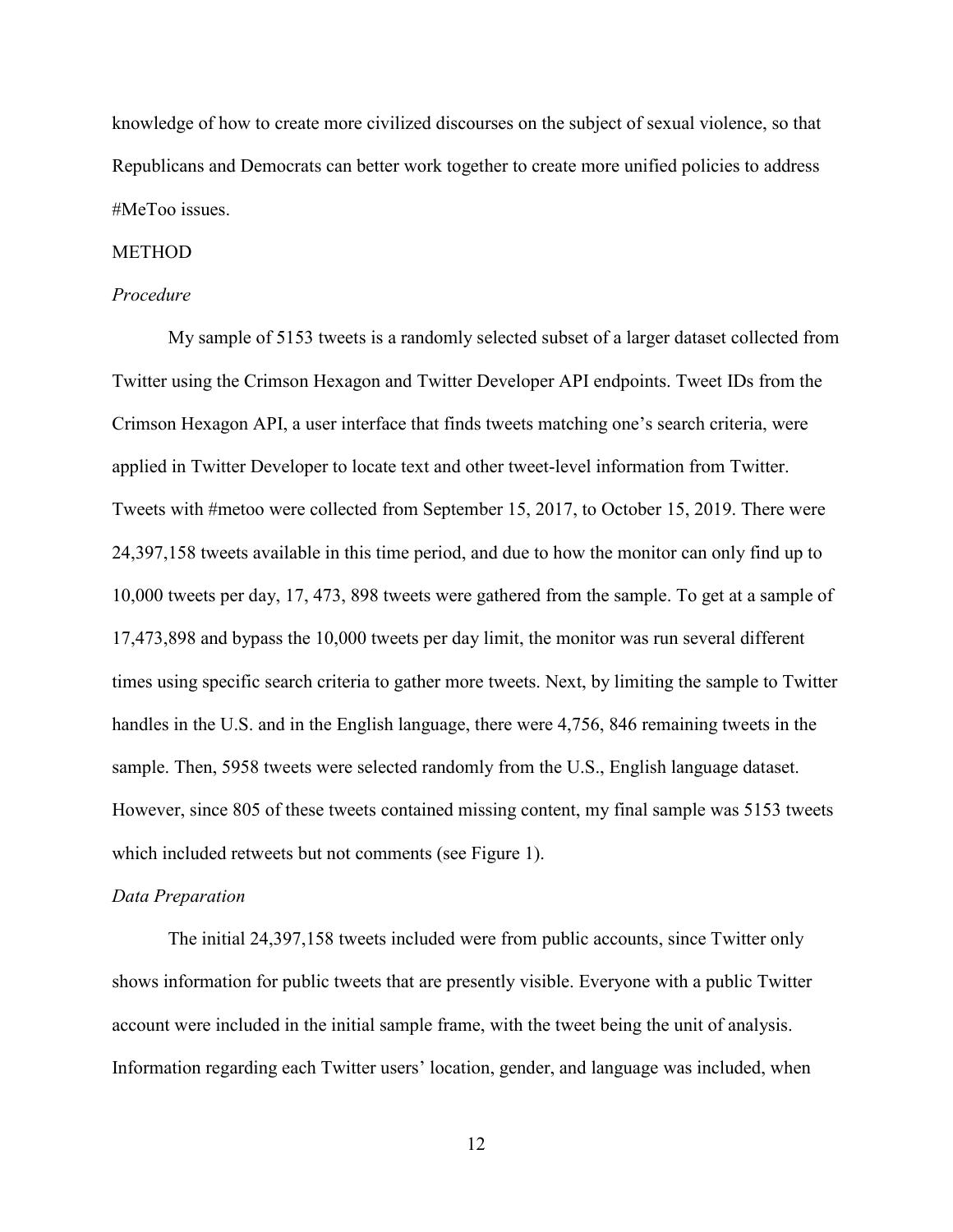available on the Twitter profile, thus information on gender, for example, was missing for some of the tweets, where the profile user did not specify gender. The data were anonymized through removing the twitter handle and all identifying information from the tweets, excluding gender. I put the tweets in chronological order and assigned each tweet a number ranging from 1-5153 based on the date and time they were tweeted, with 1 referring to the earliest time point. Subsequently, when a tweet is referenced in the thesis there will be the tweet number and when available a capitalized letter "M" for male and "F" for female (such as #1067F if a woman tweeted the post) to orient the reader to the timing of the tweet and the gender associated with the Twitter handle. Lastly, when the tweets were pulled from Twitter, some tweets were truncated, so to accurately code the tweet, I searched for the full tweet when it was available on Twitter and added it to the dataset.

#### <span id="page-18-0"></span>*Coding Procedure*

I coded the 5153 tweets through both deductive and inductive processes. First, I read through the tweets to identify themes. Then, I created a codebook of the themes, coded all 5153 tweets, and refined the codebook during the first analysis. Next, I conducted another round of analysis, taking a deeper dive into a few chosen themes from the first analysis. To establish greater reliability, the codebook provides evidence of the definitions and themes I chose, and can be referenced to check validity (see [Appendix A\)](#page-56-0).

My codebook was both inductive and deductive, with a priori codes being based off of existing literature on Twitter and politics (Small 2011; Graham et al. 2016; Ausserhofer and Maireder 2013; Ray et al. 2017) and themes from my inductive coding. Using categories from other researchers (Ausserhofer and Maireder 2013; Small 2011), I noted who was tweeting about politics during the MeToo movement, including politicians and citizens (Ausserhofer and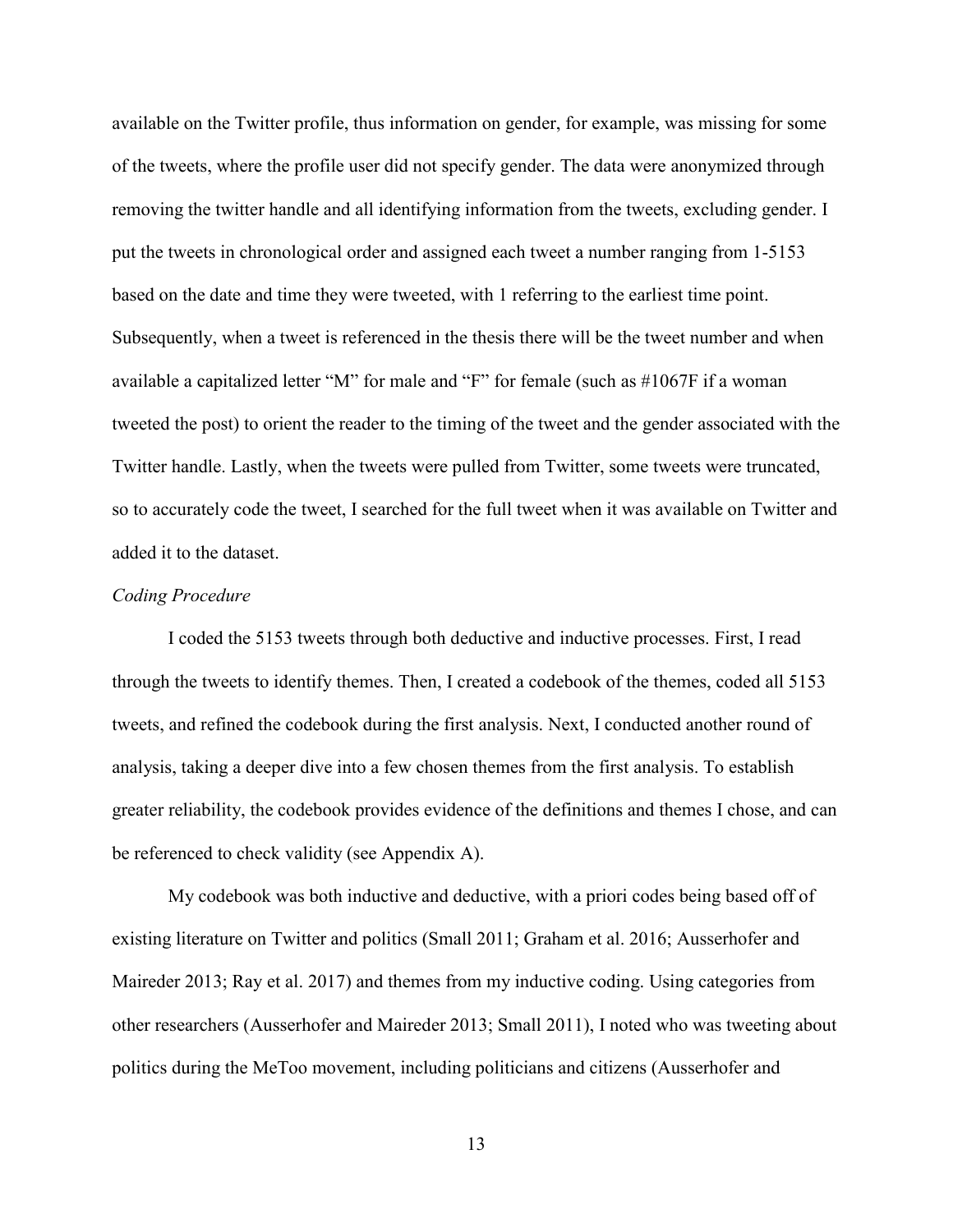Maireder 2013), the media (Small 2011), and celebrities, but I especially focused on which politicians were being accused, criticized, or supported. Since most of the political tweets were about politicians, politicians were framed as one of the main political topics being tweeted about, and as Ausserhofer and Maireder (2013) differentiated between domestic and non-domestic tweets, my thesis focused on U.S. politicians. Also, similar to the study by Ray et al. (2017) that coded for polarizing collective identities between #BlackLivesMatter and #TCOT, I coded for tweets that criticized one party over another and compared those results to tweets that supported the movement. A final category of codes was the language and themes used in the tweets to politicize the conversation around sexual violence. These codes were largely inductively developed, as the tweets were examined for relevant themes once before the deductive coding began. Then, I created several themes and coded for them during the first analysis, and then focused on three main themes during my next round of coding: Legalistic Terms, Violent Language, and Gendered/Misogynistic Language (which combined the Gender/Politics and Misogynistic/Witch Hunt categories). Legalistic Terms also incorporates the code "rights," which relates to "civil/human rights" included in an election campaign study by Graham et al. (2016). The themes of (a) who was tweeting about political topics and (b) whether a tweet criticized one party or another were mutually exclusive themes, but political topics and language/themes were not mutually exclusive, since some tweets included more than one political topic and theme. See [Figure 2](#page-53-2) for a chart demonstrating the coding process. *Limitations* 

<span id="page-19-0"></span>There are some limitations to consider with my thesis. First, Twitter is considered to be a politicized platform, so discourses on Twitter may already be politically polarized. However, my thesis acknowledges the political nature of Twitter and considers the timing of the MeToo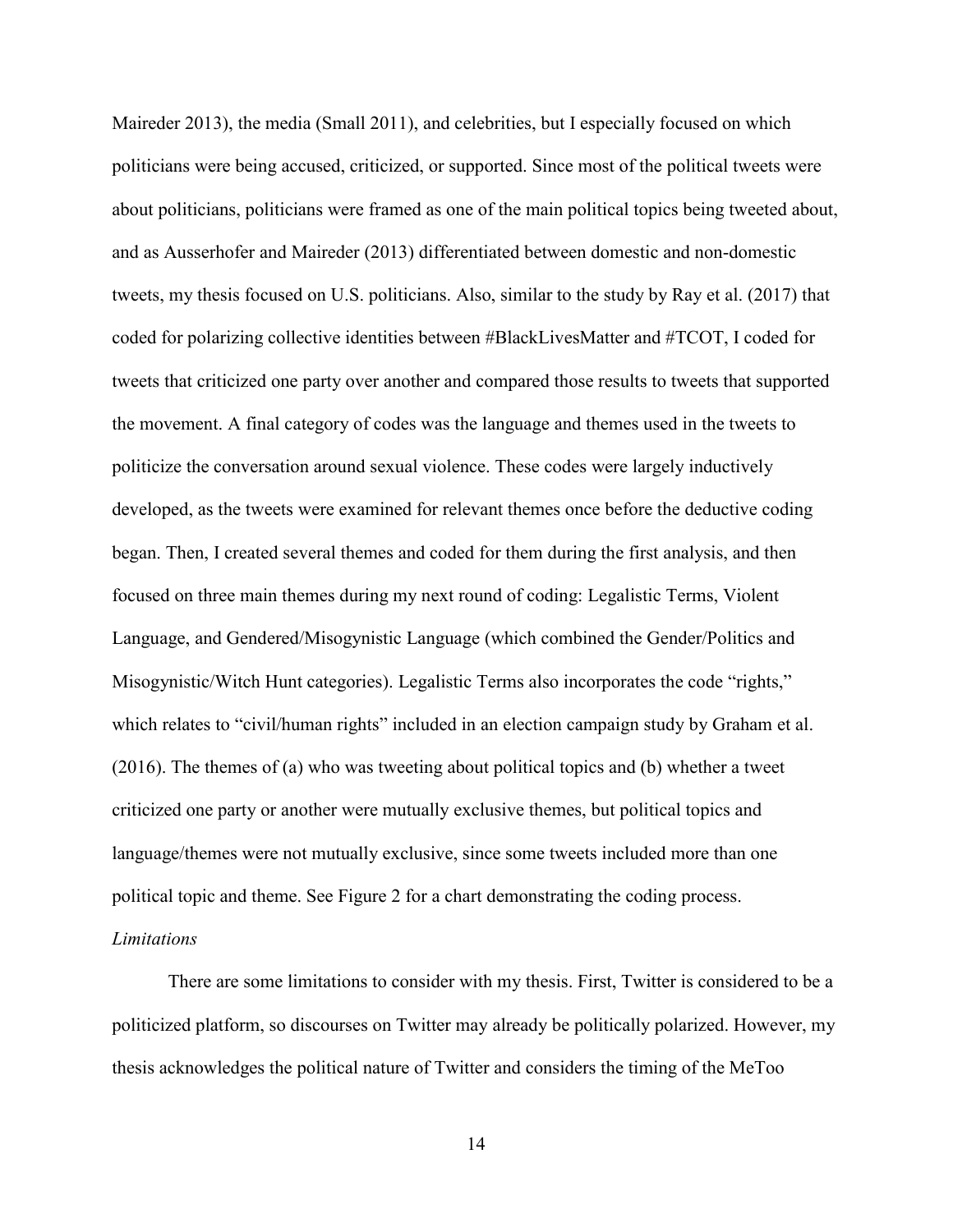movement, finding that during and after the Kavanaugh hearing, sexual violence became even more politicized than before. Also, my thesis looks into how sexual violence was being politicized on Twitter, using the political nature of Twitter to understand the language that makes the issue so polarized. Another limitation of this research is that there is no second coder to establish interrater reliability. However, I created and followed a codebook to enhance the validity of the findings. A third limitation was that the sample contained 5958 tweets, but 805 of them had content missing. From the 5153 tweets used, some of these tweets did not contain the full messages in them. I sought to address this issue by looking up the missing tweets on Twitter and adding the full tweets to the dataset, but not every tweet was found. When content was missing from the tweet, the researcher coded the available information. A fourth limitation was that my sample of 5958 tweets were randomly selected from the complete dataset, so the number of tweets at one point in time cannot be compared to the number of tweets at another point in time. However, I was able to capture timing as a key part of my analysis by organizing my sample of tweets in chronological order and noting when important #MeToo/political events occurred, as Figure 3 outlines. Despite these limitations, my thesis offers insight into the politicizing discourse of sexual violence with the hope to create greater understanding of the polarization that negatively influenced the MeToo movement and that continues to affect the country as a whole.

#### <span id="page-20-0"></span>RESULTS

#### <span id="page-20-1"></span>*The Players, the Politics, and Party/Movement Support*

My analysis confirms that the MeToo movement was highly polarized, with politicians being denounced and more tweets criticizing the Democratic Party being against #MeToo. Regarding the main contributors to the political discussions surrounding #MeToo, the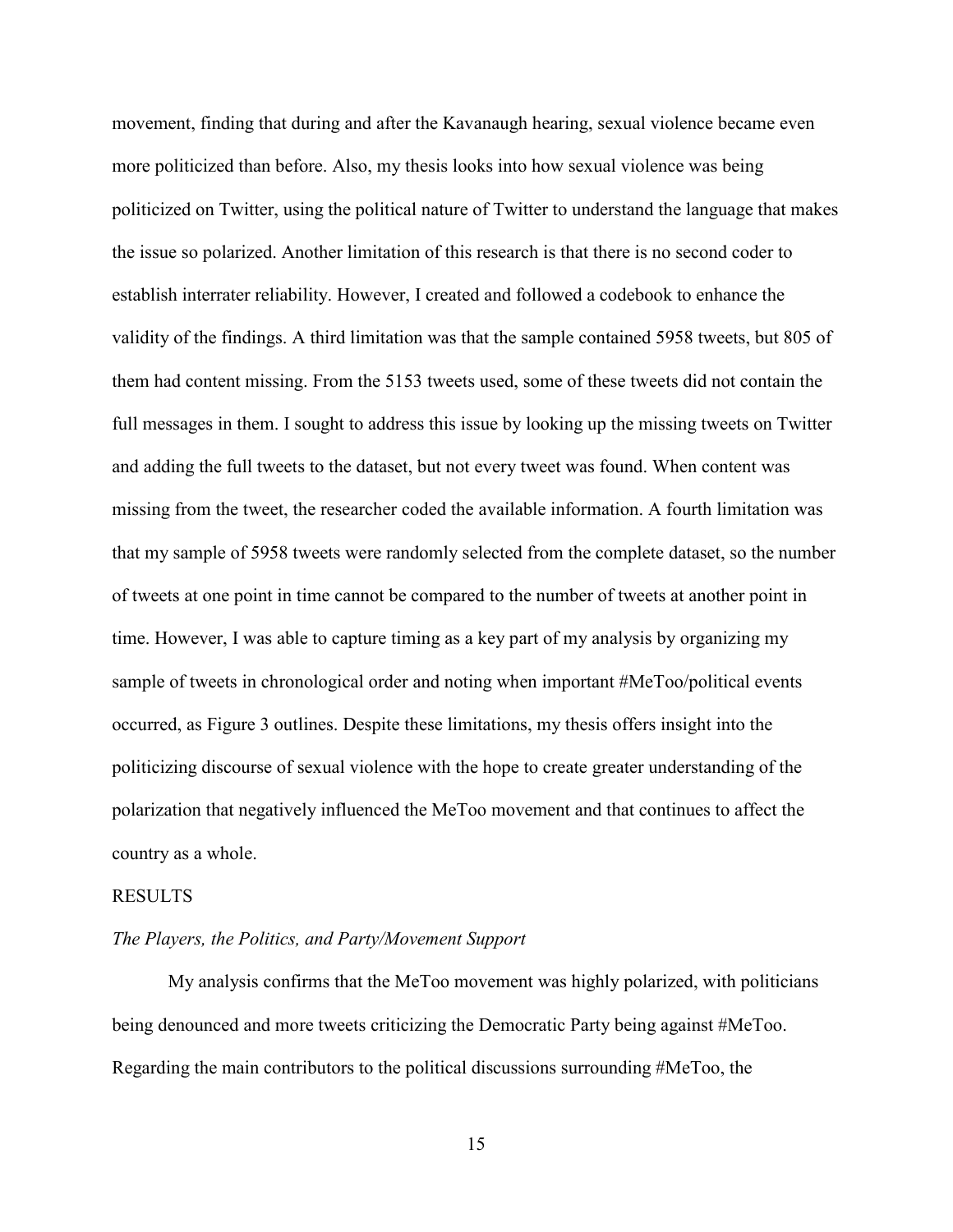news/media, celebrities, and politicians all joined the politicized MeToo conversation. The public often retweeted celebrities and some politicians. Specific politicians were the main targets of #metoo tweets- most often about their scandals or their perceived blunders regarding MeToo. Significantly more politicians were accused of misconduct or criticized for how they handled MeToo compared to the number being supported for their MeToo views. For example, one tweet read: (RT) "Bob Menendez won the Democratic Party primary in N.J. again. Democrats must stop saying they support women & children when they keep electing a guy who allegedly raped underage girls. The #MeToo movement will never be taken seriously when people like Menendez gets re-elected" (#2635M). As this tweet shows, politicians were framed as being a main source of the problem, and rarely as change makers. This tweet is also an example of how the Democratic Party was criticized about twice as much for their MeToo actions compared to the Republican Party. Heretofore, tweets criticizing the Democratic Party or liberal ideals were labeled as "anti-Democratic tweets," and tweets criticizing the Republican Party or conservative ideals were labeled as "anti-Republican tweets." While the Democratic Party was criticized more often, almost twice as many individual Republican politicians were called out compared to Democrats (most were about President Donald Trump and how he was a "sexual predator"). While almost all of the anti-Republican tweets supported the MeToo movement (such as blaming Republicans for furthering sexual violence issues by electing President Trump -#405F, #2790), several of the anti-Democratic tweets were against the MeToo movement. For example, Democrats were criticized for "weaponizing" #MeToo (#3442M), and one tweet read: "Just saw this scene from The Crucible on Tucker Carlson. Reminds me so much of the Democrat party and the #metoo movement" (#3505M). An analysis of the political undertones of the tweets in my sample reveals the highly politicized nature of the MeToo movement on Twitter, as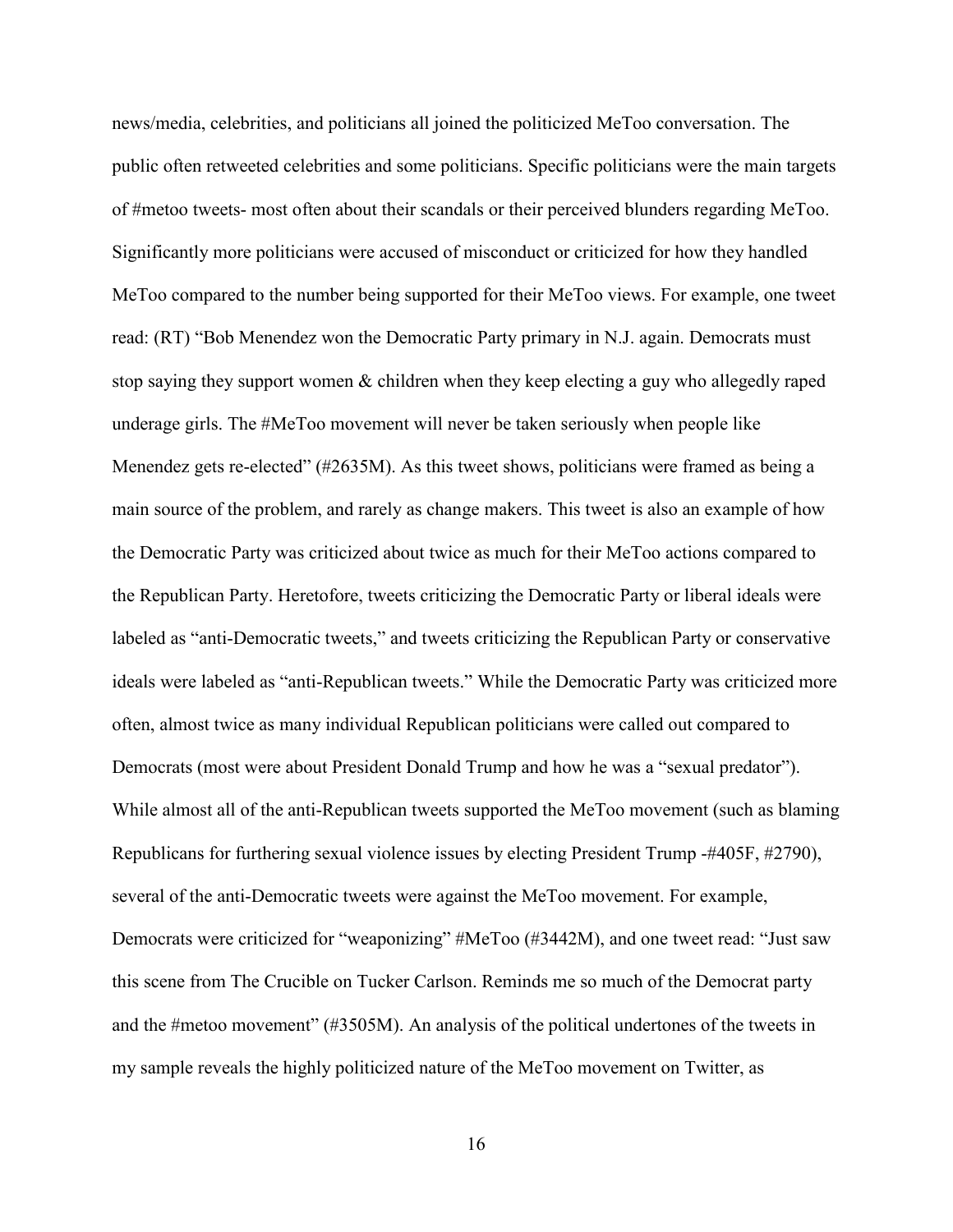politicians were directly connected to #MeToo, mostly in problematic ways, and more anti-Democratic tweets criticized #MeToo, while almost all anti-Republican tweets were supportive of #MeToo (see [Figure 3](#page-54-1) for an outline of the timing of the tweets and major #MeToo/political events).

### <span id="page-22-0"></span>*Overview of the Three Main Themes*

The three main themes that I identified that further politicized the conversation of sexual violence during the MeToo movement were Legalistic Terms, Violent Language, and Gendered/Misogynistic Language. The category "Legalistic Terms" includes words that are not strictly legal terms, but that are legalistic in their rhetoric. #MeToo supporters largely used legalistic terms to advocate for their human rights in the face of experiencing actual violence, while #MeToo detractors used the legalistic terms of "due process" and "accusation," along with violent terms, to usurp the language of violence to claim their own victimhood. Gendered/Misogynistic Language that is deeply rooted in political and legal violence and atrocities (historically deployed against women and other marginalized people) was primarily used by detractors to assert the innocence of (mostly) straight, White men. The concept of due process, which pitted justice for men against justice for women, helps explain why the MeToo movement became so polarized. The use of Legalistic Terms, Violent Language, and Gendered/Misogynistic Language shows how sexual violence was being further politicized during the MeToo movement. Additionally, this political polarization increased during and after the Kavanaugh hearing, as detractors employed a greater amount of specific legalistic terms and violent and gendered/misogynistic language to attempt to re-frame the conversation and redefine true victims as those accused instead of those suffering from sexual violence.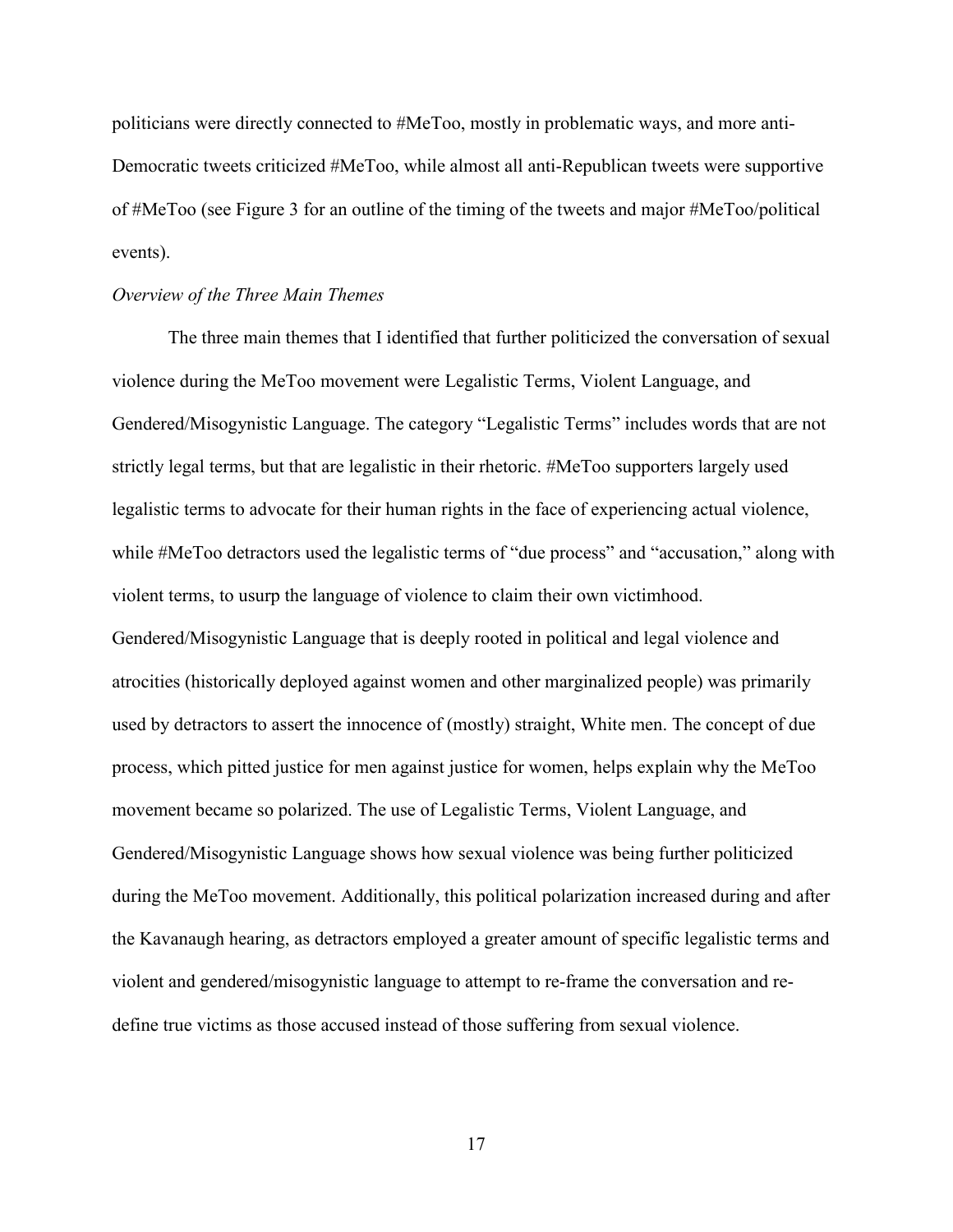# <span id="page-23-0"></span>*Theme 1: Legalistic Terms*

Legalistic Terms was a category used by supporters and detractors alike to either claim their rights in the face of actual violence or to claim their right to a "fair" trial. The following concepts were coded as Legalistic Terms: "justice," "equality," "accountability/accountable," "due process," "law," "rights," "accusation," "allegation," and any comments about a lawyer or trial/hearing (especially any reference to Kavanaugh or Ford). Legalistic Terms was a highly politicized category, as Kavanaugh accuse/Ford support tweets supported the movement more and were more often anti-Republican, and Kavanaugh support/Ford criticize tweets were more often against the movement and anti-Democratic (and Democrats were criticized a greater amount during/after the Kavanaugh hearing). For example, one anti-Republican tweet that supported the movement and Dr. Christine Blasey Ford read: (RT) "Brett Kavanaugh's accuser passed a polygraph. If he and the rest of the GOP expect me to take him at his word that this assault never happened, I'll expect his polygraph results from the FBI released to the public tomorrow. #MeToo" (#3190F). And an anti-Democratic tweet against the movement and supporting Supreme Court Justice Kavanaugh: "RT@RealCandaceO: Any person who cannot admit that the #metoo movement has fully deteriorated into a political weapon is either a liar or a coward. Any person who ACTUALLY cares about sexual assault victims should be vehemently & vocally against what the Democrats are staging against Kavanaugh" (#3231M). Interestingly, a few tweets opposed Supreme Court Justice Kavanaugh for largely political reasons, connecting his stance on abortion with his sexual misconduct allegation. For example: "You're saying a possible RAPIST will DECIDE if a woman MUST HAVE A BABY conceived in VIOLENCE? What's wrong with the GOP? #KavanaughHearings #AmJoy #Maddow @Lawrence #MeToo #Resistance @DesignationSix #Inners" (3636F). Also, some survivors supported Dr. Christine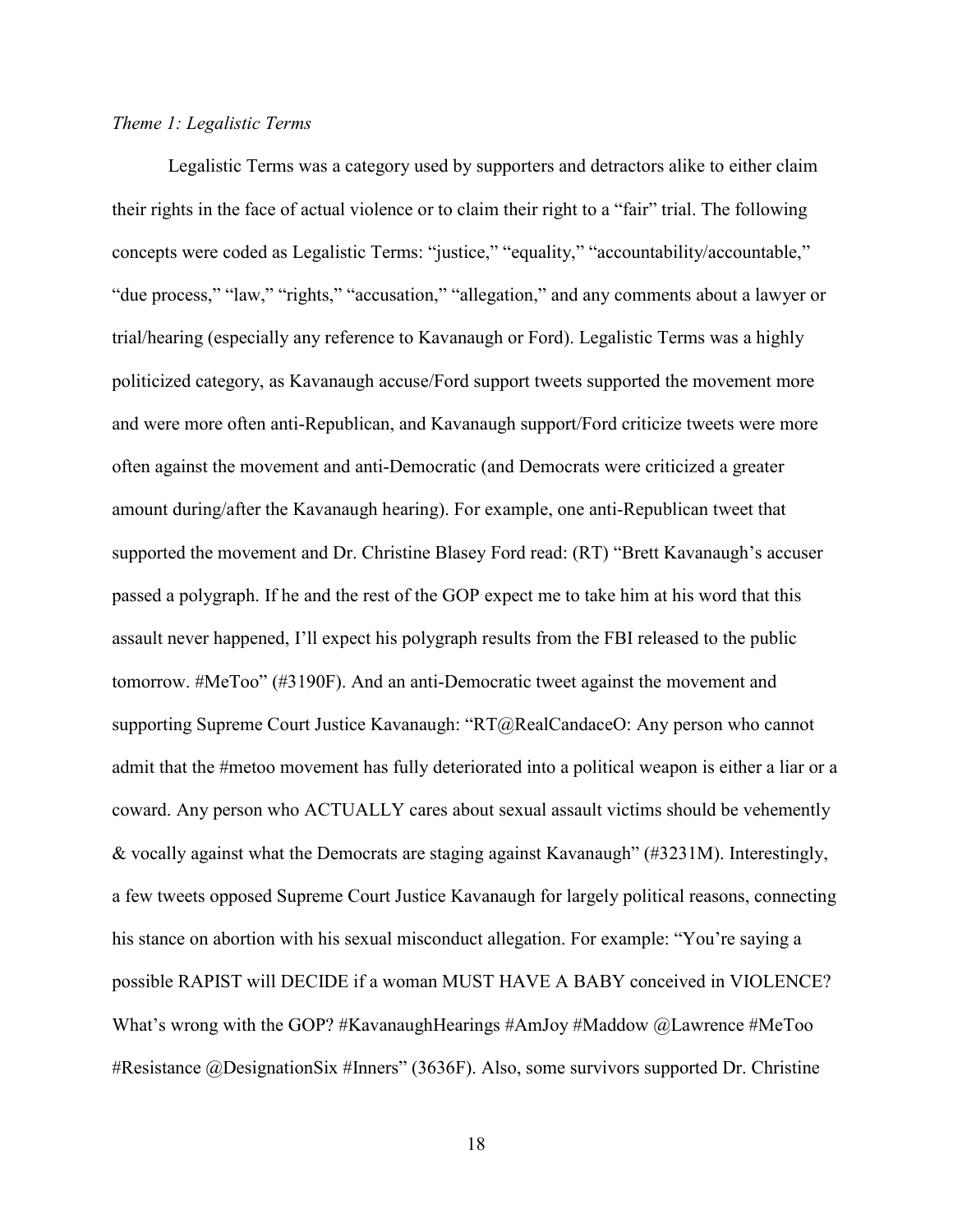Blasey Ford since they equated her experience with their own account of sexual violence: (RT) "I distinctly remember the name, and face of the high schooler that raped me when I was 16...24 years ago. Time doesn't always heal invisible wounds but walking in our truth sometimes does. #MeToo #IBelieveDrFord" (#3350M). Legalistic Terms further politized the conversation around sexual violence as the debate around the Kavanaugh hearing was extremely polarized, spilling over into the #metoo conversation on Twitter.

The issue of sexual violence was further politicized during the MeToo movement as supporters employed Legalistic Terms such as "justice," "rights," "law," "equality," and "accountability/accountable" to assert their own humanity and right to state support due to actual violence. A majority of these tweets supported the MeToo movement, and the timing of these tweets were gradual, suggesting that supporters used these legalistic terms throughout the MeToo movement to claim their rights.

"Justice" was used by MeToo supporters to claim rights for survivors and consequences for the accused, and "justice" was framed as an integral purpose of #MeToo. In this sense, "justice" functioned as an antithesis to sexual violence and was a main argument espoused by survivors for their right to legal protection and governmental action against abusers. "Justice" was also the term used most frequently by #MeToo supporters to claim their rights, and interestingly, the available tweets within my sample revealed that more women than men tweeted about "justice." One example of supporters using "justice" to claim rights for survivors is: "It's time for accountability to become the norm after sexual harassment and violence. It's time to pass the Equal Rights Amendment so that our legal system can become a system of justice for survivors, and #MeToo can become #NoMore" (#2188). Also, "justice" applied to both the accusers and the accused: the accusers deserved to see the accused held accountable, and the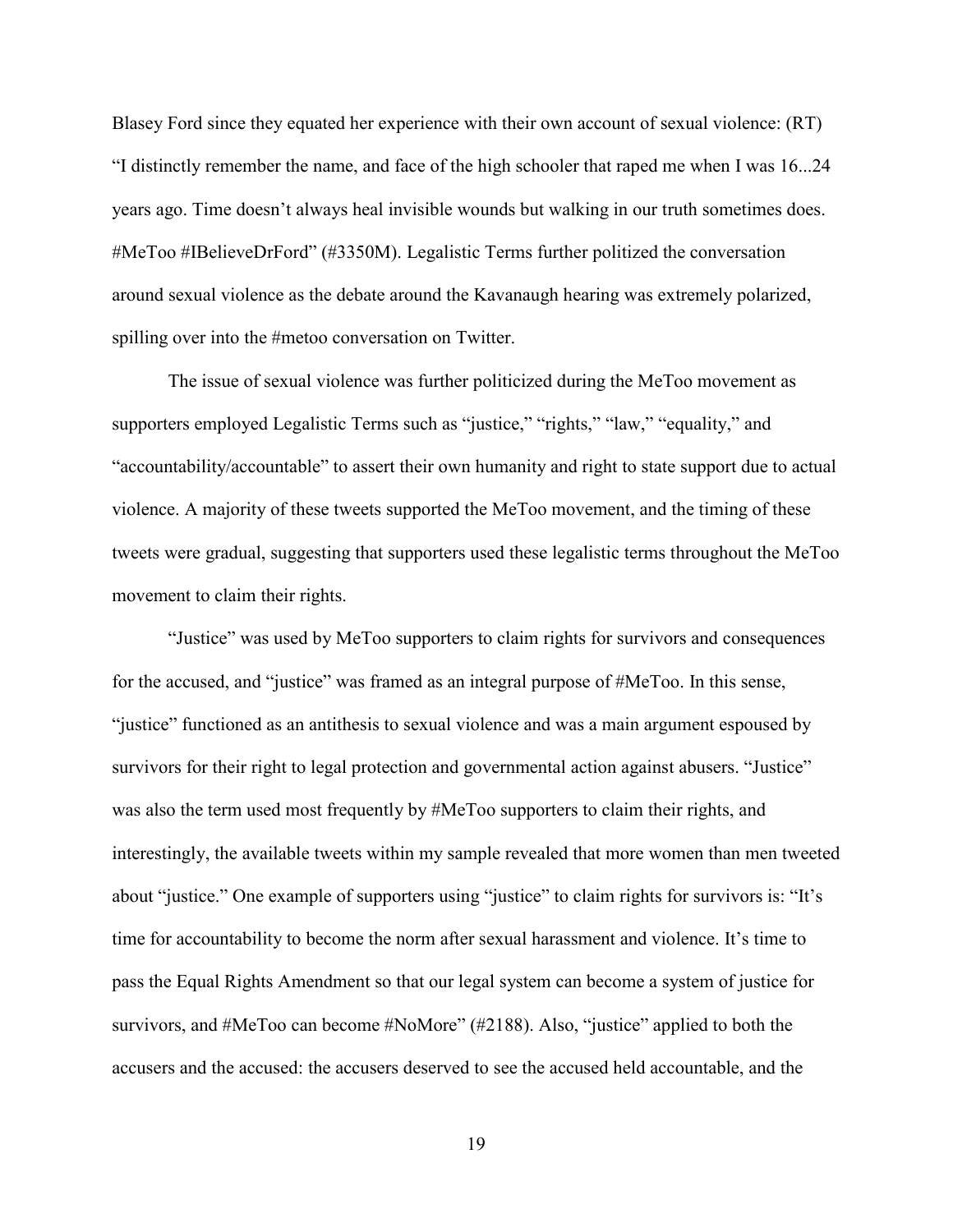accused deserved to receive consequences for their actions. For example, multiple tweets were about President Trump's accusers "demanding" or "deserving" justice: "RT @funder: RETWEET if you agree Donald Trump's sexual assault accusers deserve justice #SexualPredatorTrump #MeToo #TrumpSexPredator" (#464F) and "RT @funder: The women Trump sexually assaulted deserve justice. RT if you agree. #MeToo #TrumpSexProbe" (#825M). An example of justice being dealt to the accused is: "It has reached the point where if an elected official is involved in this type of behavior, they need to step down for the betterment of the folks that they serve...Eventually, one way or another they will be brought to justice... #MeToo" (#2418M). Specific predators such as #MuteRKelly (#2455F) and President Trump and Supreme Court Justice Kavanaugh (#3488F) were also called to justice. Additionally, a few of the tweets seemed to imply that "justice" is an integral part of MeToo, even one definition of the MeToo movement: "They [GOP female senators] should all be speaking out about #Kavanaugh. #MeToo means justice, regardless of when the incident happened. #PostponeTheHearing" (#3196F). This woman declared that the MeToo movement's definition is justice. Similarly, another woman retweeted: "@nowthisnews Tony Robbins is so in the wrong here…The #MeToo movement isn't trying to "get significance", it's pursuing #justice & cultural change."  $(\#2142)$ . For supporters of MeToo, "justice" was used to demand state rights for victims of sexual violence, and for their perpetrators to be held accountable. "Justice" was also framed as an essential element of the MeToo movement, a key tool in combatting sexual violence.

Similar to "justice," "rights" was another legalistic concept viewed as an important purpose of the MeToo movement. Fighting for various human and women's rights was framed as a natural outgrowth of #MeToo, and politically lined up with fighting for survivors' rights. "Rights" was a term used largely by supporters to advocate for survivors of sexual violence.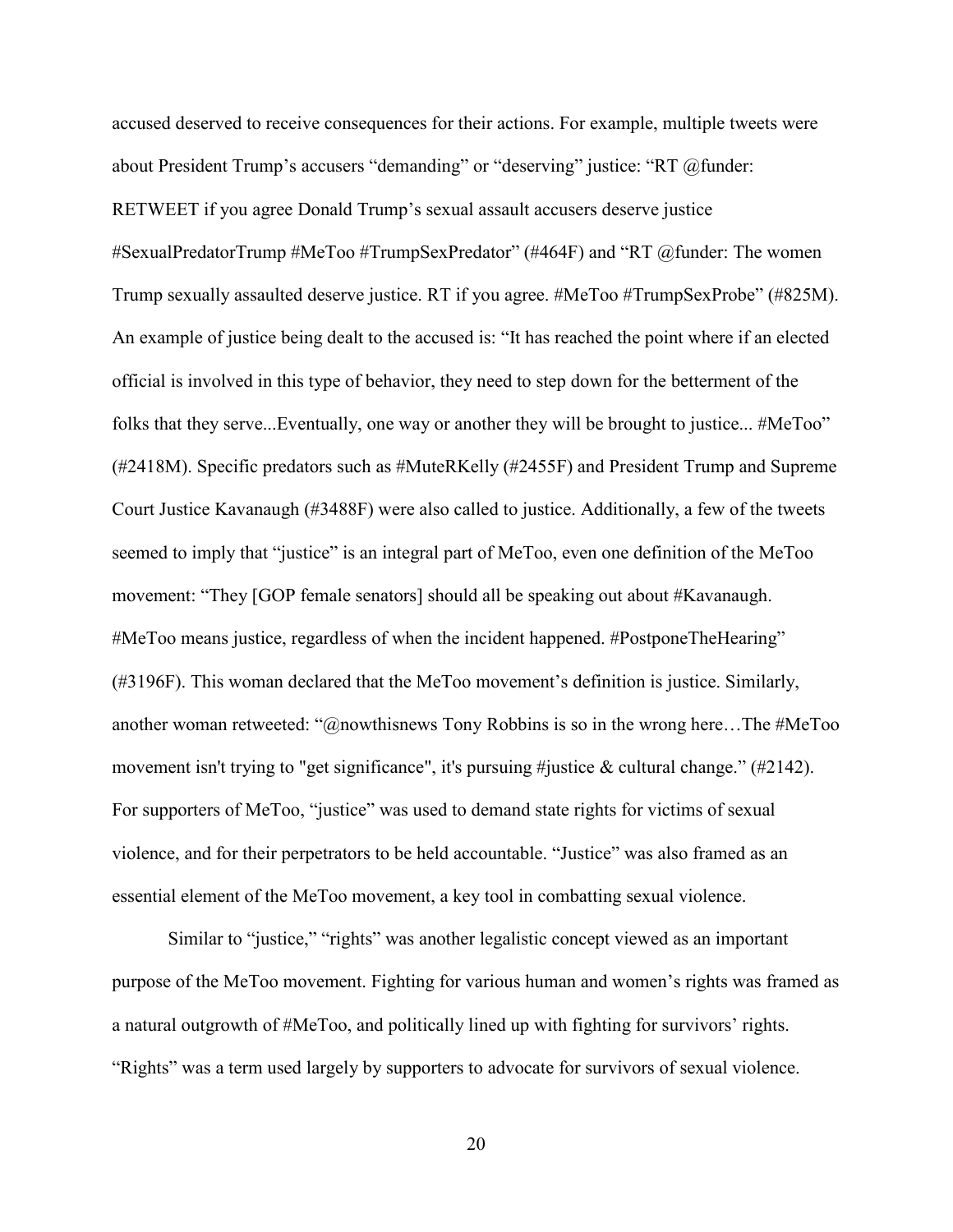Interestingly, given the available tweets within my sample, roughly double the number of women compared to men tweeted about rights. Multiple types of "rights" were mentioned, including "voting rights," "civil rights," the "Equal Rights Amendment" (ERA), and the two broadest categories: "human rights" and "women's rights" (most of which were from women). Overall, these various rights were defined as being a part of MeToo, such as declaring that pushing for the ERA is a natural extension of MeToo (#505, #3808F) and that #StandUp4Human Rights belongs alongside #MeToo (#1173M). Also, helping survivors who have experienced actual violence includes fighting for civil rights as well: "RT@SenSanders: The #MeToo movement demands real action from Congress to stop sexual harassment and abuse. That's why I'm co-sponsoring groundbreaking legislation, to finally end mandatory arbitration and expand civil rights protections to domestic workers, interns, and contract workers" (#4714M). A few tweets also declared that #MeToo is a movement about human rights and women's rights, including Tweet #2429F: "#MeToo represents an economic, public health and human rights crisis and every leader must have a plan. #mepolitics" and #164: "@Alyssa\_Milano #MeToo...We are stronger together in this movement for women's rights and equality!" "Rights" was used by supporters to advocate for their right to legal protection and governmental action against abusers, and fighting for legal rights aligned with the purpose of #MeToo.

Although sometimes applied in a "news" context, "law" was used by supporters to advocate for survivors' rights to state support. "Law" was employed largely in support of the MeToo movement, and similarly to "rights," there were specific laws championed for that addressed survivors' needs, such as #TitleIX: "RT@AAUW: #TitleIX is critical in the fight to end sexual harassment & violence on campus. It must be protected & upheld. Schools must be compliant with the law...#MeToo #MeTooK12" (#2963F). There were also specific workplace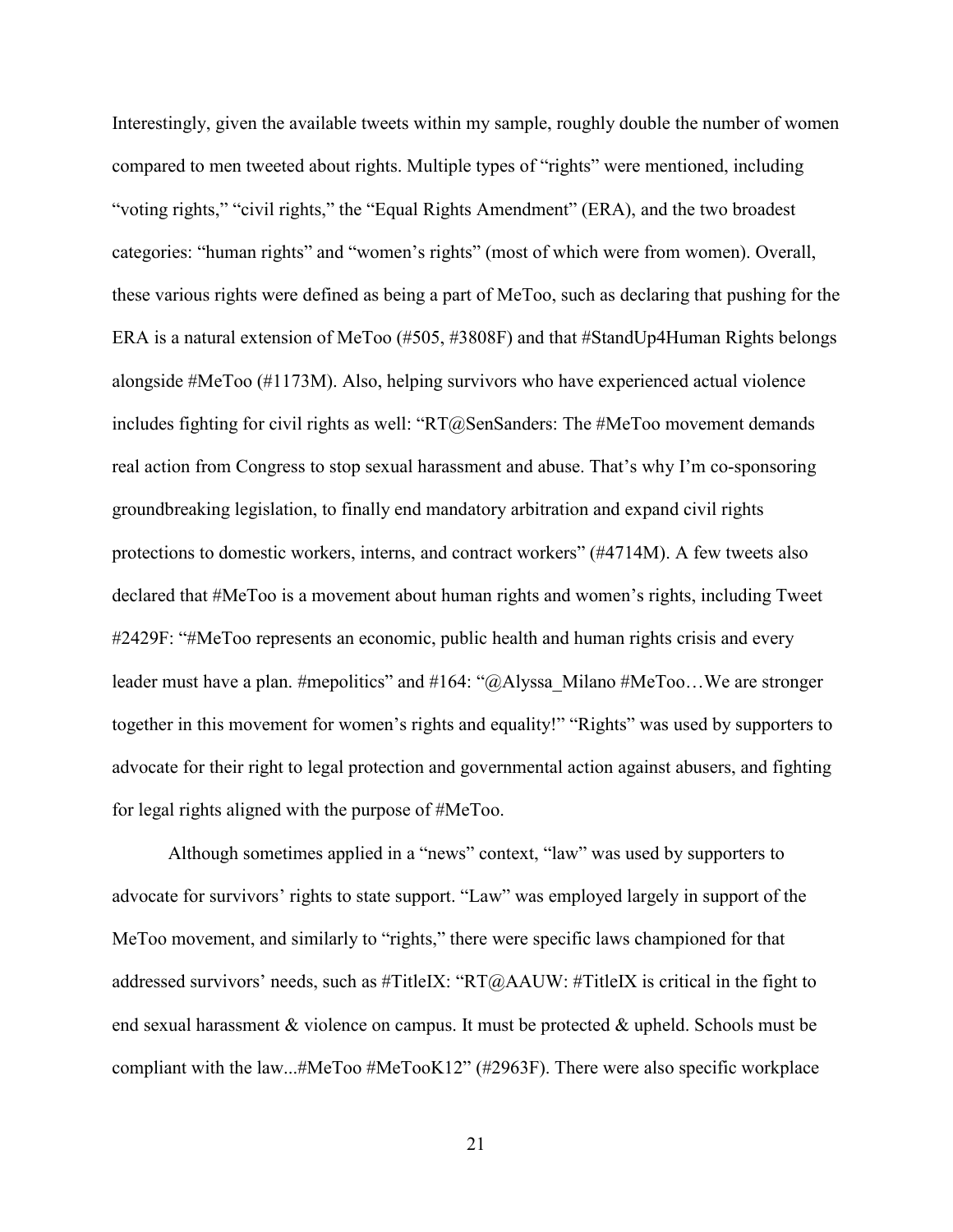laws (#1492, #2581M), including #SexualHarassmentLaws (#2559F) advocated for on behalf of survivors. Calls to create and change laws to enable women to receive state support in the face of sexual violence were also advocated for in political courts. For example, a RT@SenKamalaHarris read: "If the #MeToo conversation ends without a meaningful change in our laws, then we will have failed…" (#2620M). In a few instances, "law" was used by detractors to claim victimhood for the accused, such as "Franken was denied due process…Everyone deserves a fair hearing. That's why the law says you're innocent until proven guilty #ISupportAlFrankin #MeToo" (#4974F). However, "law" was largely used to stand up for survivors and demand they receive state support: "Zero tolerance' must mean every complaint gets logged and investigated. It means consequences for EVERY PERPETRATOR. No one is above the law. No one gets a 'pass.' #WeSaidEnough #MeToo #CALeg" (#597F). Whether used to uphold current policies or to push for progressive change, "law" was used to advocate for survivors and help them receive state support.

"Equality" was a legalistic term utilized by supporters to not only promote survivors' rights to state support, but also linked #MeToo to a broader feminist agenda, further politicizing sexual violence. "Equality" was mentioned several times, mostly in support of the movement. Specifically, "equality" was largely used in a way that advocated for the equality of women, so this code not only supported the MeToo movement, but also pushed forward a feminist agenda. For example, one woman tweeted: "What it the true meaning of the word FEMINISM? Learn more here...#genderequality #feminism #metoo" (#2371). Not only was feminism and gender equality connected to #MeToo, but specific feminist issues were linked to #MeToo as well, including #equalpay (#2214F) and the Equal Rights Amendment (#2570). "Equality" aligned a survivors' rights to state support due to sexual violence to a broader feminist agenda.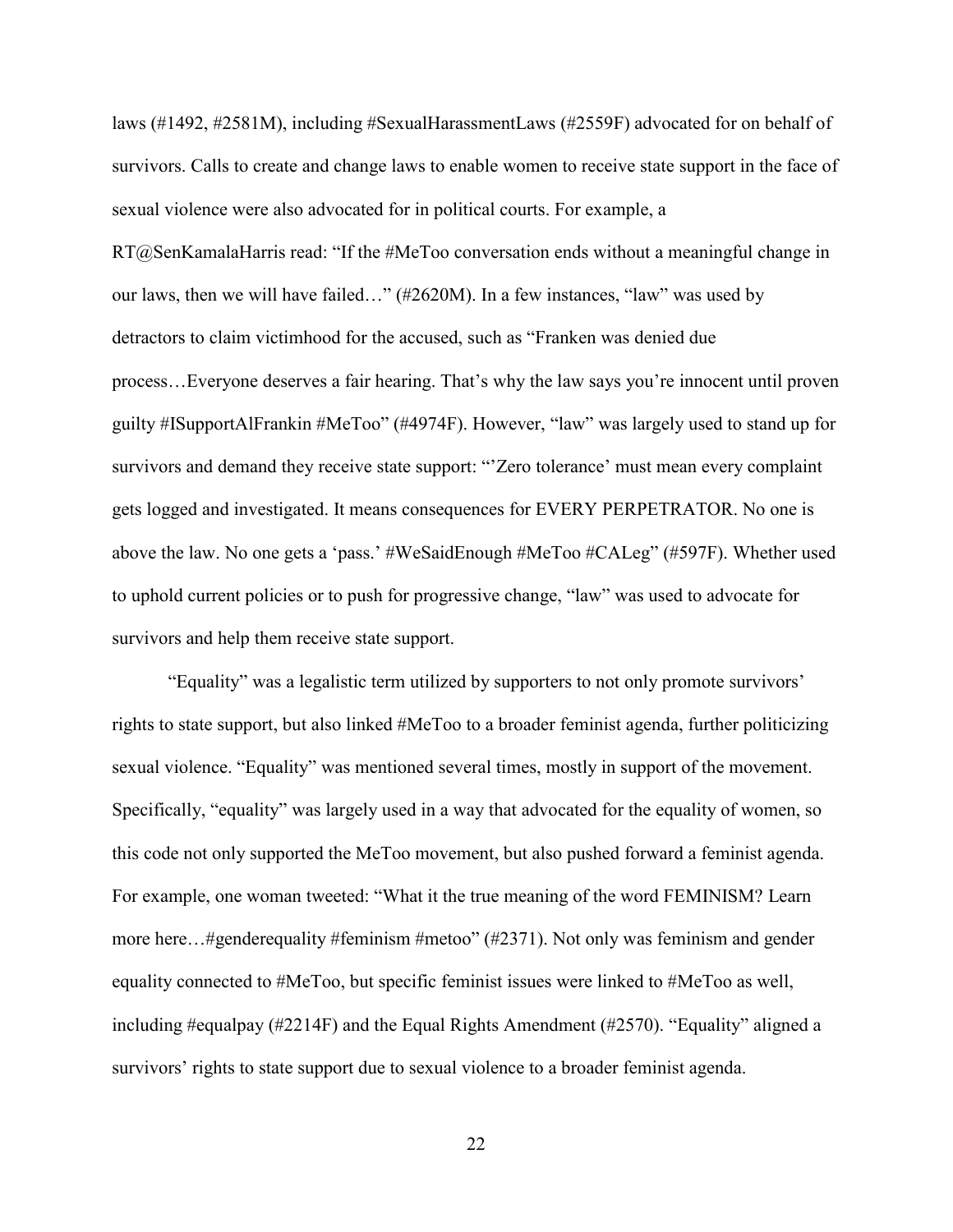Similarly to "justice" and "rights," "accountability" was framed as a defining aspect of the MeToo movement, and supporters were claiming that survivors had the right to see legal action taken against their perpetrators. Almost all of the "accountability/accountable" tweets were in support of the movement. "Accountability" also seemed to be viewed as part of the definition of the MeToo movement: "The #MeToo era means there is accountability" (#4507F), "music has dodged #MeToo accountability" (#4704F), and "We are voting for accountability in 2020. #MeTooVoter" (#5145M). For supporters, accountability was an integral part of #MeToo. While both men and politicians in general were called out to be held accountable, (such as "men who chose to sexually assault women and are now being held accountable in public for their actions" #3070F; and "are transforming #MeToo into #MeTooVoter to hold politicians accountable" #5153), interestingly, around half of the "accountable" tweets were about President Donald Trump. Tweets called for support for Trump's accusers, and for legal action to be taken against President Trump. For example: "RT@funder: The 16 women who accused Trump of sexual assault are telling their story in one video-please share this far & wide. RT if you agree it's time for Trump to be held accountable for his sexual misconduct. #TrumpSexPredator #AMJoy" (#660). There were even hashtags calling for President Trump to be brought to justice: #HoldTrumpAccountableDay (#819M) and #HoldTrumpAccountable (#1058M, #1498M). "Accountability" was defined as being an essential part of the MeToo movement, and "accountable" tweets called for legal action to be taken against perpetrators (and in particular, President Donald Trump) in support of survivors and their right to state support in the face of actual violence.

However, a couple of legalistic terms "due process" and "accusation" (especially in comparison to "allegation") were used by detractors to claim legal rights to a "fair" trial for those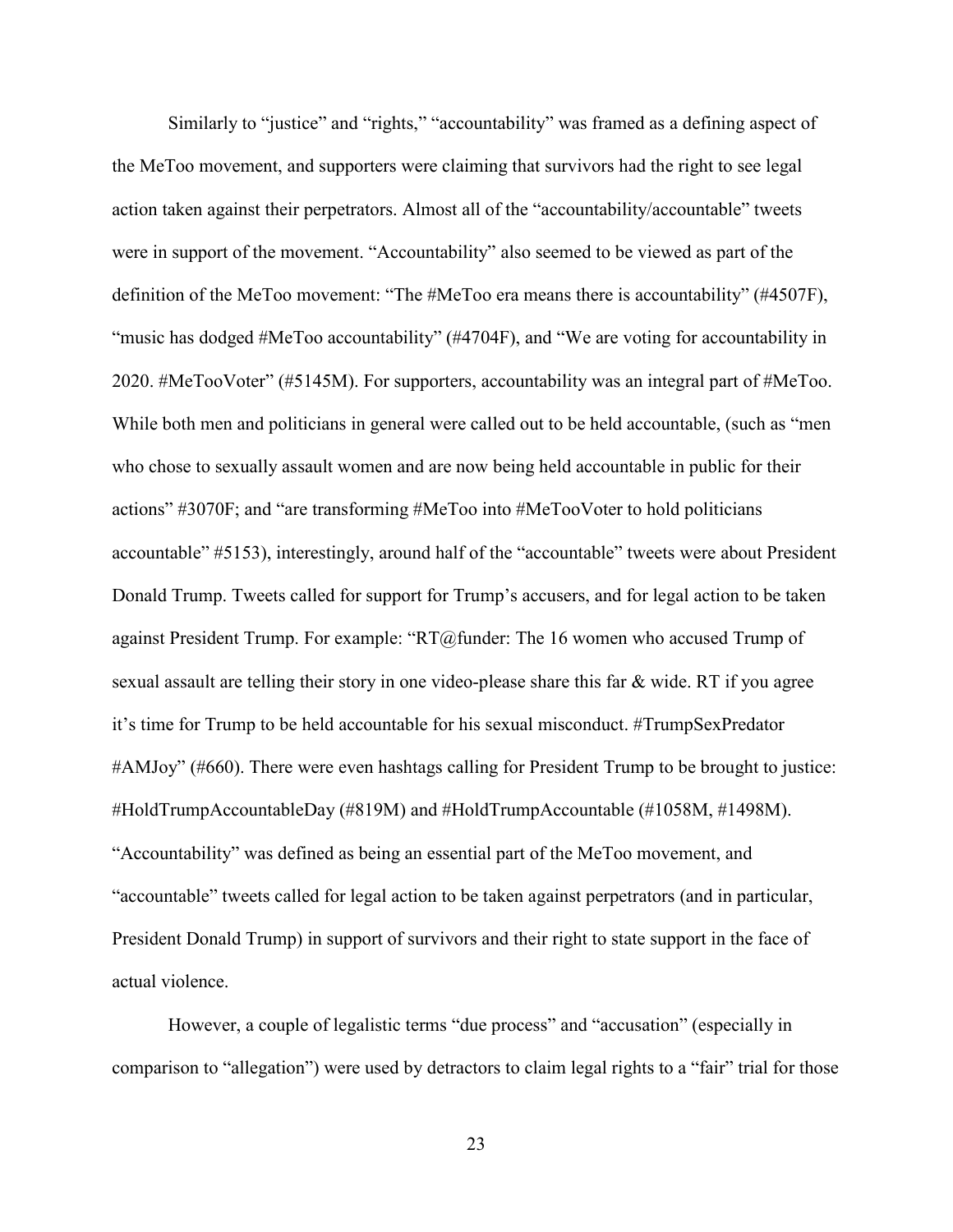accused of sexual violence (usually men), even to the point of usurping the language of "violence" to claim that these men are the true victims. "Due process" was employed by detractors to contend that accused men were not receiving a "fair" trial, and therefore were primarily victims of #MeToo, instead of perpetrators of sexual violence. With "due process," a majority of the tweets were against the movement. "Due process" was also tweeted about more during and after the Kavanaugh/Ford hearing, showing how sexual violence became even more politicized due to the hearing. Interestingly, there were a few more anti-Democratic than anti-Republican tweets regarding "due process." For example, one tweet read: (RT) "@JaneMayerNYer @alfranken I fully support #MeToo. Franken deserved due process...As it was, the party and the movement lost credibility-and diminished both" (#4973F). Whether they were anti-Democratic or not, "due process" tweets supported the accused over the accusers, focusing on the accused rights' to a "fair" trial, even calling the accused the actual targets of violence. For example: "RT@nytimes: Gayle King on #MeToo: "I think when a woman makes an accusation, the man instantly gets the death penalty. There has to be some sort of due process here" (#2700F). The use of "the death penalty" in this tweet suggests that men have the right to a fair trial because they are possibly the real victims of violence. Detractors used "due process" to claim that the accused (mostly men) deserve a "fair" trial, and that the accused are not receiving that right and are therefore the true victims of violence.

Detractors also used "accusation" (instead of "allegation") to claim that the accused are the real targets of #MeToo instead of the villains. "Accusation" was used in a largely negative context by detractors of the MeToo movement, with around twice as many of the "accusation" tweets in my sample being against the movement compared to supporting it. The timing of the "accusation" tweets were fairly gradual, with a few more during the Kavanaugh/Ford hearing.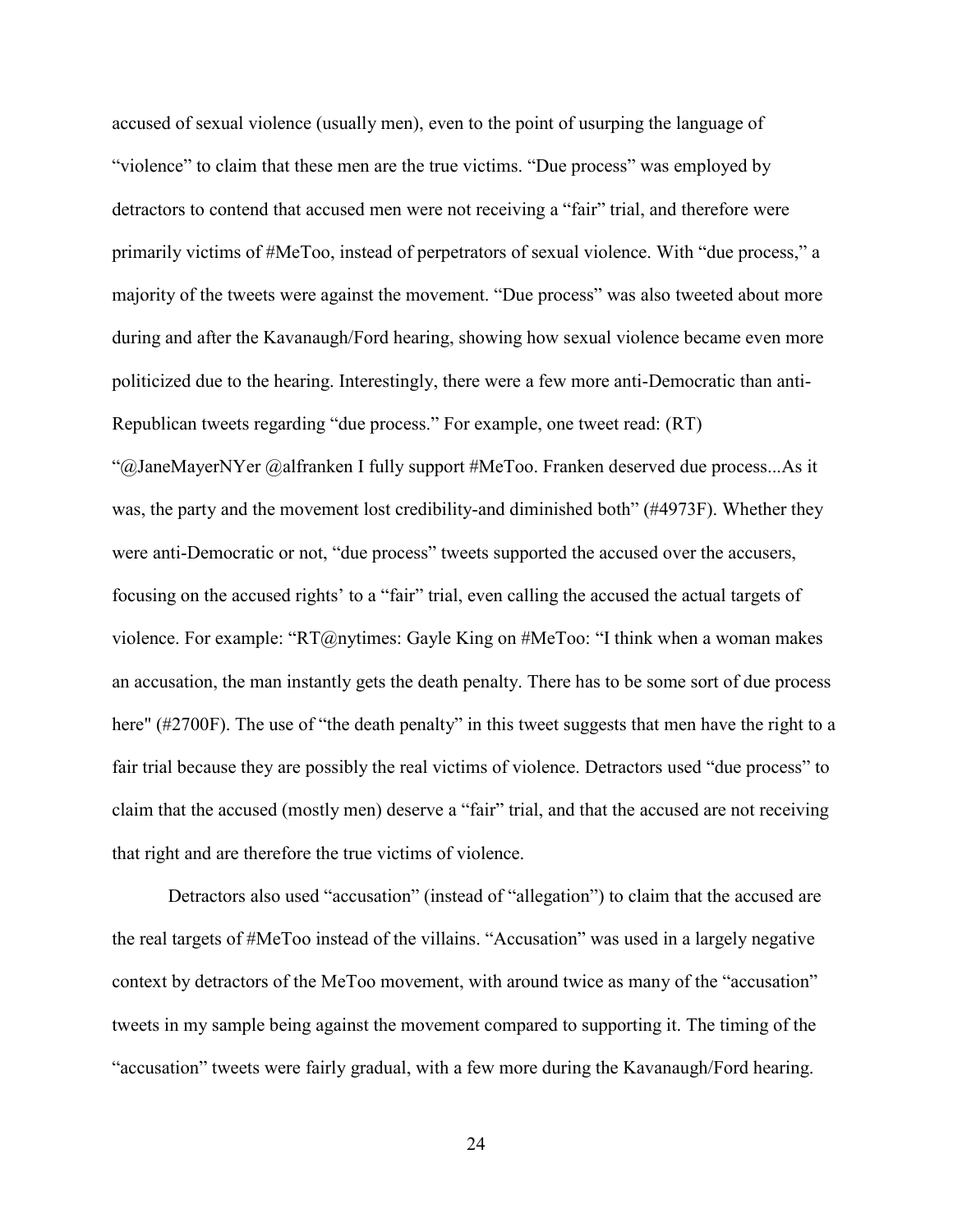Similarly to "due process," Democrats were criticized more than Republicans for unfair "accusations." For example, one tweet read: (RT) "ALL senators calling for Al Franken to step down before a FAIR INVESTIGATION can go to Hell. The accusations against him reek of political hit job not only to destroy him but cheapen the entire #MeToo movement. This is why Democrats lose" (#673). Violent language also made its way into "accusation" tweets, with the attempt to re-cast the accused as the true victims: " $@$ hardwick  $@$ AMC TV The #metoo movement has officially jumped the shark. What started out as a wake up call has turned into a war against men for bad breakups. No proof required, presumed guilty, career ending accusations by bitter exes. Women with true stories should be outraged" (#2697). In this tweet, the MeToo movement is framed as a war against the accused (men). A tweet compared #MeToo to lynching: (RT) "@DineshDSouza Let's not forget the ORIGINAL #metoo movement: 1882-1962 4743 Black men lynched. In most cases, all it took was a white woman's accusation of sexual harassment or misconduct" (#4785). As these tweets show, "accusation" was largely used to frame the accused as the real victims. However, some "accusation" tweets supported the movement, which showcases the political polarization of #MeToo: (RT) "Credible accusations of sexual assault are like roaches. There is never just one. #IBelieveHer #BrettKavanugh #MeToo #WhyIDidntReport" (#3449). Also: "RT@ChrisCuomo: How can journalist E. Jean Carroll be brushed away as just one more?...This is the most extreme accusation we've had against this President and it has had almost no impact on our dialogue" (#4865F). Yet, "accusation" tweets were more often used in a negative sense in support of the accused, such as with "false accusations:" (RT) "BELIEVE THE WOMEN? Woman's False Rape Accusations Ruins Three Men's Lives" (#4273F). Additionally, when comparing the use of "allegation" to "accusation," it is apparent that "accusation" was used in a far more negative context. "Allegation" was often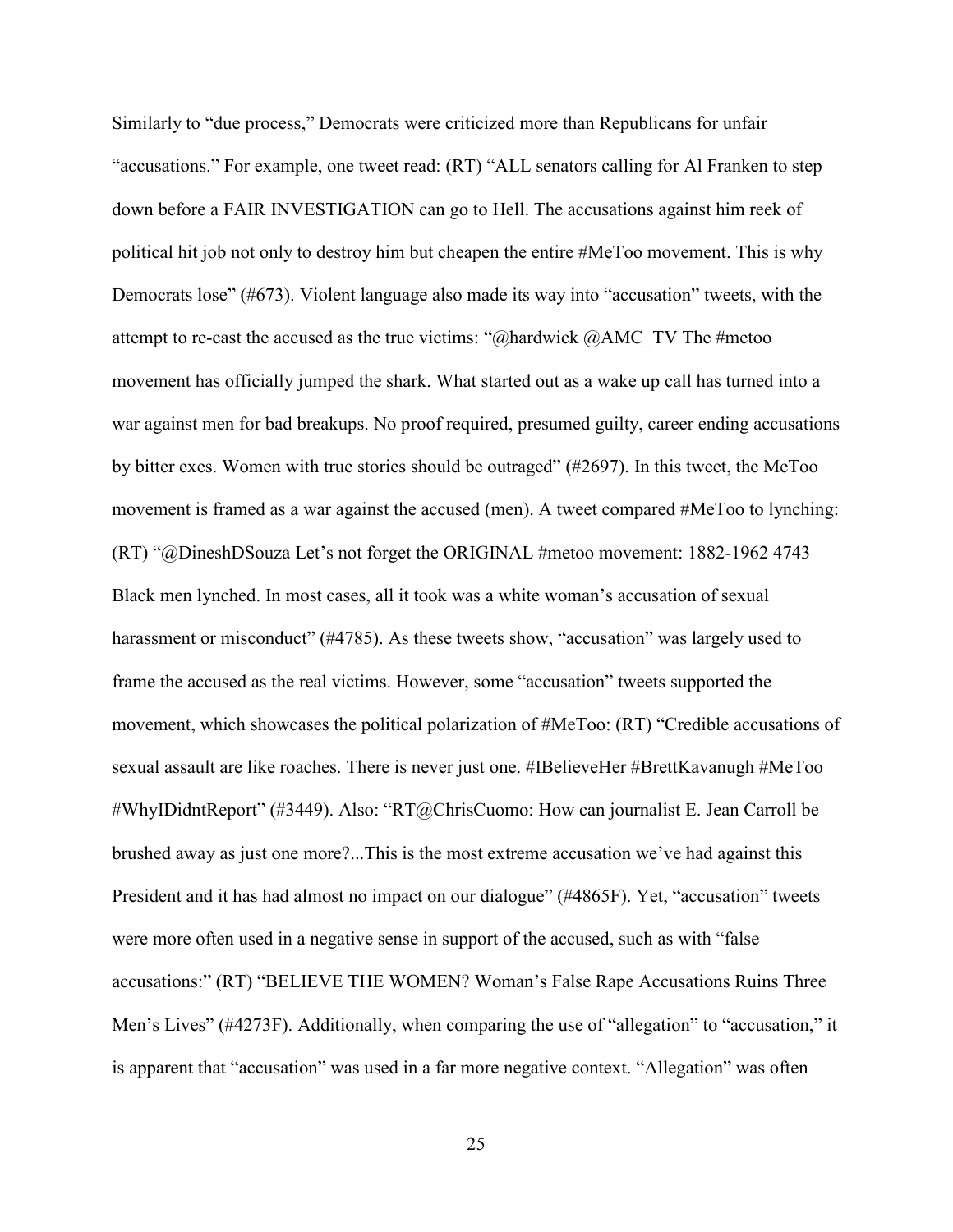used in a news/factual sense, such as "California Assemblywoman Cristina Garcia #MeToo movement lawmaker investigated for sexual misconduct allegations" (#1615). Given the definition of "allegation" vs. "accusation," with the former being more assumed to be made without proof, it is interesting that "accusation" became the term used more negatively by detractors to discredit #MeToo and frame the accused as the actual targets. Detractors' use of both "accusation" and "due process" as an attempt to reframe victimhood for the accused further politicized the conversation of sexual violence during the MeToo movement.

#### <span id="page-31-0"></span>*Theme 2: Violent Language*

Violent language was largely used by detractors against the movement to claim that the accused (mostly men) were the true victims of "violence" due to the MeToo movement. This victimization of the accused further politicized sexual violence during #MeToo. Items coded as "violent language" were words typically associated with war and violence such as: "weaponize," "ruin," "crucified," "lynching," "avenger/assassin," and "mob rule." Violent language was often used in a political sense, as tweets with this theme spiked up during and after the Kavanaugh/Ford hearing. There were also more anti-Democratic than anti-Republican tweets within "violent language," but no major gender differences were found. While some tweets used "violent language" in support of the movement, many tweets used "violent language" to usurp the language of "violence" to claim victimhood for the accused, further politicizing sexual violence.

Detractors relied on the terms "weaponized" and "lynching" in particular to appropriate the language of violence and make their argument that the accused were innocent men, the real targets of #MeToo, instead of the accusers. "Weapon/weaponized" followed by "lynching of men" were the codes used most frequently in "violent language." Several "weapon/weaponized"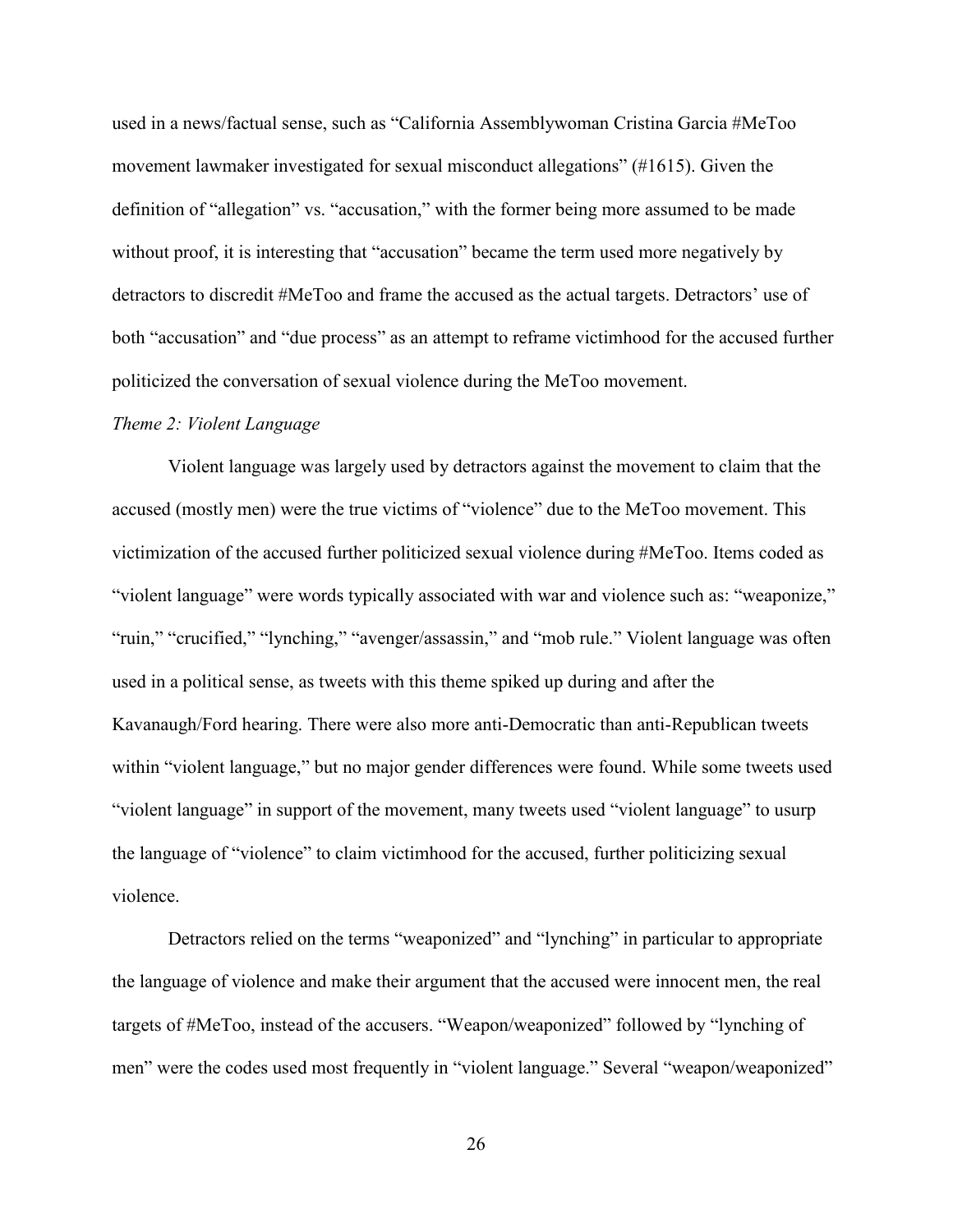tweets criticized the Democratic Party for "weaponizing" the MeToo movement (while only a couple criticized the Republican Party). For example, one woman retweeted: "@RealCandaceO It is incredibly sad for sexual assault victims that the Left decided to weaponize #MeToo" (#3611F). Some of these tweets also utilized violent terms to make it seem like the accused (mostly men) were the true victims of the MeToo movement and therefore deserved support: "RT@RealCandaceO: The war on police = #BLM The war on ICE = #AbolishICE The war on men = #MeToo What other movements will the left launch and weaponize so that they can implement mob rule?" This tweet painted men as the victims of "mob rule." Detractors also used "lynching" to assert that the accused (mostly men) were the actual targets of the MeToo movement. The exact phrase "lynching of men" was retweeted multiple times: "RT@RealCandaceO: "metoo is just rebrand of Democrats using sexual assault allegations to justify the lynching of men...#KavanaughHearings #ConfirmKavanaughNow" (#3620). "Lynching" tweets called for "fair" trials while supporting the accused as the real victims of "violence:" (RT) "The problem with the #MeToo movement is that it allows anyone to make any accusation against any person from any period in time without any proof or due process and then asks the public to act like the accusation is automatically true. This is not justice. This is lynching" (#4480). Additionally, during the Kavanaugh/Ford debate, the MeToo movement was referred to as "the #MeToo lynchings" (#3407) and earlier #MeToo got labeled as "#MeToo's lynch mob justice" (#1384F). Detractors defined the MeToo movement as being about lynching, attempting to usurp the language of "violence" to declare the accused as the real #MeToo victims. They also criticized Democrats and occasionally others for "weaponizing" the movement, in particular against accused men, and therefore heightened the polarization of #MeToo.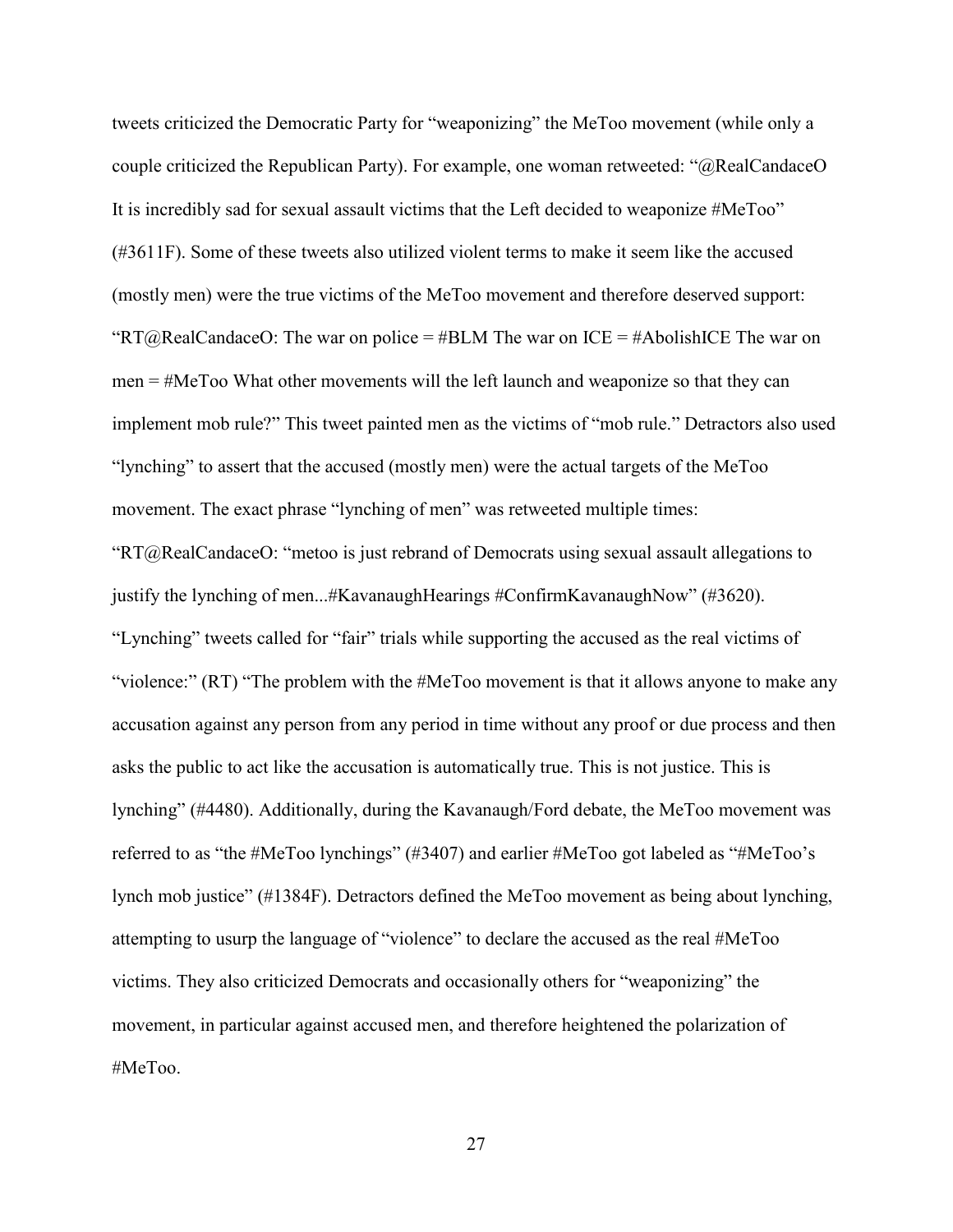Similarly, words like "crucified" and "mob rule." This "violent language" further politicized the issue of sexual violence by asserting that the accused were the true victims of "violence," not the survivors. For example, one tweet read: (RT) "This pedophile's career should be 100% ruined just like every other male, who was crucified by her #MeToo movement after being accused" (#3046). The use of the word "crucified" is a strong example of detractors usurping the language of "violence" to claim victimhood for the accused men. Even one individual claiming support for #MeToo wrote: "I understand the importance of the #MeToo movement, I honestly do. But you can't just crucify everyone who's ever made a mistake" (#3071M). These tweets suggest the accused are victims. Similarly, several tweets accused the MeToo movement for its "mob rule." For example, actress Alyssa Milano was called a "mob boss" (#3901F), the movement itself was referred to as "#MeToo 'mob rule'" (#1980), and actor Aziz Ansari, who was accused and received both hate and support from the media was said to possibly be "a victim of mob justice" (#4936). Another tweet read: "On the off chance a militant #MeToo mob assembles outside the Capital when the #KavanaughHearing is over, keep your eye…" (#3575M). These tweets paint MeToo supporters as the potential threat. Additionally, "mob rule" was used in a political sense to insult MeToo supporters and sometimes the Democratic Party. For example, one tweet read: (RT) "Never thought I'd long 4the days when these #MeToo mobsters were jumping out of moving cars while doing the Kiki dance instead of committing rhythmic simple assault on the elderly #MobRuleDemocrats #StayMad #RememberInNovember #VoteRedToSaveAmerica" (#3850). This tweet framed MeToo supporters and Democrats as violent "mobsters." However, one politician sought to respond to this criticism: "RT@SenSchumer: Women across the country came together around this nomination to say #MeToo, to stand up against sexual abusers and harassers. And all Donald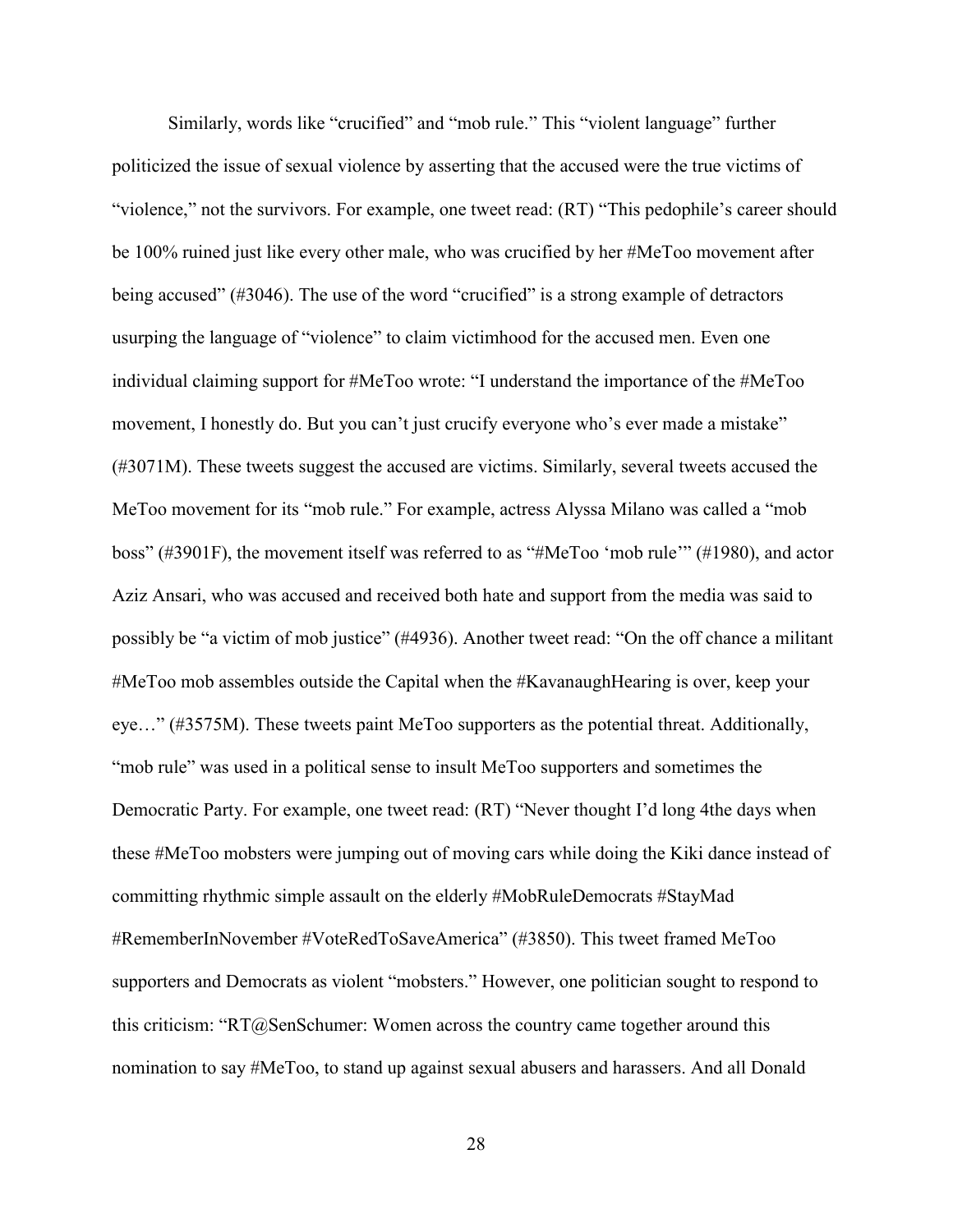Trump, Mitch McConnell, and Republican leaders have to say to them is that they're a mob. Disgraceful" (#3868). MeToo supporters were also called a "mob" for fighting against Justice Kavanaugh's Supreme Court nomination and interfering with due process (#3801). "Mob rule" was also linked to #MeToo being an attack on the accused (men): (RT) "This is the radical left's new 'I CAN'T' feminism of victimhood that reduced the #MeToo movement 2 #MobRule mentality- it has nothing 2 do with equality 4 women & everything 2 do with the hateful destruction & emasculation of men #StayMad #VoteRedToSaveAmerica" (#3877M). Both "crucified" and "mob rule" were violent terms used by detractors to paint the accused (mostly men) as the real targets of "violence," thus further politicizing sexual violence.

However, there were a few exceptions where supporters attempted to steal back the language of violence they were being condemned with, refuting claims' that men were the real victims, although most of the "violent language" was employed by detractors. For example, one tweet read: (RT) "If you think the #metoo movement is about attacking others you are WRONG. It is about identifying predators. These men are not the victims here. Please get woke" (#2139). This tweet called out the detractors' main tactic with using violent language: men are not being attacked, and they are not the victims of the MeToo movement. Furthermore, another tweet called out author Tony Robbins' criticism of #MeToo, explaining that "The #Metoo movement isn't trying to 'get significance,' it's pursuing justice & cultural change. #MeToo isn't 'attacking' someone else, it's holding perpetrators accountable" (#2142F). This tweet pointed out that holding perpetrators accountable is not the same as attacking them. Additionally, while detractors declared that #MeToo is a war against men, this tweet explained that there is another war: (RT) "#NowReading: #MeToo is important, but the war on women is a far, far bigger deal...Heather Barr" (#1036M). These tweets all refute detractors' claims that the accused are the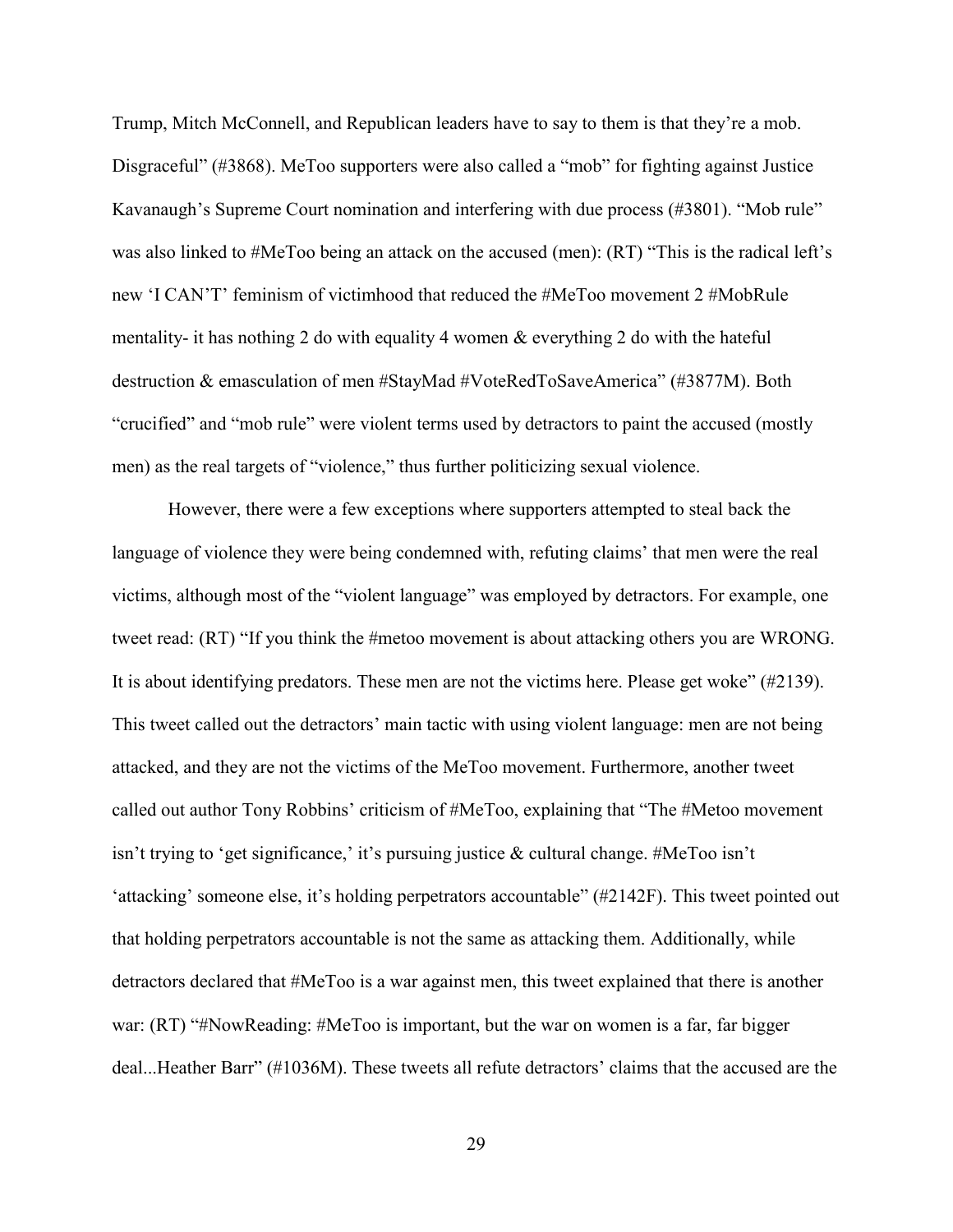real victims. However, a majority of the tweets using violent language were against the movement, painting the accused (mostly men) as the actual targets, referring to #MeToo and social media as a "Taliban-ish execution" (2769F) and women and Democrats as "weaponizing" the movement (#3519F, #3442M) at the expense of men who were getting "lynched" (#3620). Although a few tweets sought to reclaim the language of violence for supporters and survivors, overall, detractors used "violent language" to claim victimhood for the accused, as victims of "lynching," "mob rule," and a "weaponized" MeToo movement. This re-framing of victimhood further increased the political polarization of #MeToo by creating a larger divide between detractors and supporters on their view of the movement.

# <span id="page-35-0"></span>*Theme 3: Gendered/Misogynistic Language*

Gendered/misogynistic language was also employed by detractors to criticize feminists and the left especially, and to portray the accused (mostly men) as victims in need of "fair" trials, thus further politicizing sexual violence by victimizing the accused and villainizing victims and supporters. It is significant to note that the terms used in this category are a part of a vocabulary deeply rooted in political and legal violence and atrocities historically deployed against women and other marginalized people. This theme includes "gendered language," from the "gender and politics" category, which included any political tweet that also mentioned gender. "Gendered language" was used especially during the Kavanaugh/Ford hearing. While several "gendered language" tweets supported the movement, such as fighting against anti-women's rights or behavior (#1311, #3319), this theme highlights the "gendered language" that was used by detractors against #MeToo, feminists, and/or the left. Within "gendered language," there were more anti-Democratic tweets than anti-Republican tweets. For example, (RT): "We are about to see an explosion of leftist misogyny. And like the overwhelming majority of #MeToo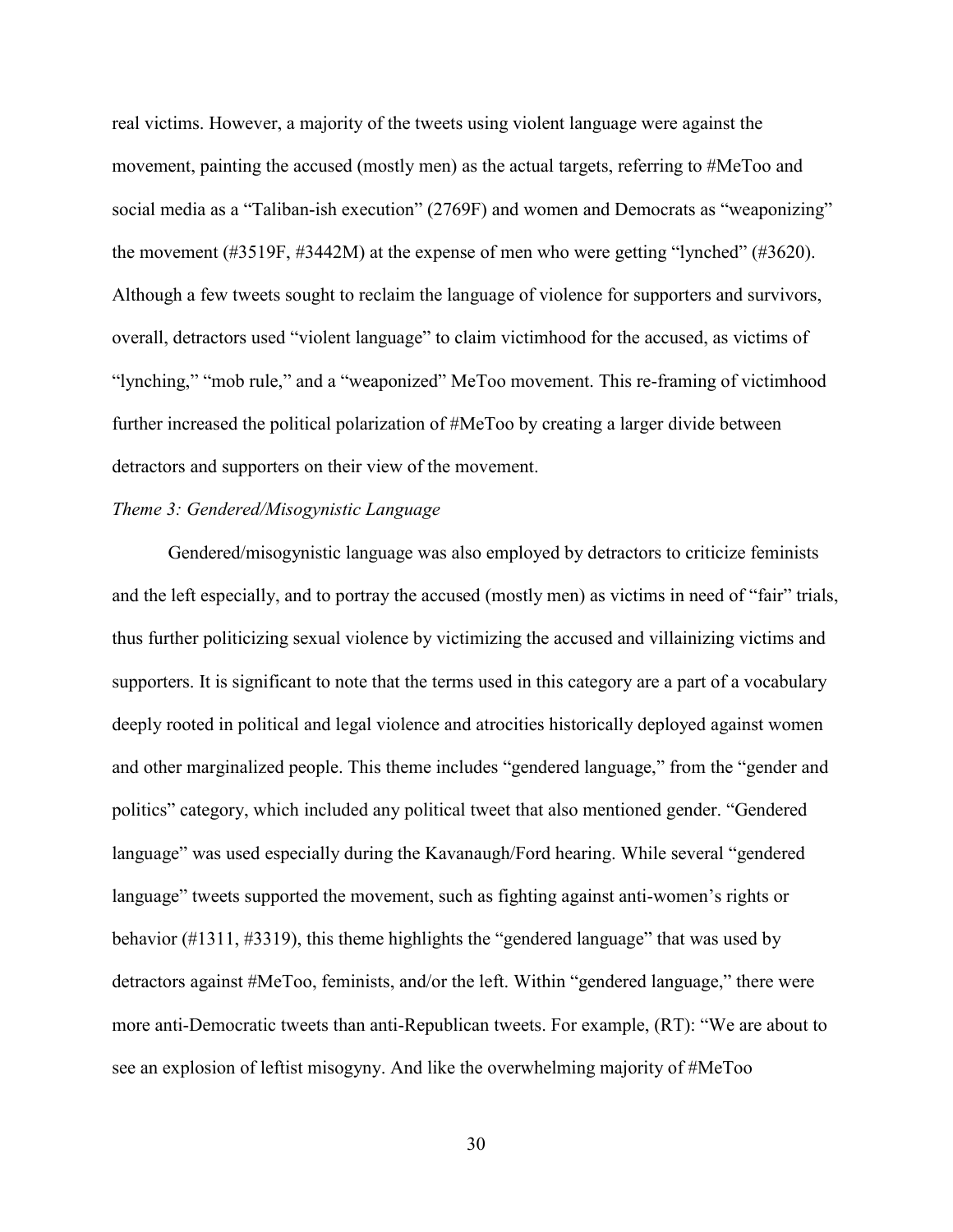perpetrators, the woke male feminists will be the worst" (#2747). Democrats and feminists were often grouped together, such as "where are #Democrats? #MeToo #feminists? #SenateDemocrats? #HouseDemocrats?" (#1059). #MeToo supporters were also labeled as feminists, often in a derogatory way, depicting them as the villains and the accused as the victims: (RT): "@TwitterMoments Oh, what happened to all the feminist #metoo angry mob? Conveniently ignoring Avenatti's wife beating while they tried to destroy Kavanaugh with no evidence. They drink hypocrisy like it's a fine wine" (#4125). This tweet painted an accused man (Supreme Court Justice Kavanaugh) as a victim, while portraying MeToo supporters as angry, violent feminists. Additionally, some tweets used the term "feminazi" to label MeToo supporters as a dangerous threat: "the predatory, hateful, and politically motivated feminazis comprising the #MeToo crew (#3478)" and "Feminazis for Military Women Plan #MeToo Demonstration Outside Pentagon" (#1005M). The "gendered language" used by detractors sought to discredit #MeToo, feminists, and the left, while depicting the accused as innocent victims, further politicizing sexual violence through the use of deeply political, violent language rooted in atrocities historically deployed against marginalized people, such as the Holocaust ("feminazis").

"Misogynistic language" was also used by detractors to claim that the accused men were the real victims at the hands of #MeToo supporters and deserve "fair" trials (in particular Supreme Court Justice Brett Kavanaugh). Given the fact that such misogynistic language is rooted in historical atrocities against women further politicizes the issue of sexual violence. The category "misogynistic/witch hunt language," also is a part of the "gendered/misogynistic language" theme, which coded the following words: "Salem witch trials," "witch," "hysteria," "hunt," and "pitchfork." This "misogynistic language" was used most often during and after the Kavanaugh/Ford hearing. In fact, several tweets explicitly called out the Kavanaugh/Ford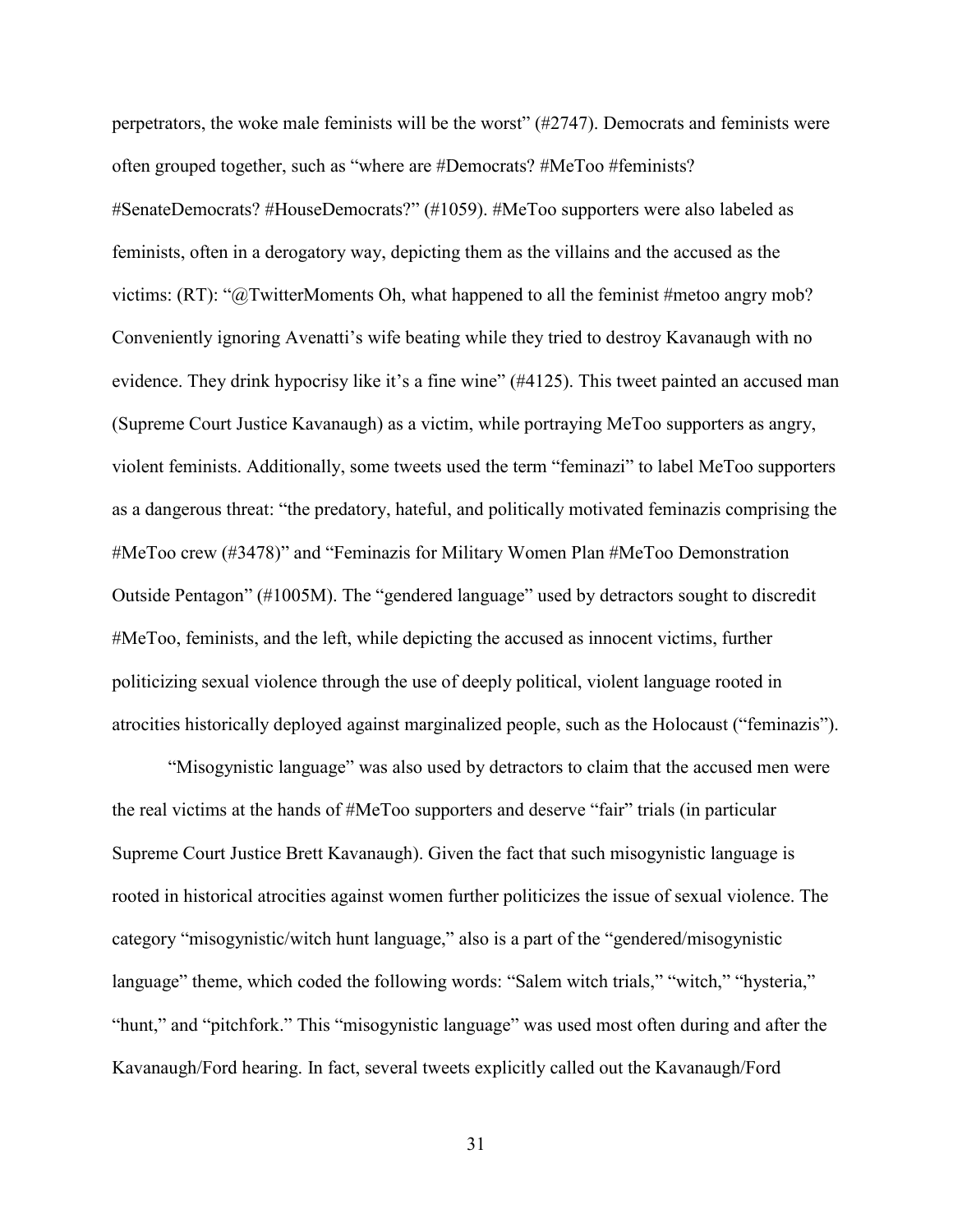hearing as witchlike, including labeling it as "The Kavanaugh witch trial" (#3903F) and declaring it a "witch hunt:" "It's time to confirm Brett Kavanaugh, and put an end to the #metoo witch hunt" (#3486). Furthermore, one tweet read: "#BrettKavanaugh sits on the court because allegations without any proof should never carry any power in a civilized liberal society. We call what happened a witch trial conducted by a mob. #metoo" (#4875M). These tweets demonstrate support for Supreme Court Justice Kavanaugh, framing him as a victim in need of a "fair" hearing. Interestingly, witch hunts and witch trials were historically conducted against women, yet detractors utilized these misogynistic terms to claim victimhood and innocence for primarily White men such as Supreme Court Justice Kavanaugh.

Detractors also used related misogynistic terms, such as "pitchforks and torches" to depict MeToo supporters as the real enemies and show support for Supreme Court Justice Kavanaugh: (RT) "The Soft and Caring Women of the #MeToo Movement. -Pitchforks & Torches are Optional. #ConfirmJudgeKavanaugh" (#3655). Also, a couple of tweets after the Kavanaugh/Ford hearing criticized Democrats instead of Republicans for their #MeToo actions. For example: (RT) "It's a typical Leftist Tactic to stall...first they create Mass Hysteria..." (#3466). This tweet used a related misogynistic term to "witch hunt:" "hysteria," which historically was a medical condition said to afflict only women and is therefore a disputed term, to denounce Democrats and #MeToo supporters. Another anti-Democratic tweet read: "You mean the same party that hates White Men like you and consider the #MeToo Salem Witch trials to be a good political tactic? You wanna co-sign with that party?" (#4111). Not only did this tweet (implicitly) accuse Democrats of conducting witch trials, but it specifically referenced the "Salem witch trials," which was a historical atrocity that targeted primarily women. Detractors using such misogynistic language rooted in historical atrocities aimed against women (such as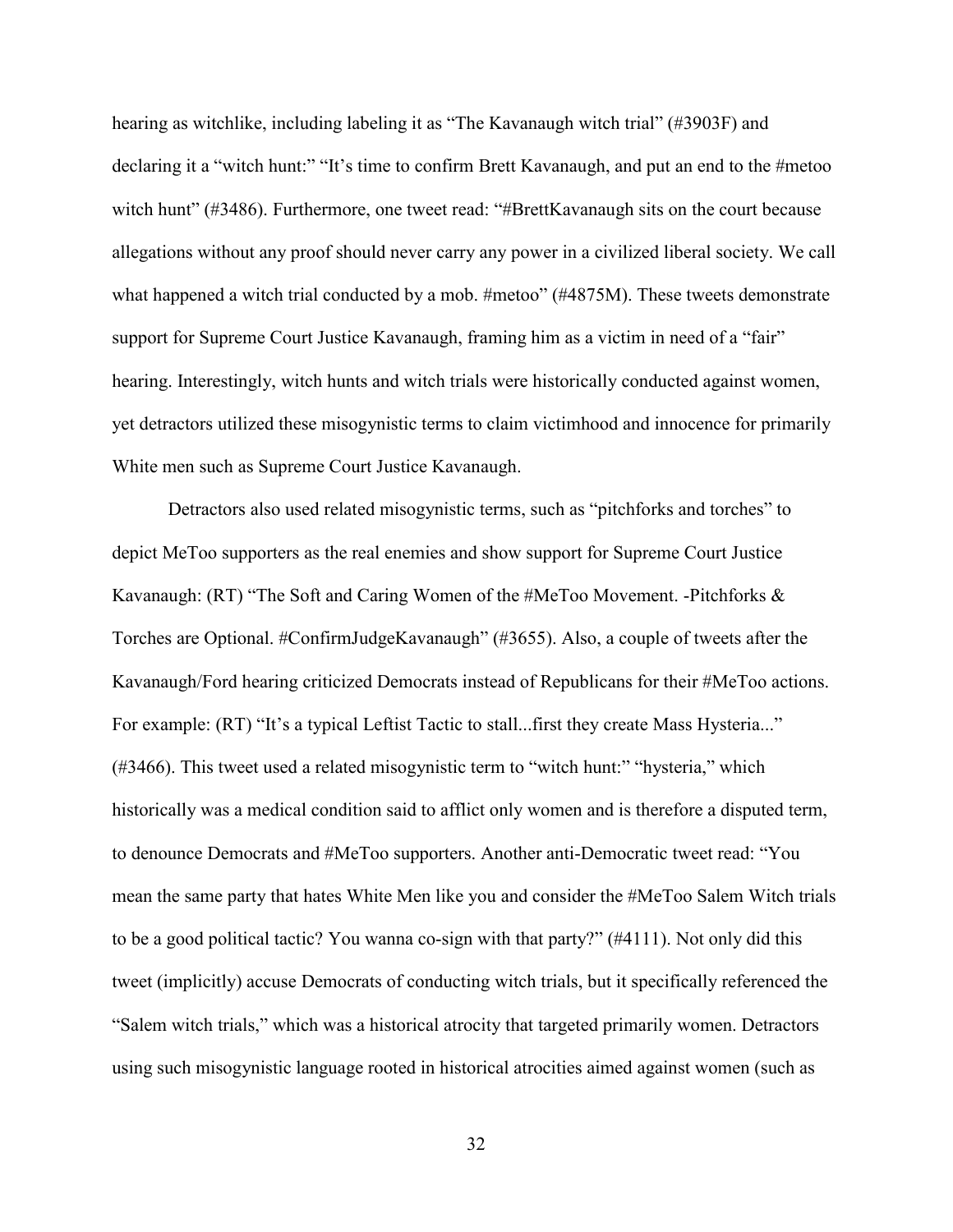witch trials) to claim innocence and victimhood for men accused of sexual violence increased the polarization of #MeToo.

While more of the "misogynistic language" tweets were against the movement, a few tweets were of #MeToo supporters calling out the "witch hunt" accusations and attempting to reclaim the narrative. For example, one tweet read: (RT) "Media: Why don't more women come forward about sexual assault? \*Women come forward about sexual assault\* Media: Witch hunt! Fake news! That's why...#MeToo @Jezebel" (#431F). In this tweet, MeToo supporters pointed out the harmful nature of the "witch-hunt" language used against them, which this tweet did as well: (RT) "What is fundamentally misunderstood by vilifiers of #MeToo is that none of this is fun for us. They're picturing us holding a bag with the top tied shut, cackling away as an accused kicks and flails. In reality, every new story reopens our wounds, and it hurts like  $f^{*****}$  h<sup>\*\*\*</sup>" (#4531). This tweet seeks to respond to the detractors' subversion of violence and victimhood, explaining that MeToo survivors are not the witches, and the accused are not the victims. Additionally, supporters sought to reclaim the narrative, to make the "witch-hunt" language work for them: (RT) "1 in 5 women stalked 1 in 4 sexually assaulted or raped 1 in 4 suffering domestic abuse 2 UK women a week murdered by abusers 10 a week committing suicide as result of FGM, Early & Forced Marriage This #metoo 'witch hunt' has barely started!" (#1303M). This tweet showed that there are a lot of societal ills related to #MeToo to combat and change. Another tweet read: (RT) "Yes, This Is a Witch Hunt. I'm a Witch and I'm Hunting You. via @NYTimes #MeToo" (#222F). This tweet takes the "witch-hunt" language and makes it work for the #MeToo cause.

However, about twice as many "misogynistic language tweets," which terms are rooted in historical atrocities against women, were used by detractors to depict the accused as victims in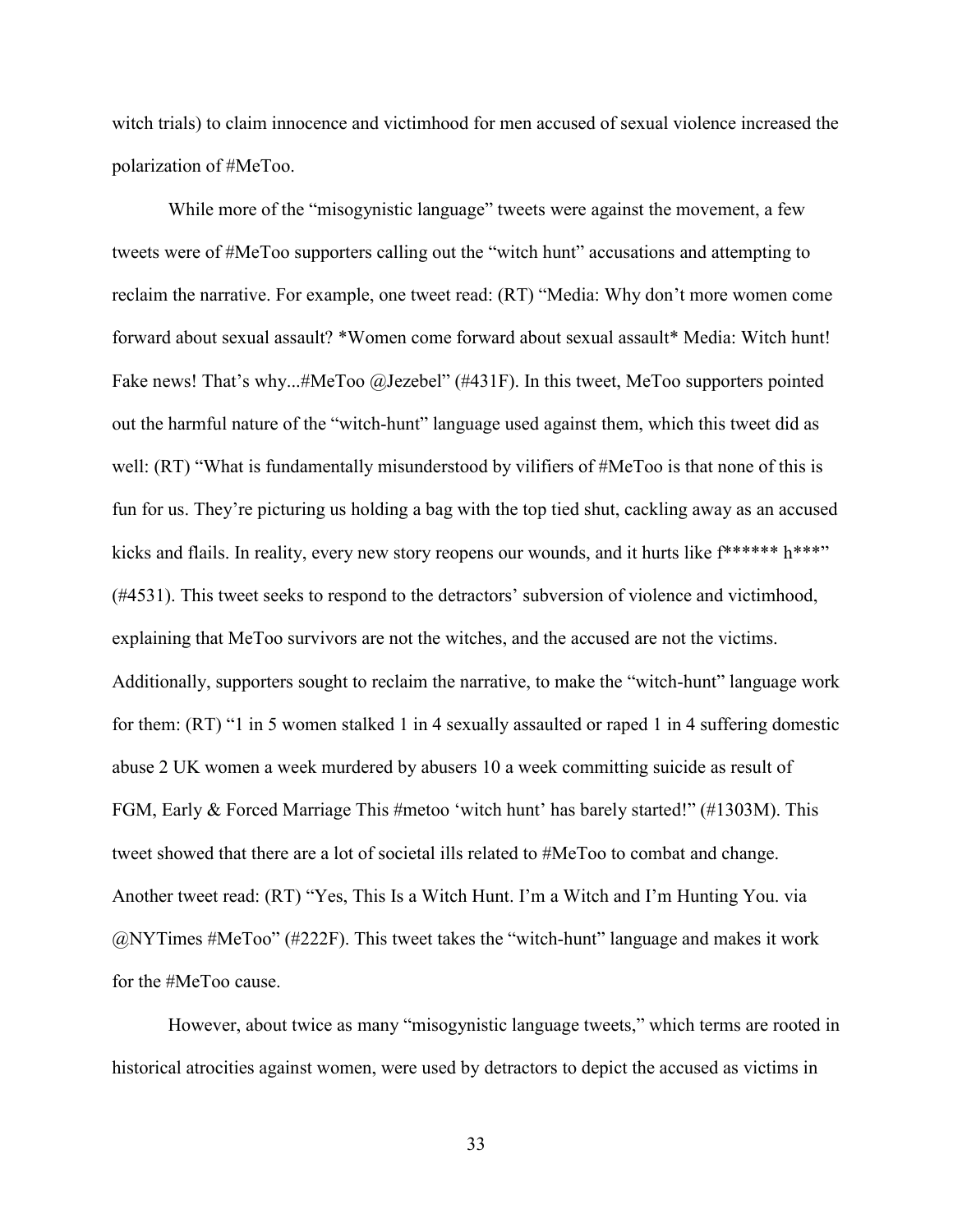need of a fair legal process. For example, one tweet read: (RT) "@Bravotv @evolutionusa Btw, @Bravotv @evolutionusa I hate to see what you would do with Miss Nazi Chic's comments on the 'male witch hunt' otherwise known as the #metoo movement. Please spare me. Sincerely, A Viewer" (#1616). This tweet explicitly claimed that the MeToo movement unfairly targets men, painting them as innocent victims. Another tweet read: (RT) "If you are a woman or a man, and a victim of sexual assault please call the police immediately! But do not become a slanderer or an accuser. You are never more like the devil than when you are a slanderer. Rev. 12:10 Time for the #MeToo witch hunts to end" (#3849M). This tweet implies that the accusers are more villainous than the accused, and that the current legal process for the accused is unfair. (Also, interestingly, the Salem witch trials involved accusing innocent women of consorting with the devil, and this tweet states that accusers are like the devil). Overall, detractors used terms such as "witch hunt," "hysteria," and "feminazis," which are deeply rooted in political and legal violence and atrocities historically deployed against women and other marginalized people, to assert the innocence and victimhood of primarily straight, White men, further politicizing the issue of sexual violence.

#### <span id="page-39-0"></span>**DISCUSSION**

My thesis used the MeToo movement as a case study to explore the politicized nature of sexual violence, and whileRay et. al. (2017:1807) concluded that both #BlackLivesMatter and #TCOT served as "polarizing collective identities about race and policing in America," my thesis found that #MeToo contained polarizing identities about sexual violence in the U.S., with both supporters and detractors using the hashtag to assert their viewpoints on the MeToo movement. Supporters framed the MeToo movement as a fight for greater legal rights, including women's rights, further politicizing sexual violence by aligning #MeToo with a feminist agenda. Other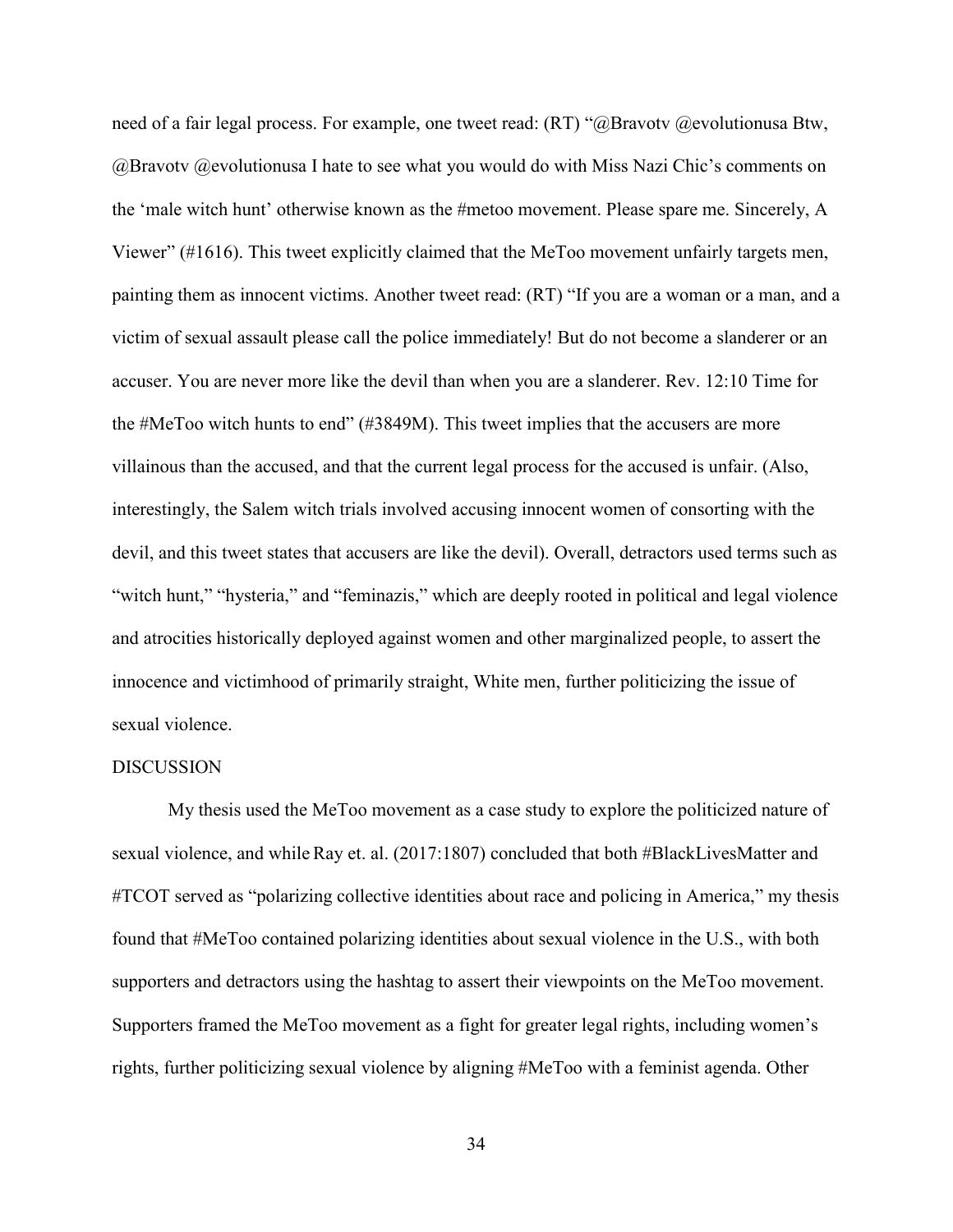researchers have recognized this connection and have studied the MeToo movement and its implications for feminist politics (Page and Arcy 2020; Mendes et al. 2018; Gill and Orgad 2018; Clark-Parsons 2018). My thesis adds to this body of research and describes the connection between feminism and #MeToo in the context of legal rights.

While other researchers have documented detractors' counter-protests of #MeToo, such as #ProtectOurBoys and #HimToo (Ellis 2018; Castle et al. 2020), my thesis shows how detractors formed a counter-narrative to the MeToo movement within the hashtag #MeToo through the utilization of "violent" language, as well as certain legalistic and gendered/misogynistic terms. Detractors' use of "accusation" and "violent language" to claim the accused are innocent victims of #MeToo is in line with previous research that has found that one consequence of the MeToo movement has been the fear of false accusations, which has negatively impacted the workplace, with 57% of US adults reporting that they were just as concerned about men receiving false accusations as they were about women being sexually harassed/assaulted (McDonald 2019; Piacenza 2018). Detractors also used "due process" to assert victimhood and "fair" trials for the accused, who were mostly men, confirming McDonald's (2019:95) assertion that the debate for or against due process "pit[s] women and men against each other." Additionally, Tambe (2018:200, 202) concluded that the accusers were being believed more than the accused and that #MeToo's "politics of retribution" publicly shames and criminalizes perpetrators, while my thesis discovered that detractors sought to switch this #MeToo narrative by villainizing the accusers and victimizing the accused.

In summary, my thesis finds that the political polarization of sexual violence continued and increased during the MeToo movement (and especially during and after the Kavanaugh hearing) primarily through detractors' language and framing of the issue. #MeToo detractors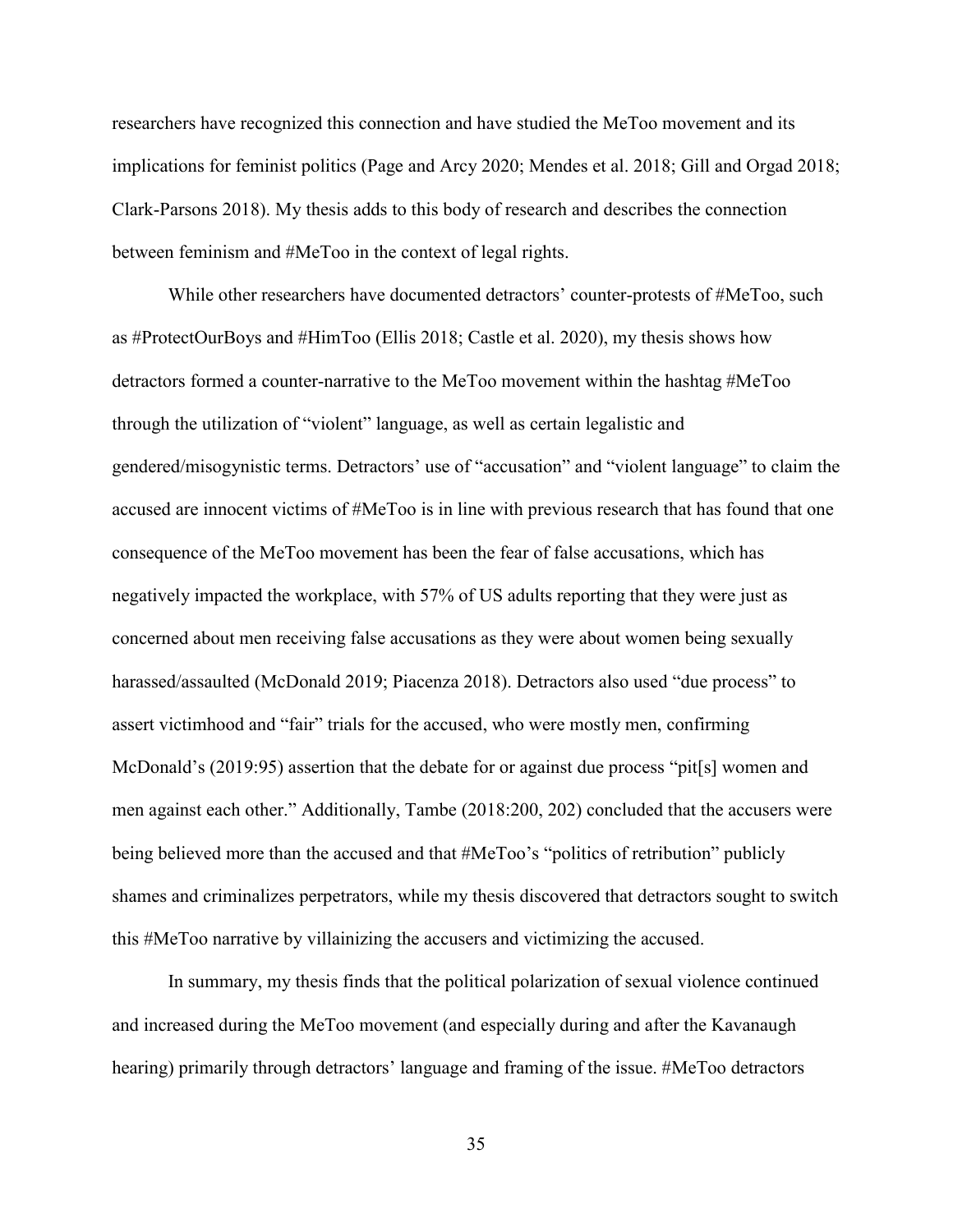employed legalistic, violent, and misogynistic language to victimize the accused and villainize victims and supporters. In contrast, #MeToo supporters consistently used legalistic language to advocate for survivors' rights to state support in the face of actual violence. This supports previous research which also highlighted the political polarization of the MeToo movement (Castle et al. 2020; Blumell and Huemmer 2019; Ha Rim Rho et al. 2018; Rodino-Colocino 2018). Furthermore, my thesis found that party support aligned with support for the movement, as almost all anti-Republican tweets supported #MeToo and many anti-Democratic tweets were against #MeToo, which is in line with previous research that states that the Democratic Party supports second wave feminist issues, but the Republican Party frequently disagrees with or minimizes them (Castle et al. 2020; Wolbrecht 2000). It also supports Castle et al.'s (2020) #Metoo study that concluded Democrats were among those more likely to report that the movement made them more aware of and concerned about sexual violence (Castle et al. 2020).

My thesis also corroborates the #MeToo timeline given by Castle et al. (2020): initial support for the MeToo movement turned into a partisan divide, which widened further during the hearings for Supreme Court Justice Brett Kavanaugh, as it was found that the #MeToo conversation became more politicized through the use of legalistic, violent, and gendered/misogynistic language during and after the Kavanaugh hearing. The use of legalistic, violent, and gendered/misogynistic language increased polarization by creating a greater divide between supporters and detractors on their framing of the MeToo movement. Furthermore, my thesis confirms Lowe's (2018) statement that the decision whether to support or oppose Supreme Court Justice Kavanaugh's confirmation fell across party lines, as more anti-Democratic tweets supported Kavanaugh and were against the movement, while more anti-Republican tweets supported Ford and the movement.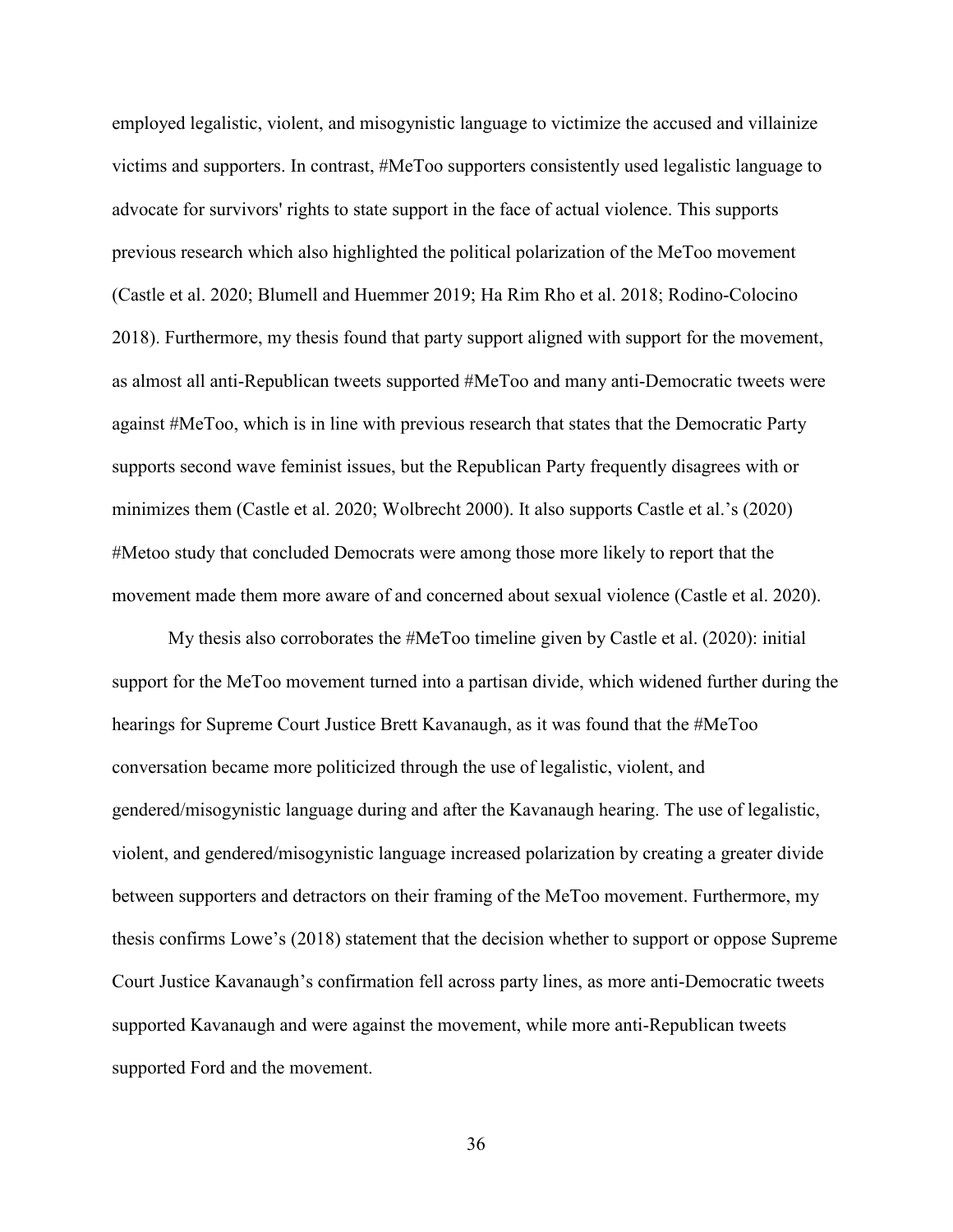Because my thesis found increased political polarization as detractors sought to victimize the accused and villainize the accusers, and along with Tambe's (2018) assertion that #MeToo publicly shames and criminalizes the accused, one policy implication is that Democrats and Republicans should attempt to refrain from a victim/villain dichotomy when seeking to create and implement #MeToo legislation. Victimizing and villainizing the accused or the accusers only heightens political partisanship as each party feels entitled to certain rights and that the other side only deserves punishment. Also, policy reforms regarding sexual violence should seek to address concerns related to both due process and survivors' rights to state support. #MeToo detractors demanded due process for the accused, while #MeToo supporters believed that women and others have the right to legal protection and governmental action against abusers. Democrats and Republicans can seek to create policies that value both due process and survivors' rights to state support, so that justice can be served for both men and women. McDonald (2019:101) similarly asserts: "Real equality for men and women means procedures that do not presume either side is innocent or guilty." Related to the finding by Lopez et al. (2019) that #MeToo movements in different countries were influenced by one's culture and social reality, internationally, policy reform efforts should focus on understanding particular countries' cultural climates surrounding sexual violence in order to implement culturally appropriate solutions.

# <span id="page-42-0"></span>**CONCLUSION**

My thesis contributes to the research of content analyses of #MeToo tweets (Hosterman et al. 2018; Schneider and Carpenter 2019; Bogen et al. 2019), the MeToo movement's political implications and outcomes (Tambe 2018; McDonald 2019), and #MeToo's connection with feminist politics (Page and Arcy 2020; Mendes et al. 2018; Gill and Orgad 2018; Clark-Parsons 2018). My thesis also expands on research by Clark and Evans (2019) and their analysis of the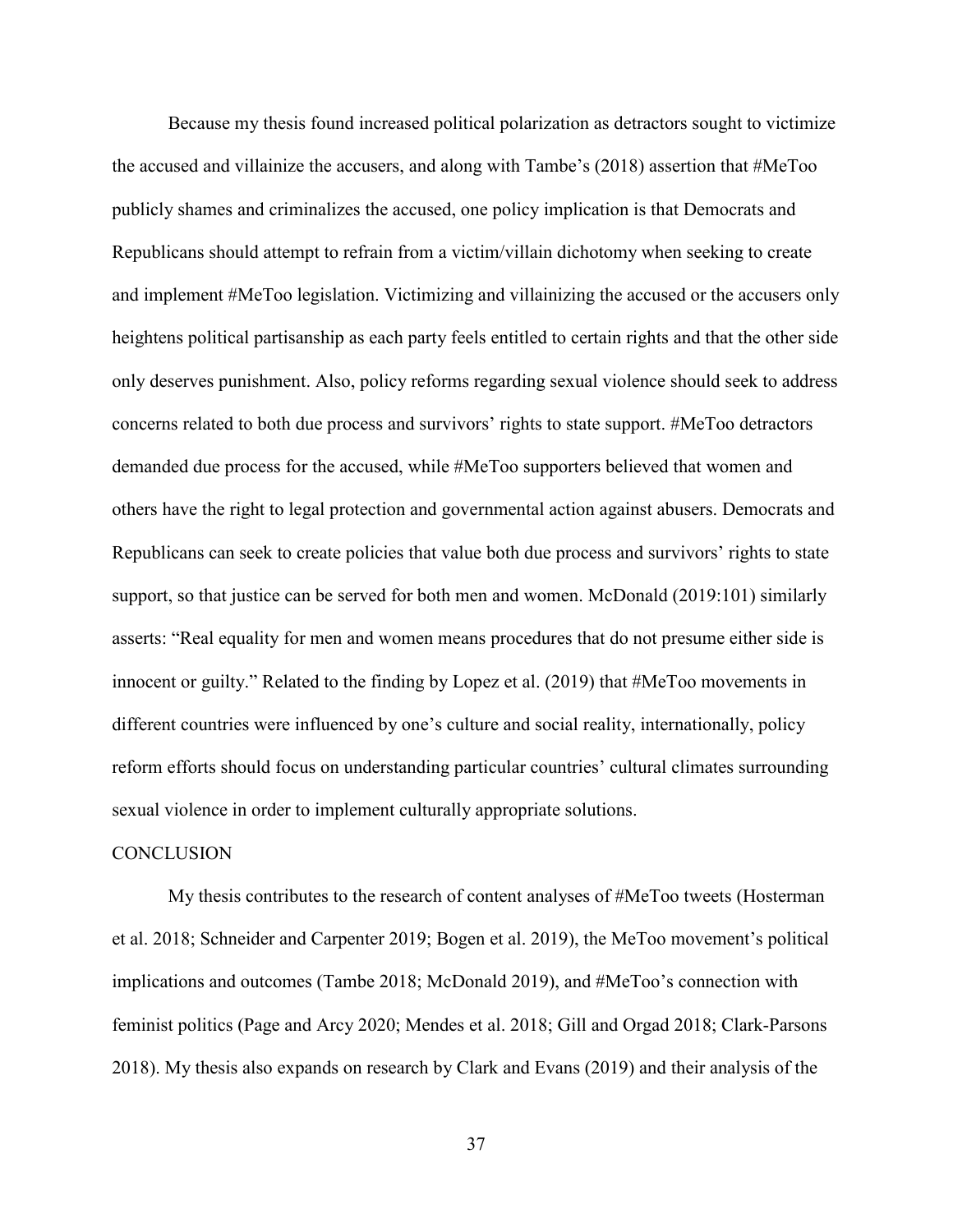MeToo movement, politics, and Twitter posts. While Clark and Evans (2019) concluded that gender and ideology were the greatest factors on whether Congress members tweeted about the MeToo movement or not (and partisanship was less influential), with liberal women being the most likely to tweet about the movement, my thesis found that party affiliation and ideology had a large impact on general support for the MeToo movement, as almost all anti-Republican tweets supported #MeToo and many anti-Democratic tweets were against #MeToo, which is in line with previous research that found more Democratic support for #MeToo (Castle et al. 2020; Wolbrecht 2000). However, my thesis did not find that gender was particularly significant when considering support for #MeToo. Additionally, in line with Bouvier's (2020) finding that the MeToo movement included complex and diverse discourses, becoming somewhat of a chaos chamber, my thesis found that both #MeToo supporters and detractors drew upon specific terms that further increased the political polarization of sexual violence. My thesis uses #MeToo as a case study to offer understanding on the politicized nature of sexual violence, finding that detractors employed legalistic terms, violent language, and gendered/misogynistic language to claim victimhood for the accused and paint accusers as the real #MeToo villains, while supporters engaged legalistic concepts such as "justice" and "equality" to claim their right to state support in the face of actual violence. My thesis offers insights on some of the discourses that further politicized sexual violence during #MeToo, with the hope to better understand the political polarization that negatively affected the MeToo movement and that continues to impact America as a nation.

Policy suggestions include encouraging discourses between Democrats and Republicans that exclude a victim/villain dichotomy and striving to implement legislation that honors both due process and survivors' rights to state support in the face of actual violence. Further research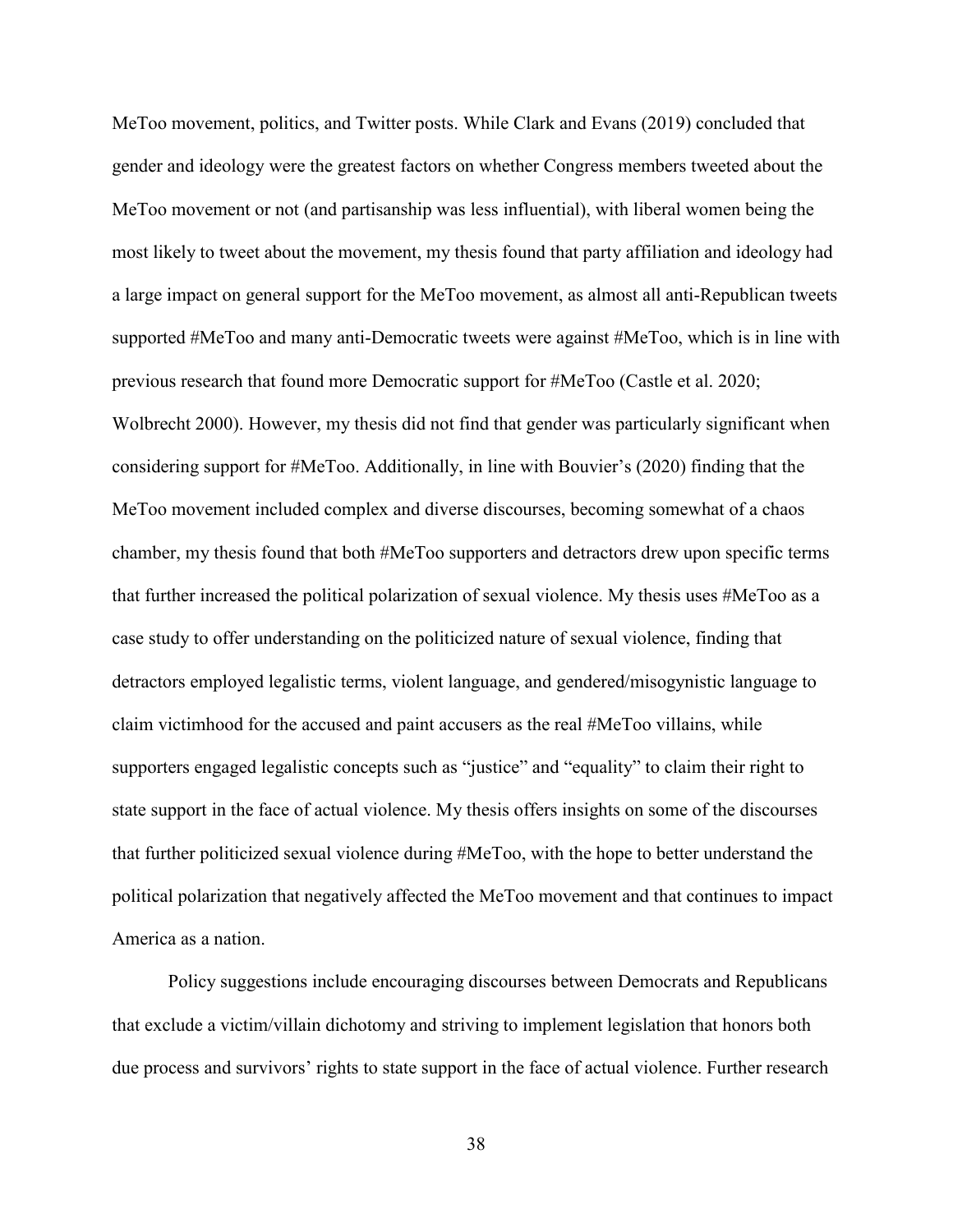should address other dimensions of the MeToo movement in addition to gender and politics, such as race and sexual identity. Researchers can look into who was being left out of the conversation in addition to continuing to explore political outcomes from the MeToo movement related to the use of such polarized language.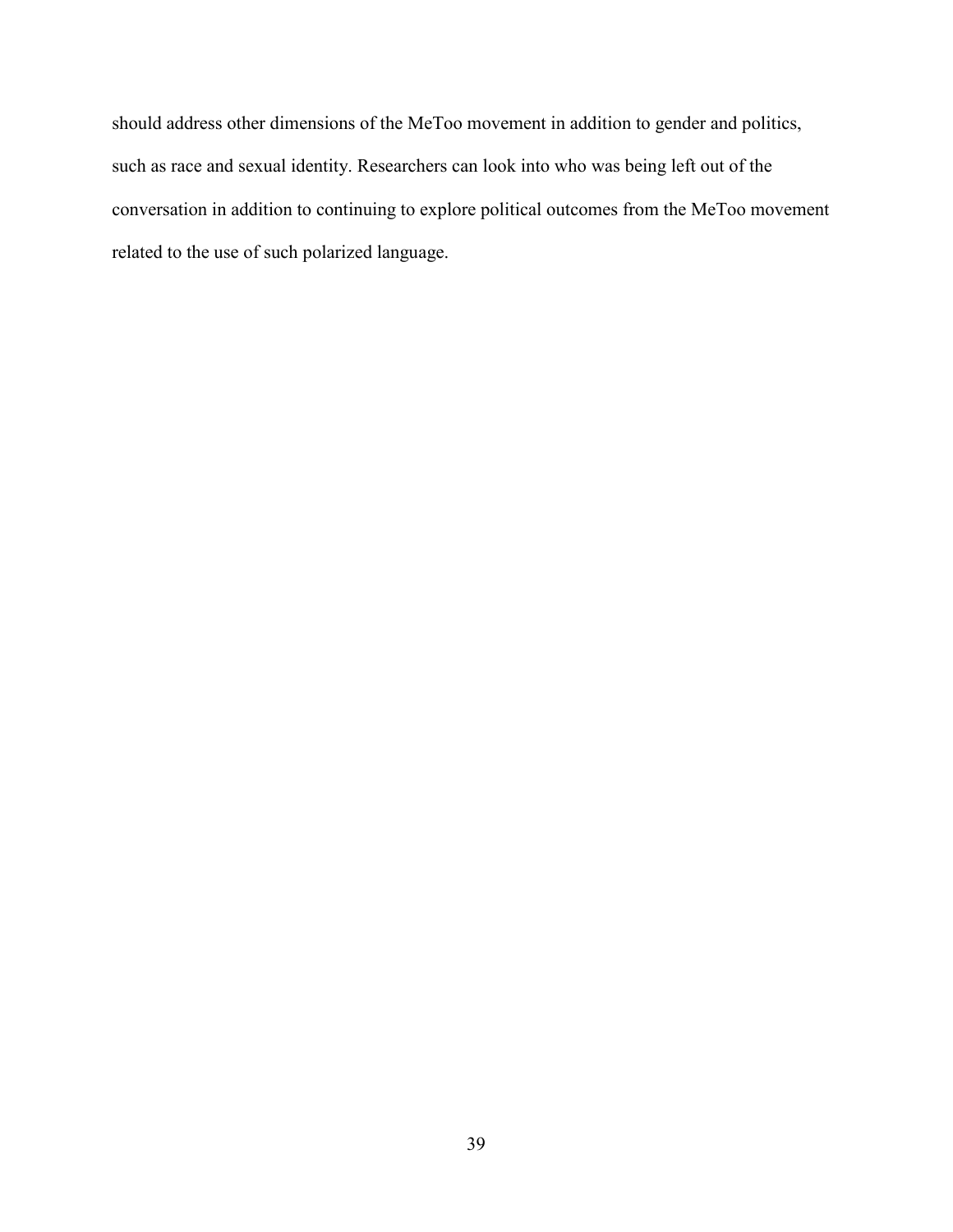#### **REFERENCES**

- <span id="page-45-0"></span>Ausserhofer, Julian and Axel Maireder. 2013. "National Politics on Twitter: Structures and Topics of a Networked Public Sphere." *Information, Community, and Society* 16(3):291- 314.<https://www.tandfonline.com/doi/full/10.1080/1369118X.2012.756050>
- Bastos, Marco Toledo, Rafael Luis Galdini Raimundo, and Rodrigo Travitzki. 2013. "Gatekeeping Twitter: Message Diffusion in Political Hashtags." *Media, Culture & Society* 35(2):260-270.<https://journals.sagepub.com/doi/full/10.1177/0163443712467594>
- Bekafigo, Marija Anna and Allan McBride. 2013. "Who Tweets About Politics? Political Participation of Twitter Users During the 2011 Gubernatorial Elections." *Social Science Computer Review* 31(5):625-643.

[https://journals.sagepub.com/doi/full/10.1177/0894439313490405#\\_i13](https://journals.sagepub.com/doi/full/10.1177/0894439313490405#_i13)

- Bishop, Kyla. 2018. "A Reflection on the History of Sexual Assault Laws in the United States." *The Arkansas Journal of Social Change and Public Service.* Retrieved June 22, 2021 (https://ualr.edu/socialchange/2018/04/15/reflection-history-sexual-assault-laws-unitedstates/).
- Blumell, Lindsey E. and Jennifer Huemmer. 2019. "Reassessing Balance: News Coverage of Donald Trump's Access Hollywood Scandal Before and During #metoo." *Journalism*  22(4):937-955. [https://journals.sagepub.com/doi/full/10.1177/1464884918821522#\\_i22](https://journals.sagepub.com/doi/full/10.1177/1464884918821522#_i22)
- Bogen, Katherine W., Kaitlyn K. Bleiweiss, Nykia R. Leach, Lindsay M Orchowski. 2019. "#MeToo: Disclosure and Response to Sexual Victimization on Twitter." *Journal of Interpersonal Violence* 36(17-18):8257-8288.

https://journals.sagepub.com/doi/full/10.1177/0886260519851211# i4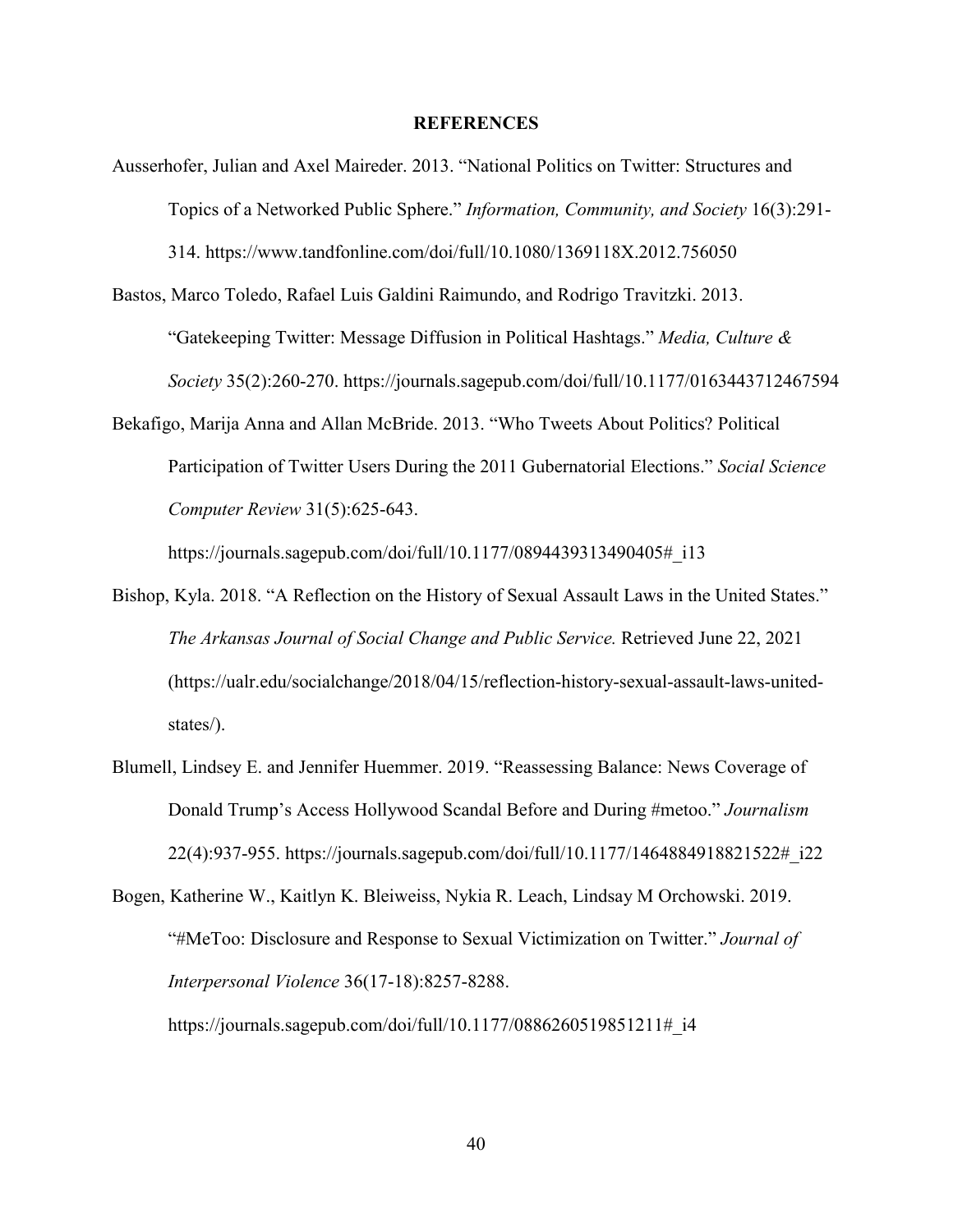- Bouvier, Gwen. 2020. "From 'Echo Chambers' to 'Chaos Chambers': Discursive Coherence and Contradiction in the #MeToo Twitter Feed." *Critical Discourse Studies* 19(2):179-195. <https://www.tandfonline.com/doi/full/10.1080/17405904.2020.1822898>
- Bower, Tim. 2019. "The #MeToo Backlash." *Harvard Business Review.* Retrieved June 22, 2021 [\(https://hbr.org/2019/09/the-metoo-backlash\)](https://hbr.org/2019/09/the-metoo-backlash).
- Brünker, Felix, Magdalena Wischnewski, Milad Mirbabaie, and Judith Meinert. 2020. "The Role of Social Media During Social Movements – Observations from the #metoo Debate on Twitter." Proceedings of the 53<sup>rd</sup> Hawaii International Conference on System Sciences. <https://scholarspace.manoa.hawaii.edu/handle/10125/64030>
- Castle, Jeremiah J, Shannon Jenkins, Candice D. Ortbals, Lori Poloni-Staudinger, and J. Cherie Strachan. 2020. "The Effect of the #MeToo Movement on Political Engagement and Ambition in 2018." *Political Research Quarterly* 73(4):926-941. [https://journals.sagepub.com/doi/full/10.1177/1065912920924824#\\_i15](https://journals.sagepub.com/doi/full/10.1177/1065912920924824#_i15)
- Chicago Tribune. 2021. "#MeToo: A Timeline of Events." Retrieved June 22, 2021 (https://www.chicagotribune.com/lifestyles/ct-me-too-timeline-20171208 htmlstory.html).
- Clark, Jennifer Hayes and Heather K. Evans 2019. "Let's Talk about Sex: Examining the Factors Influencing Congressional Response to #MeToo on Twitter." *PS: Political Science & Politics* 53(1):51-56. [https://www.cambridge.org/core/journals/ps-political-science-and](https://www.cambridge.org/core/journals/ps-political-science-and-politics/article/lets-talk-about-sex-examining-the-factors-influencing-congressional-response-to-metoo-on-twitter/7AEC7677AFB9293682E69AD7815FC424)[politics/article/lets-talk-about-sex-examining-the-factors-influencing-congressional](https://www.cambridge.org/core/journals/ps-political-science-and-politics/article/lets-talk-about-sex-examining-the-factors-influencing-congressional-response-to-metoo-on-twitter/7AEC7677AFB9293682E69AD7815FC424)[response-to-metoo-on-twitter/7AEC7677AFB9293682E69AD7815FC424](https://www.cambridge.org/core/journals/ps-political-science-and-politics/article/lets-talk-about-sex-examining-the-factors-influencing-congressional-response-to-metoo-on-twitter/7AEC7677AFB9293682E69AD7815FC424)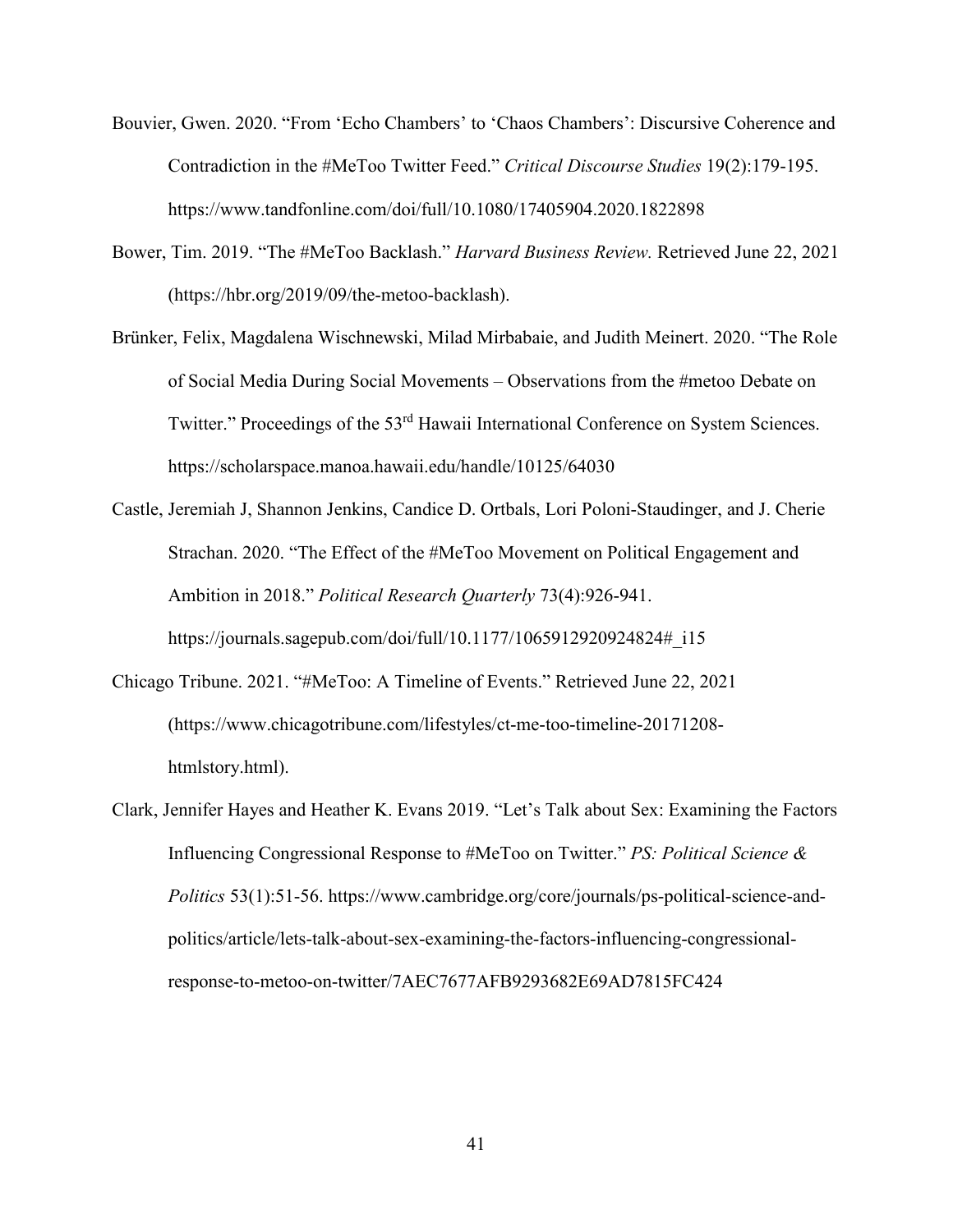- Clark-Parsons, Rosemary. 2018. "'I See You, I Believe You, I Stand With You:' #MeToo and the Performance of Networked Feminist Visibility." *Feminist Media Studies* 21(3):362- 380.<https://www.tandfonline.com/doi/full/10.1080/14680777.2019.1628797>*.*
- Conroy, Meredith. 2019. "Are Americans More Divided on #MeToo Issues?" FiveThirtyEight. Retrieved June 22, 2021 (https://fivethirtyeight.com/features/are-americans-moredivided-on-metoo-issues/).
- Dang-Xuan, Linh and Stefan Stieglitz. 2013. "An Investigation of Influentials and the Role of Sentiment in Political Communication on Twitter During Election Periods." *Information, Communication & Society* 16(5):795-825.

https://www.tandfonline.com/doi/full/10.1080/1369118X.2013.783608?casa\_token=Ikuf \_byjaIUAAAAA%3A7cmS5zdBcI1Mev8GZDopa25liAChXj7gk8FXDCpeD6mSlwr0H R2felBYly0whBrAeg2FyuQSvfCG

- Ellis, E.G. 2018. "How #HimToo Became the Anti #MeToo of the Kavanaugh Hearings. *Wired.*  Retrieved June 22, 2021 [\(https://www.wired.com/story/brett-kavanaugh-hearings](https://www.wired.com/story/brett-kavanaugh-hearings-himtoo-metoo-christine-blasey-ford/)[himtoo-metoo-christine-blasey-ford/\)](https://www.wired.com/story/brett-kavanaugh-hearings-himtoo-metoo-christine-blasey-ford/).
- Garibotti, M.C. and C. M. Hopp. 2019. "Substitution Activism: The Impact of #MeToo in Argentina." In *#MeToo and the Politics of Social Change*, edited by B. Fileborn and R. Loney-Howes. Palgrave Macmillan, Cham. https://doi.org/10.1007/978-3-030-15213- 0\_12
- Ghosal, Sarbani Guha. 2009. "Socio-Political Dimensions of Rape." *The Indian Journal of Political Science* 70(1):107-120.

https://www.jstor.org/stable/41856499?seq=1#metadata info\_tab\_contents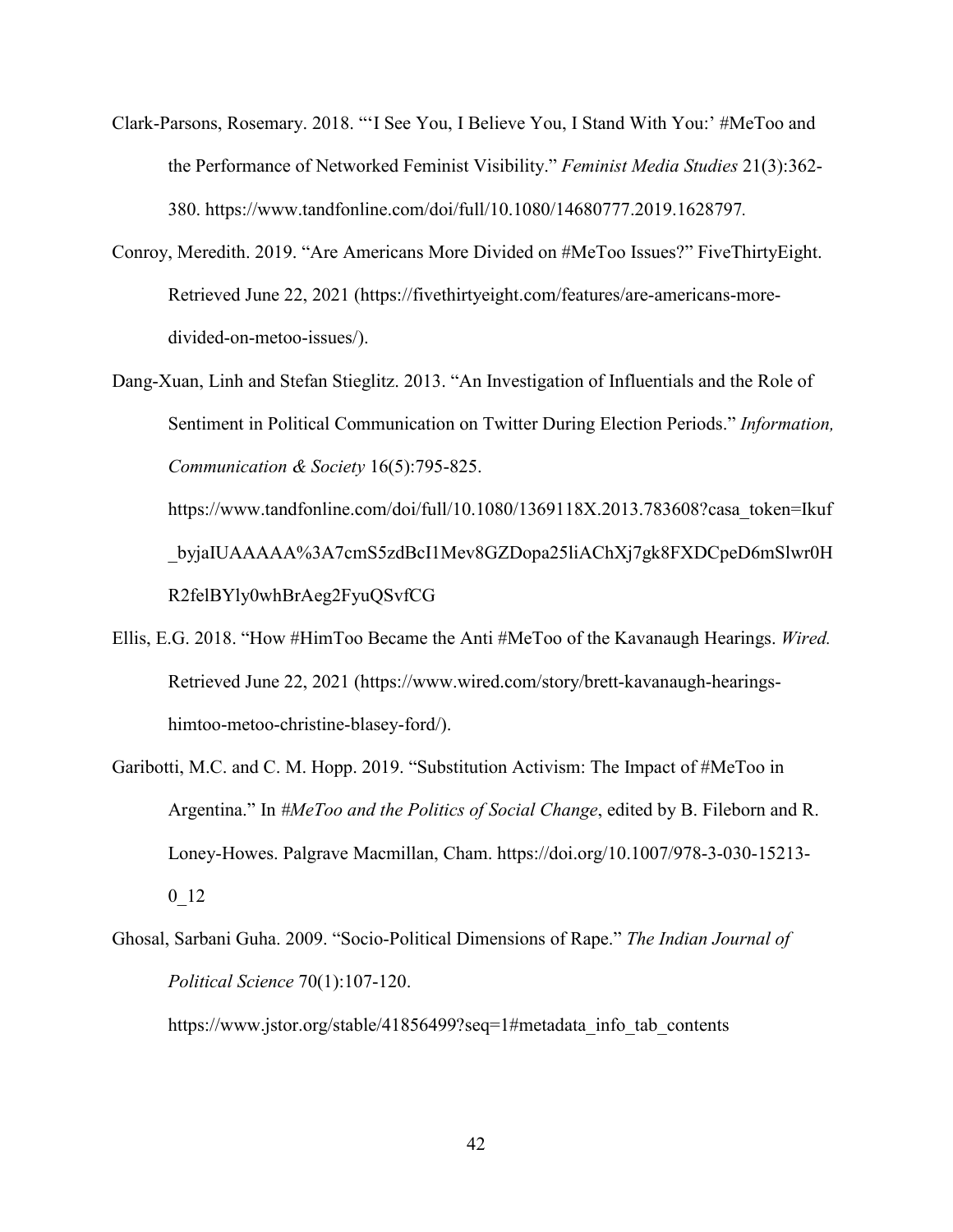- Gill, Rosalind and Shani Orgad. 2018. "The Shifting Terrain of Sex and Power: From the 'Sexualization of Culture' to #MeToo." *Sexualities* 21(8):1313-1324. <https://journals.sagepub.com/doi/10.1177/1363460718794647>
- Golbeck, Jennifer, Justin M. Grimes, and Anthony Rogers. 2010. "Twitter Use by the U.S. Congress." *Journal of the American Society for Information Science and Technology*  61(8):1612-1621.<https://asistdl.onlinelibrary.wiley.com/doi/full/10.1002/asi.21344>
- Graham, Todd, Dan Jackson, and Marcel Broersma. 2016. "New Platform, Old Habits? Candidates' Use of Twitter During the 2010 British and Dutch General Election Campaigns." 18(5):765-783.

<https://journals.sagepub.com/doi/full/10.1177/1461444814546728>

Ha Rim Rho, Eugenia, Gloria Mark, and Melissa Mazmanian. 2018. "Fostering Civil Discourse Online: Linguistic Behavior in Comments of #MeToo Articles Across Political Perspectives." Proceedings of the ACM on Human-Computer Interaction, Volume 2, Issue CSCW. 147:1-28.

https://www.researchgate.net/publication/328690435 Fostering Civil Discourse Online Linguistic Behavior in Comments of MeToo Articles across Political Perspectives

- Hosterman, Alec R., Naomi R. Johnson, Ryan Stouffer, and Steven Herring. 2018. "Twitter, Social Support Messages, and the #MeToo Movement." *The Journal of Social Media in Society* 7(2):69-91.<https://www.thejsms.org/tsmri/index.php/TSMRI/article/view/475>
- Jacobs, Kristof, Linn Sandberg, and Niels Spierings. 2020. "Twitter and Facebook: Populists' Double-Barreled Gun?" *New Media & Society* 22(4):611-633. https://journals.sagepub.com/doi/full/10.1177/1461444819893991# i6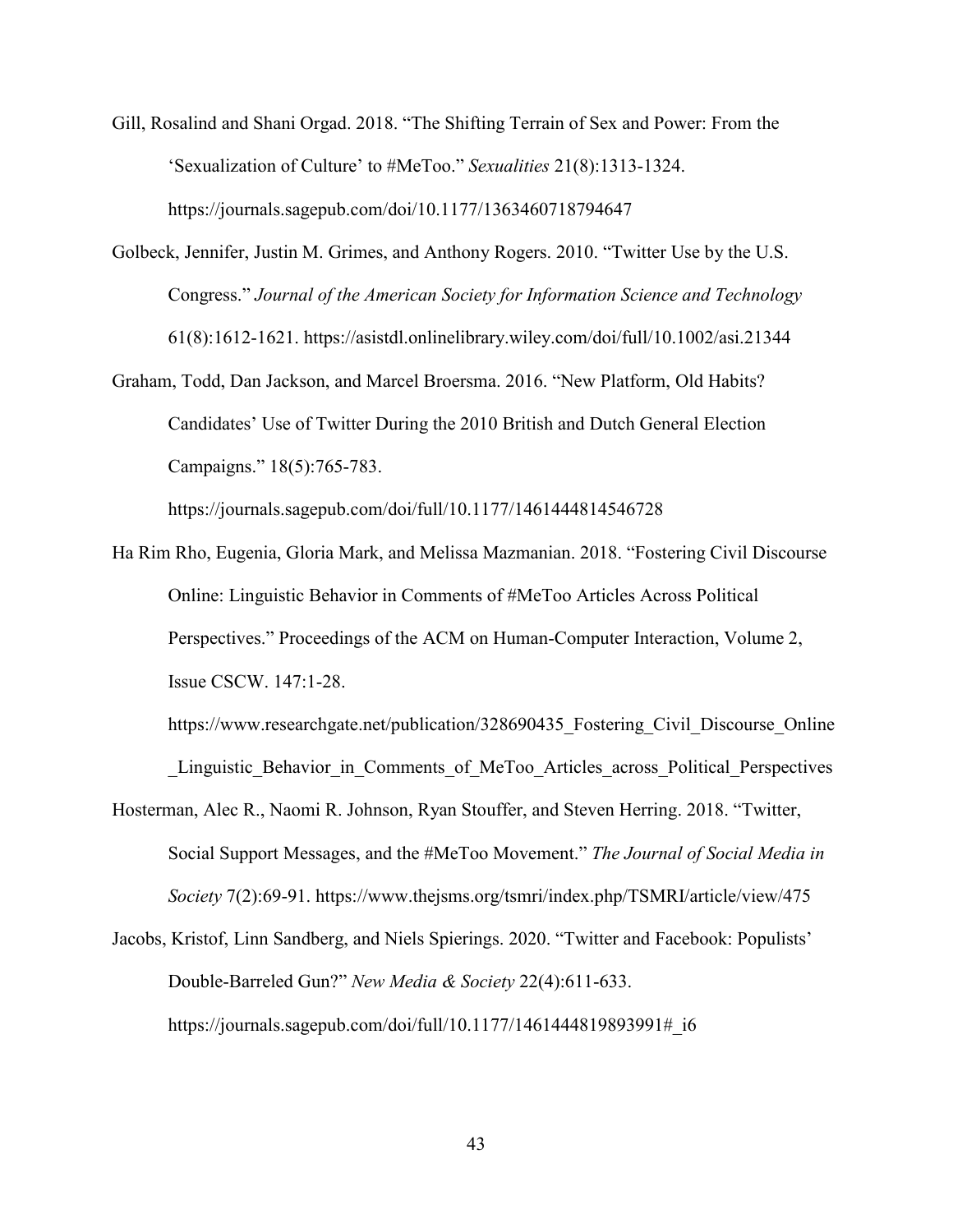- Kachen, Axenya, Anjala S. Krishen, Maria Petrescu, Rebecca D. Gill, and Paula C. Peter. 2020. "#MeToo, #MeThree, #MeFour: Twitter as Community Building Across Academic and Corporate Institutions." *Psychology and Marketing* 38(3):455-469. <https://onlinelibrary.wiley.com/doi/full/10.1002/mar.21442>
- Khatua, Aparup, Erik Cambria, and Apalak Khatua. 2018. "Sounds of Silence Breakers: Exploring Sexual Violence on Twitter," IEEE/ACM International Conference on Advances in Social Networks Analysis and Mining (ASONAM)*,* Barcelona, Spain, pp. 397-400, (https://doi.org/10.1109/ASONAM.2018.8508576).
- Lopez, Irene, Robin Quillivic, Hayley Evans, and Rosa I. Arriaga. 2019. "Denouncing Sexual Violence: A Cross-Language and Cross-Cultural Analysis of #MeToo and #BalanceTonPorc." In *Human-Computer Interaction-Interact 2019*, edited by Lamas D., Loizides F., Nacke L., Petrie H., Winckler M., and Zaphiris P. Lecture Notes in Computer Science, vol 11747. Springer, Cham. https://doi.org/10.1007/978-3-030-29384- 0\_44
- Lowe, Tiana. 2018. "The Kavanaugh Hearings are Hurting #MeToo." *Politico Magazine.*  Retrieved June 22, 2021 [\(https://www.politico.com/magazine/story/2018/10/02/kavanaugh-hearings-me-too-](https://www.politico.com/magazine/story/2018/10/02/kavanaugh-hearings-me-too-220840/)[220840/\)](https://www.politico.com/magazine/story/2018/10/02/kavanaugh-hearings-me-too-220840/).
- Ma, Li. 2021*. #MeToo and Cyber Activism in China: Gendered Violence and Scripts of Power*. London: Routledge. <https://doi.org/10.4324/9781003197782>
- Manikonda, Lydia, Ghazaleh Beigi, Subbarao Kambhampati, and Huan Liu. 2018. "#metoo Through the Lens of Social Media. "In: Thomson R., Dancy C., Hyder A., Bisgin H. (eds) Social, Cultural, and Behavioral Modeling. SBP-BRiMS 2018. Lecture Notes in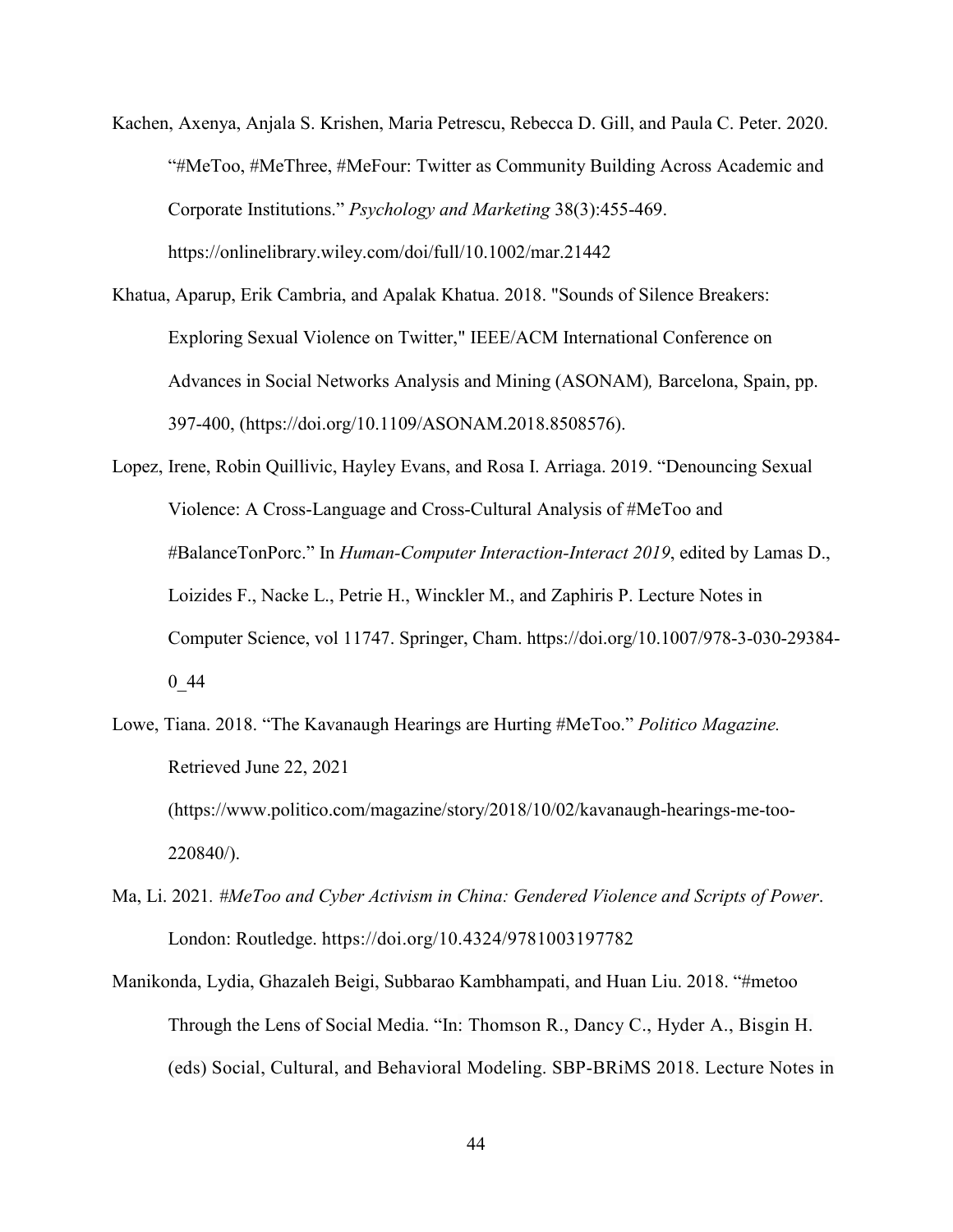Computer Science, vol 10899. Springer, Cham. https://doi.org/10.1007/978-3-319- 93372-6\_13

- McDonald, Aubri F. 2019."Framing #MeToo: Assessing the Power and Unintended Consequences of a Social Media Movement to Address Sexual Assault." In O'Donohue W., Schewe P. (eds) *Handbook of Sexual Assault and Sexual Assault Prevention*. Springer, Cham. [https://doi.org/10.1007/978-3-030-23645-8\\_6](https://doi.org/10.1007/978-3-030-23645-8_6)
- Mendes, Kaitlynn, Jessica Ringrose, and Jessalynn Keller. 2018. "#MeToo and the Promise and Pitfalls of Challenging Rape Culture Through Digital Feminist Activism." *European Journal of Women's Studies* 25(2):236-246.

<https://journals.sagepub.com/doi/full/10.1177/1350506818765318>

- me too. 2021. MeToo Movement. Retrieved Feb. 12, 2021.<https://metoomvmt.org/>
- "National Sexual Violence Resource Center, Info & Stats for Journalists: Statistics About Sexual Violence." *NSRVC.* Retrieved March 19, 2021

[\(https://www.nsvrc.org/sites/default/files/publications\\_nsvrc\\_factsheet\\_media](https://www.nsvrc.org/sites/default/files/publications_nsvrc_factsheet_media-packet_statistics-about-sexual-violence_0.pdf)packet statistics-about-sexual-violence 0.pdf).

- Ogan, Christine and Varol Onur. 2017. "What is Gained and What is Left to be Done When Content Analysis is Added to Network Analysis in the Study of a Social Movement: Twitter Use During Gezi Park." *Information, Communication & Society* 20(8):1220- 1238. https://www.tandfonline.com/doi/full/10.1080/1369118X.2016.1229006)
- Onwuachi-Willig, Angela. 2018. "What About #UsToo?: The Invisibility of Race in the #MeToo Movement." *The Yale Law Journal Forum,* 128:105-120. <https://www.yalelawjournal.org/forum/what-about-ustoo>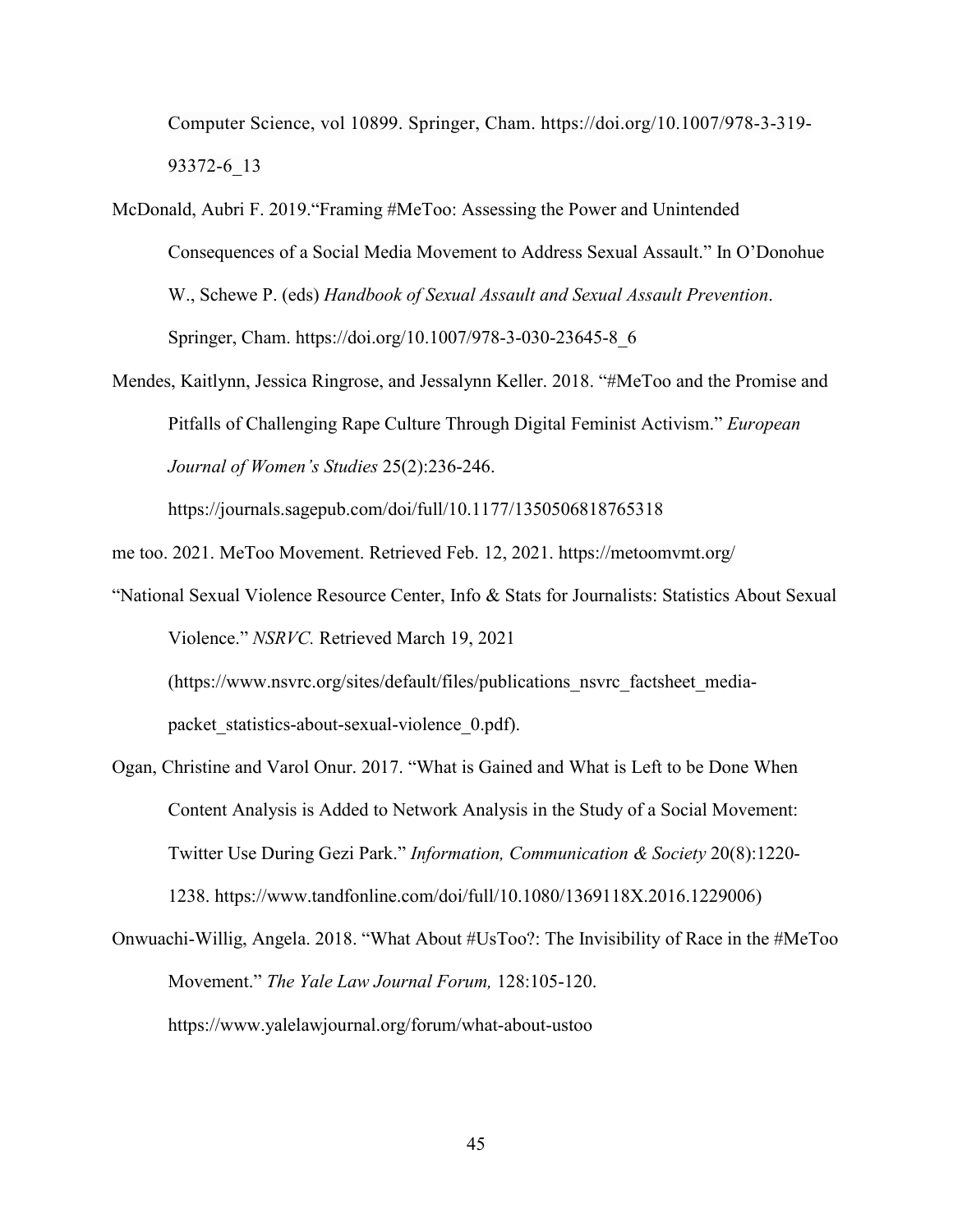- Page, Allison and Jacqueline Arcy. 2020. "#MeToo and the Politics of Collective Healing: Emotional Connection as Contestation." *Communication, Culture, and Critique* 13(3):333-348.<https://academic.oup.com/ccc/article/13/3/333/5573572?login=true>
- Piacenza, J. 2018. "A Year into #MeToo, Public Worried About False Allegations." *Morning Consult.* Retrieved June 22, 2021 [\(https://morningconsult.com/2018/10/11/a-year-into](https://morningconsult.com/2018/10/11/a-year-into-metoo-public-worried-about-false-allegations/)[metoo-public-worried-about-false-allegations/\)](https://morningconsult.com/2018/10/11/a-year-into-metoo-public-worried-about-false-allegations/).
- Pollack, Ester. 2019. "Sweden and the #MeToo Movement." *Interactions: Studies in Communication & Culture* 10(3):185-200. [https://doi.org/10.1386/iscc.10.3.185\\_1](https://doi.org/10.1386/iscc.10.3.185_1)
- Ray, Rashawn, Melissa Brown, Neil Fraistat, and Edward Summers. 2017. "Ferguson and the Death of Michael Brown on Twitter: #BlackLivesMatter, #TCOT, and the Evolution of Collective Identities." *Ethnic and Racial Studies* 40(11):1797-1813. <https://www.tandfonline.com/doi/full/10.1080/01419870.2017.1335422>
- Rodino-Colocino, Michelle. 2018. "Me Too, #MeToo: Countering Cruelty with Empathy." *Communication and Critical/Cultural Studies* 15(1):96-100.

<https://www.tandfonline.com/doi/full/10.1080/14791420.2018.1435083>

Sambaraju, Rahul. 2020. "'I Would Have Taken This To My Grave, Like Most Women': Reporting Sexual Harassment During the MeToo Movement in India." *Special Issue: Global Perspectives on Women and Work* 76(3):603-631.

<https://doi.org/10.1111/josi.12391>

Schneider, Kimberly T. and Nathan J. Carpenter. 2019. "Sharing #MeToo on Twitter: Incidents, Coping Responses, and Social Reactions." *Equality, Diversity, and Inclusion* 39(1):87- 100.<https://www.emerald.com/insight/content/doi/10.1108/EDI-09-2018-0161/full/html>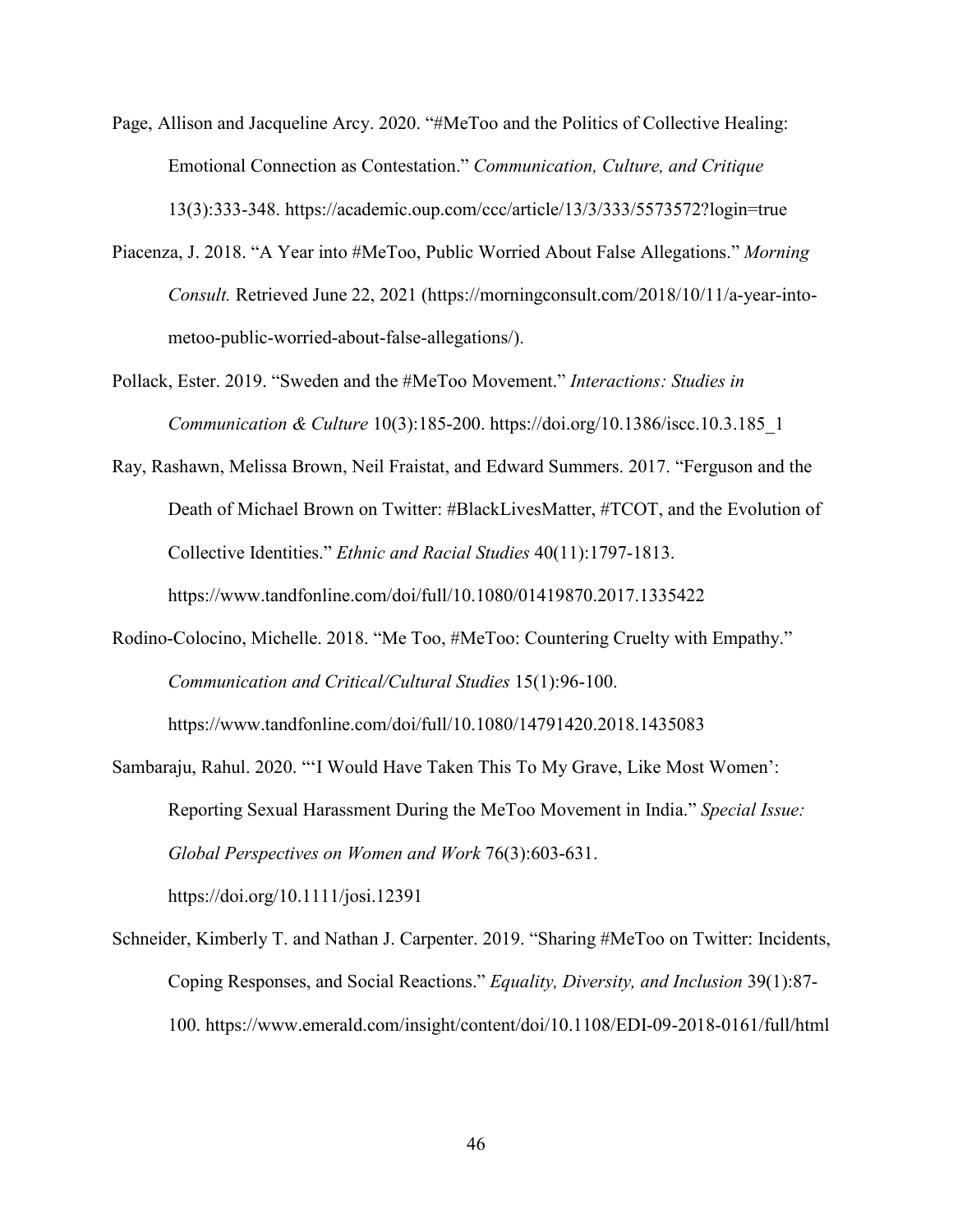- Shefer, Tamara and Tigist Shewarega Hussen. 2020. "Critical Reflections on #MeToo in Contemporary South Africa through an African Feminist Lens." In *The Routledge Handbook of the Politics of the #MeToo Movement*. Routledge. https://www.taylorfrancis.com/chapters/edit/10.4324/9780367809263-31/criticalreflections-metoo-contemporary-south-africa-african-feminist-lens-tamara-shefer-tigistshewarega-hussen
- Small, Tamara A. 2011. "What The Hashtag? A Content Analysis of Canadian Politics on Twitter." *Information, Communication & Society* 14(6):872-895. <https://www.tandfonline.com/doi/full/10.1080/1369118X.2011.554572>
- Tambe, Ashwini. 2018. "Reckoning with the Silences of #MeToo." *Feminist Studies* 44(1):197- 203[.https://www.jstor.org/stable/pdf/10.15767/feministstudies.44.1.0197.pdf?refreqid=ex](https://www.jstor.org/stable/pdf/10.15767/feministstudies.44.1.0197.pdf?refreqid=excelsior%3A29b5e545264ae7bf50f3b9b1cd565465) [celsior%3A29b5e545264ae7bf50f3b9b1cd565465](https://www.jstor.org/stable/pdf/10.15767/feministstudies.44.1.0197.pdf?refreqid=excelsior%3A29b5e545264ae7bf50f3b9b1cd565465)
- Tracy, Carol E., Terry L. Fromson, Women's Law Project, Jennifer Gentile Long, Charlene Whitman, AEquitas. 2012. "Rape and Sexual Assault in the Legal System." Presented to the National Research Council of the National Academies Panel on Measuring Rape and Sexual Assault in the Bureau of Justice Statistics Household Surveys Committee on National Statistics. [https://www.womenslawproject.org/wp](https://www.womenslawproject.org/wp-content/uploads/2016/04/Rape-and-Sexual-Assault-in-the-Legal-System-FINAL.pdf)[content/uploads/2016/04/Rape-and-Sexual-Assault-in-the-Legal-System-FINAL.pdf](https://www.womenslawproject.org/wp-content/uploads/2016/04/Rape-and-Sexual-Assault-in-the-Legal-System-FINAL.pdf)
- Washington Coalition of Sexual Assault Programs (WCSAP). "History of the Movement." Retrieved April 2, 2021 [\(https://www.wcsap.org/advocacy/program-management/new](https://www.wcsap.org/advocacy/program-management/new-directors/history/history-movement)[directors/history/history-movement\)](https://www.wcsap.org/advocacy/program-management/new-directors/history/history-movement).
- Wolbrecht, Christina. 2000. *The Politics of Women's Rights: Parties, Positions, and Change*. Princeton, N.J.: Princeton University Press.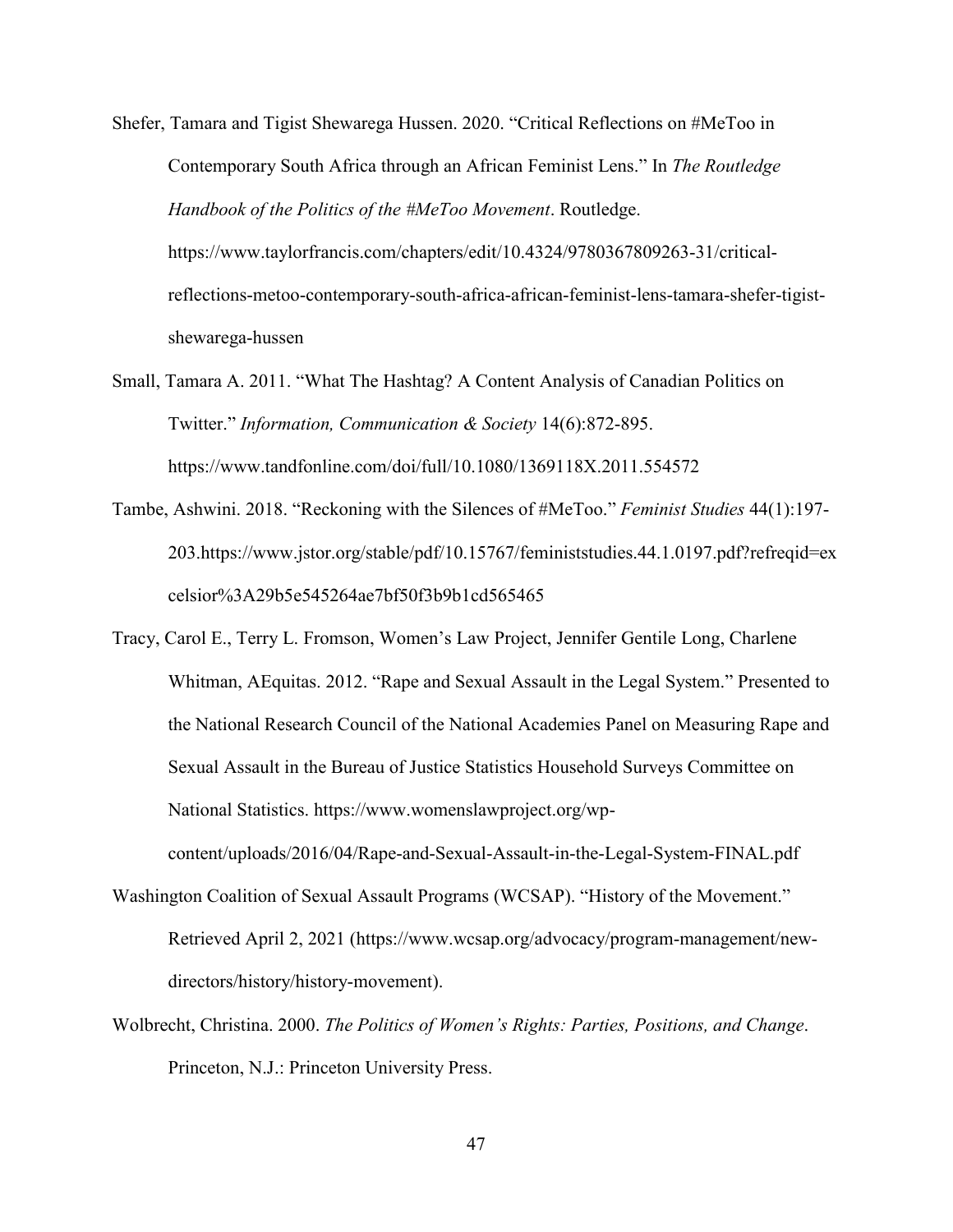# FIGURES

# <span id="page-53-1"></span><span id="page-53-0"></span>*Figure 1.* Data Collection

<span id="page-53-2"></span>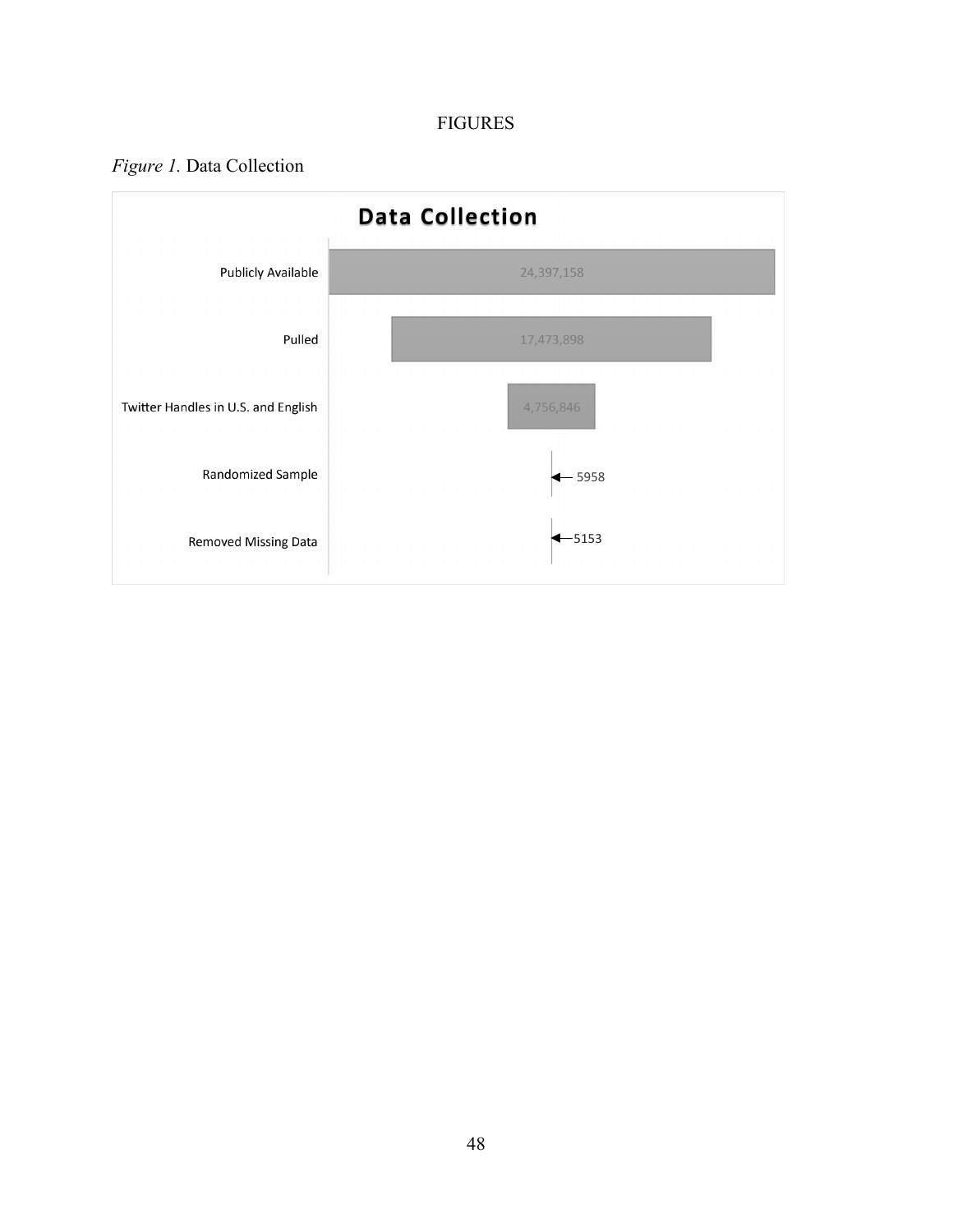<span id="page-54-0"></span>

<span id="page-54-1"></span>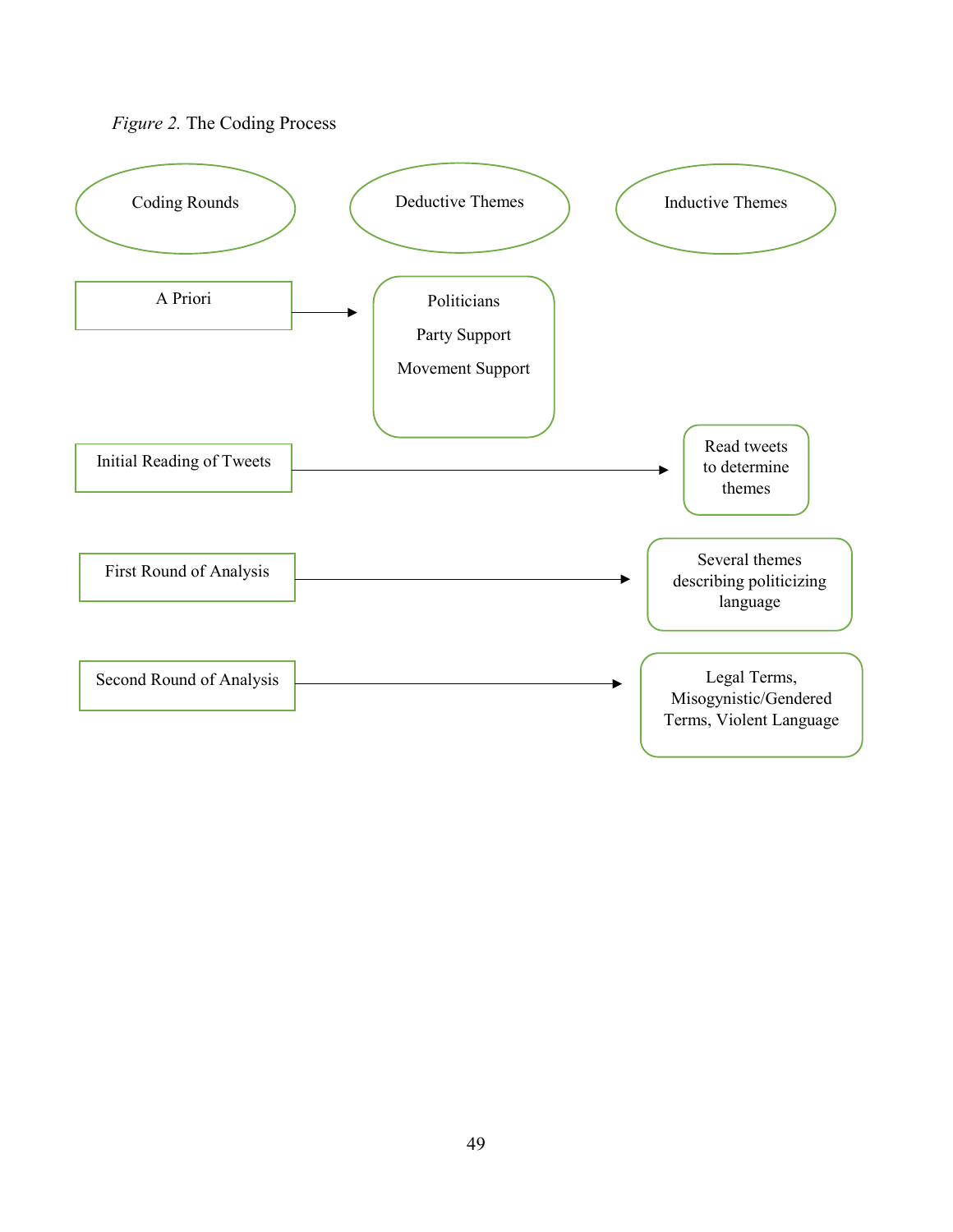# <span id="page-55-0"></span>*Figure 3.* Timing of the Tweets and Major #MeToo/Political Events



\*Some information and dates drawn from the Chicago Tribune's "#MeToo: A timeline of events"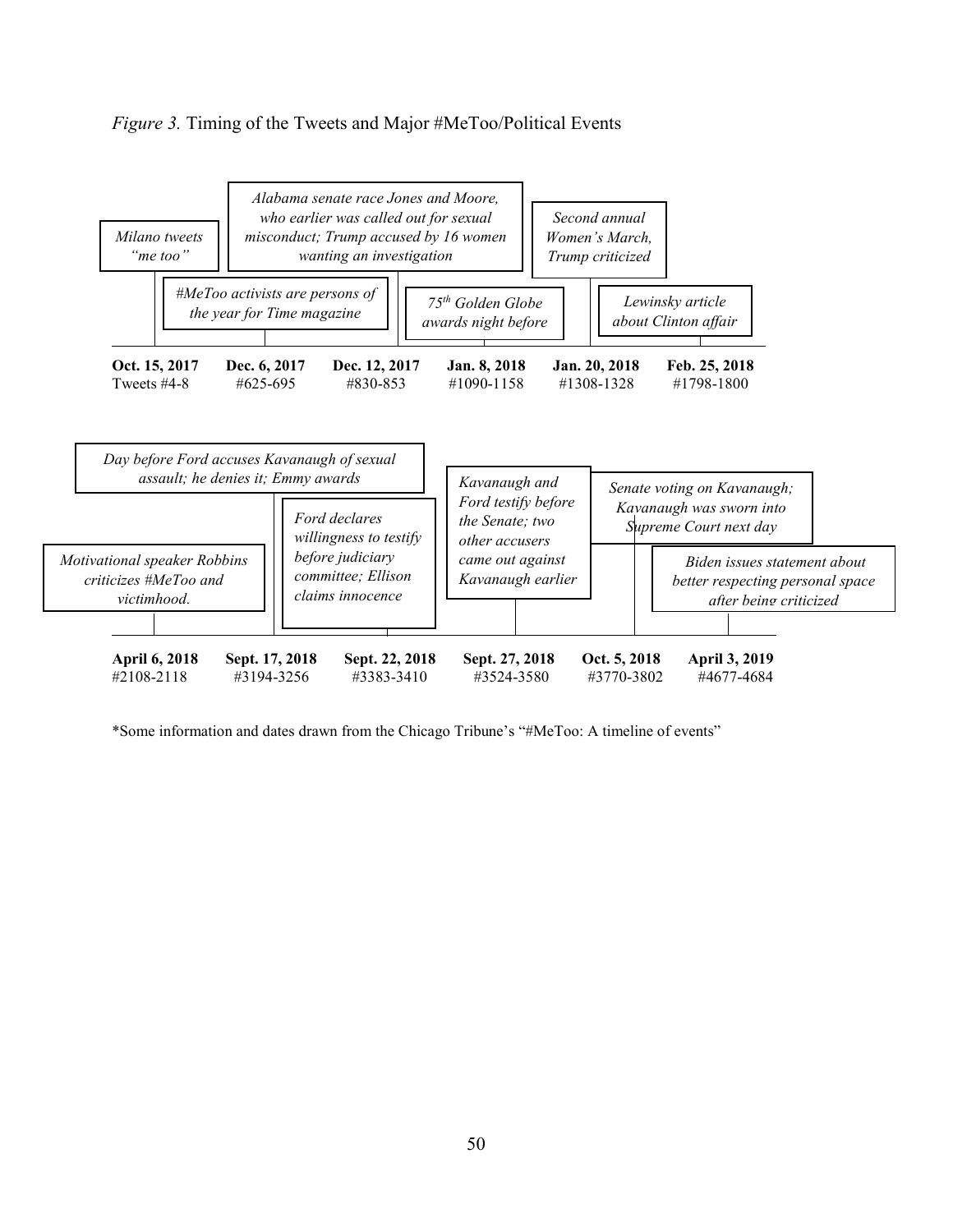# APPENDIX A

<span id="page-56-0"></span>Codebook for Witches, Victims, and Villains: #MeToo and the Political Polarization of Sexual Violence

- 1. Political- explicitly mentions or refers to a specific politician, political party, government policy, or the word "politics;" describes MeToo or issues related to it in a politically biased or gender biased way
- 2. Supports the MeToo Movement or Not or a Specific Party
	- Supports the MeToo Movement: overall positive comments about the MeToo movement; implicit or explicitly stated support for MeToo; constructive criticism and support for MeToo; supporting victims by calling out the accuser
		- o (if accusing President Trump- mark as support for movement because accusing a predator)
		- o (if accusing a MeToo leader, not support movement because also criticizing it)
		- o Include hashtags
		- o Mark those that do not support the movement that are political or relevant as black in same column
	- Supports the Democrat Party: explicitly supports the Democrat party or "liberal" ideas/mindset; insults or accuses Republicans in a way that shows support for Democrats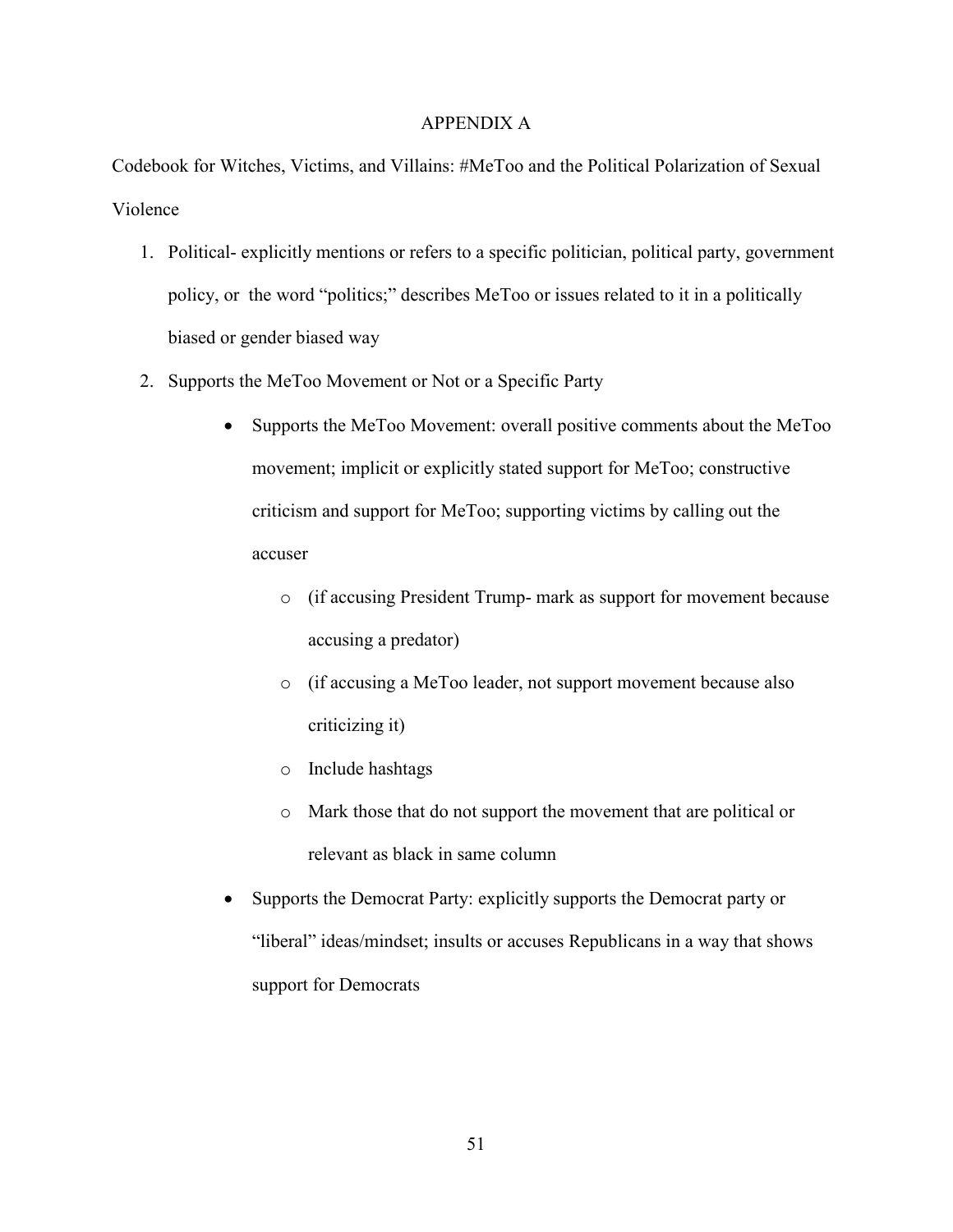- Supports the Republican Party: explicitly supports the Republican party or "conservative" ideas/mindset; insults or accuses Democrats in a way that shows support for Democrats
	- o Since many of the tweets criticized one party but did not support the other, marked the column orange and as criticizing that party
	- o Added after coding: Anti-Democratic tweets: criticized the Democratic party or liberal ideals
	- o Added after coding: Anti-Republican tweets: criticized the Republican party or conservative ideals
	- o Apply the Accused/Criticized/Praised-Defended Politician categories to each political party; pay attention to which party gets labeled as: "hypocrisy," "political weapon," etc.
- Bipartisan: uses the word "bipartisan;" emphasizes unity among the parties or states/implies that both parties should be concerned about MeToo or related issues
	- o Made it its own category
	- o (Mark when both parties are being called out)
- 3. Politician-
	- Democrat or Republican Party- will look up separately online if the tweet does not explicitly state it- which party the politician belongs to.
		- o (Also, if it mentions the accuser's name but not the politician but you know who the politician is, write "hinting at" in politician box and mention their name).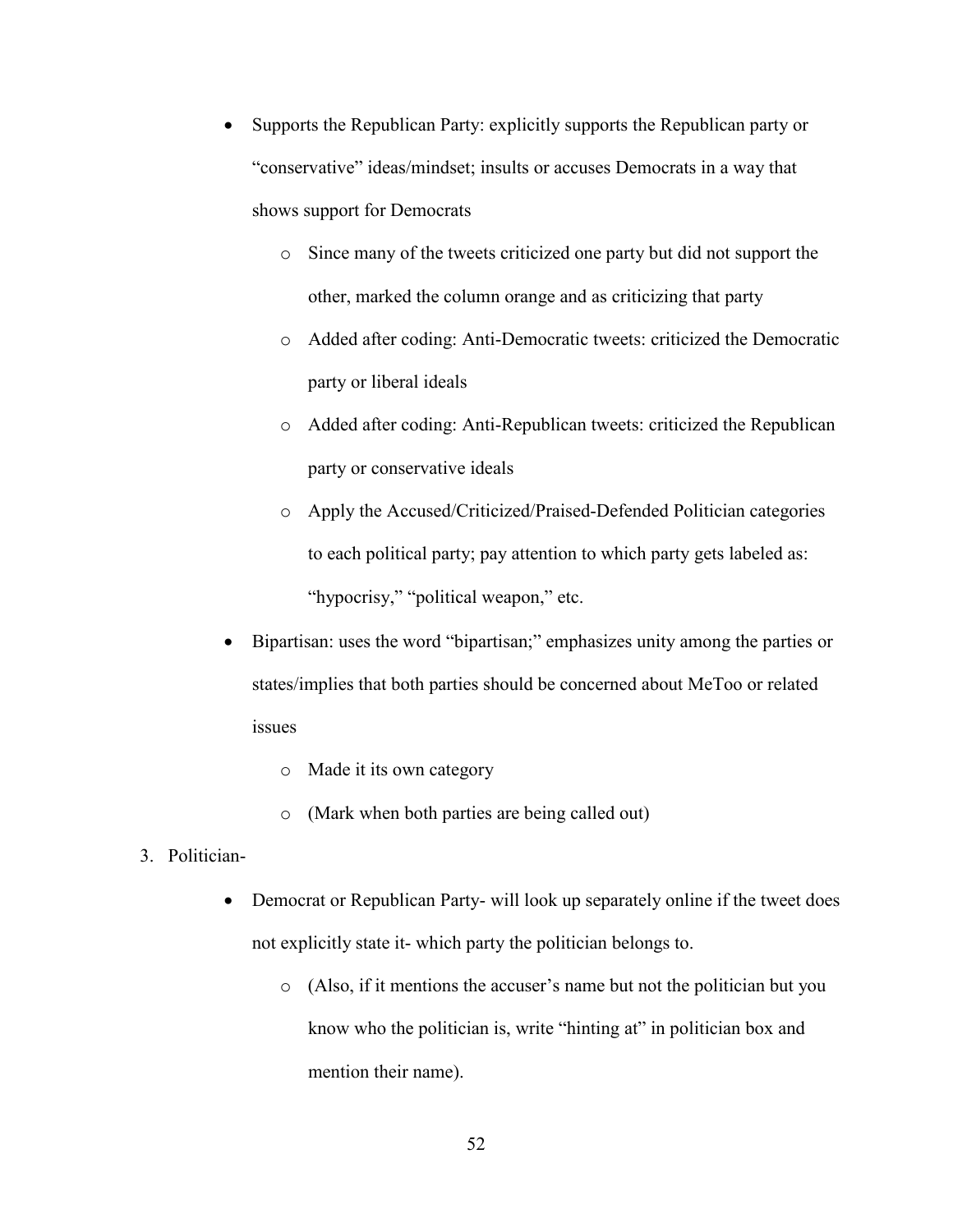- o (When another title is used for a politician such as "Impeach President," write "referring to Trump" because you know it's President Trump).
- o Include hashtags with politicians names in them
- o Accused- politician mentioned is accused of sexual misconduct of any kind; or a tweet reporting people who have accused them in a way that supports the accusers
- o Criticized- negative comments on how a politician handled a MeToo situation or any criticism related to MeToo that is not an accusation; occasionally some negative thing not related to MeToo
- o Praised/Support or Defended- positive comments about the politician in relation to MeToo or being defended against accusations
	- Applied these terms to Justice Kavanaugh as well
		- Kavanaugh accuse- any statement saying he shouldn't be hired; needs accountability
- o Also add call to action category like praise, defend, etc.
- o Added "News" to describe politicians who are named in headlines or tweets with no clear praise or criticism
- o (Tweets can be in more than one category, such as news and accuse)
- 4. War/Violent Language- describes MeToo and related issues using words typically associated with war and violence such as: "weaponize," "ruin," "crucified," and "lynching" (added mob rule, attack, avenger/assassin during coding)